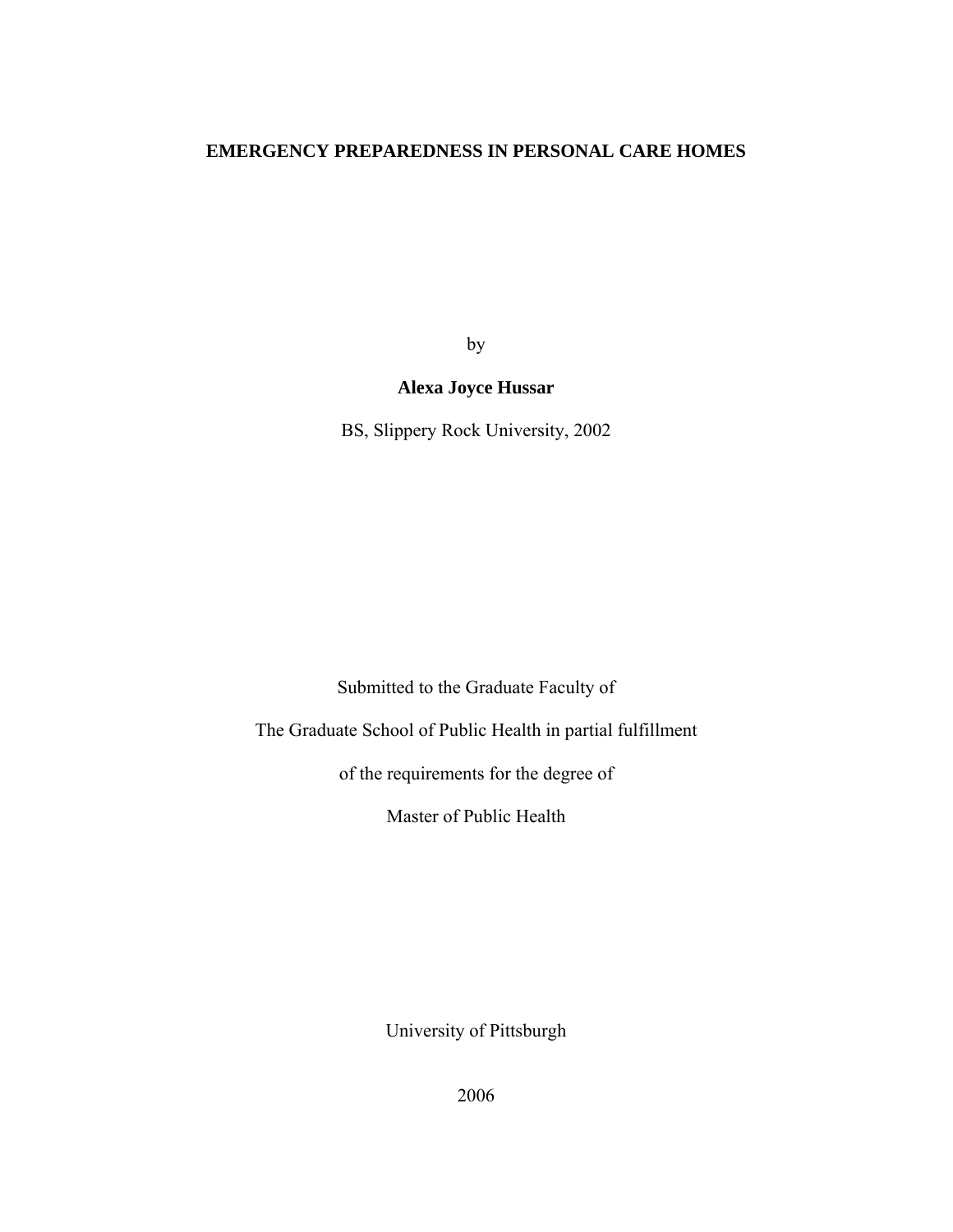# UNIVERSITY OF PITTSBURGH

# GRADUATE SCHOOL OF PUBLIC HEALTH

This thesis was presented

by

Alexa Joyce Hussar

It was defended on

December 6, 2006

and approved by

### **Thesis Advisor**

Gail Cairns, MA, MPH Professor Department of Behavioral and Community Health Sciences Graduate School of Public Health University of Pittsburgh

Joseph Schwerha, MD, MPH Professor Department of Environmental and Occupational Health Graduate School of Public Health University of Pittsburgh

Louise Comfort, PhD Professor Department of Public Administration Graduate School of Public and International Affairs University of Pittsburgh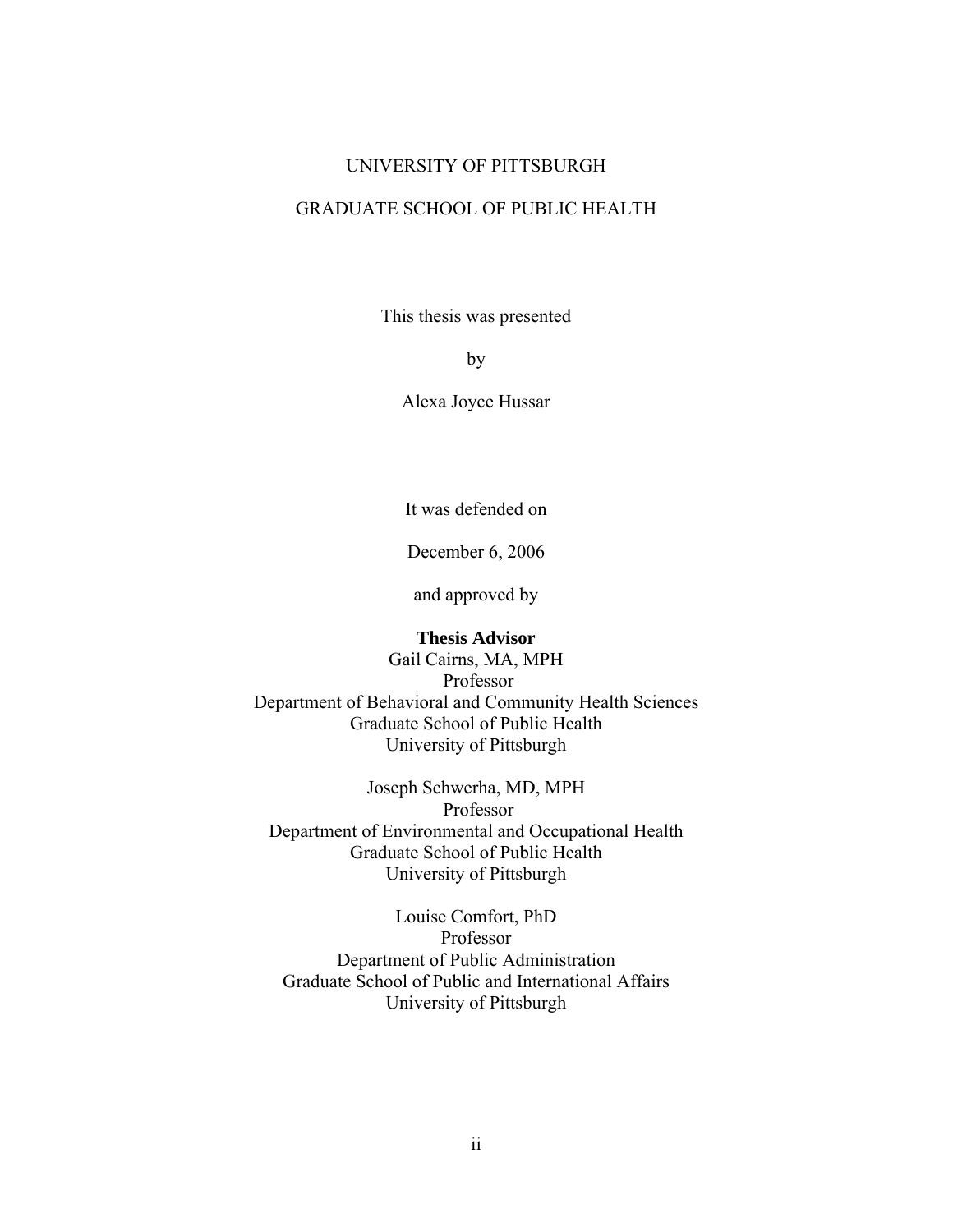Copyright © by Alexa Joyce Hussar

2006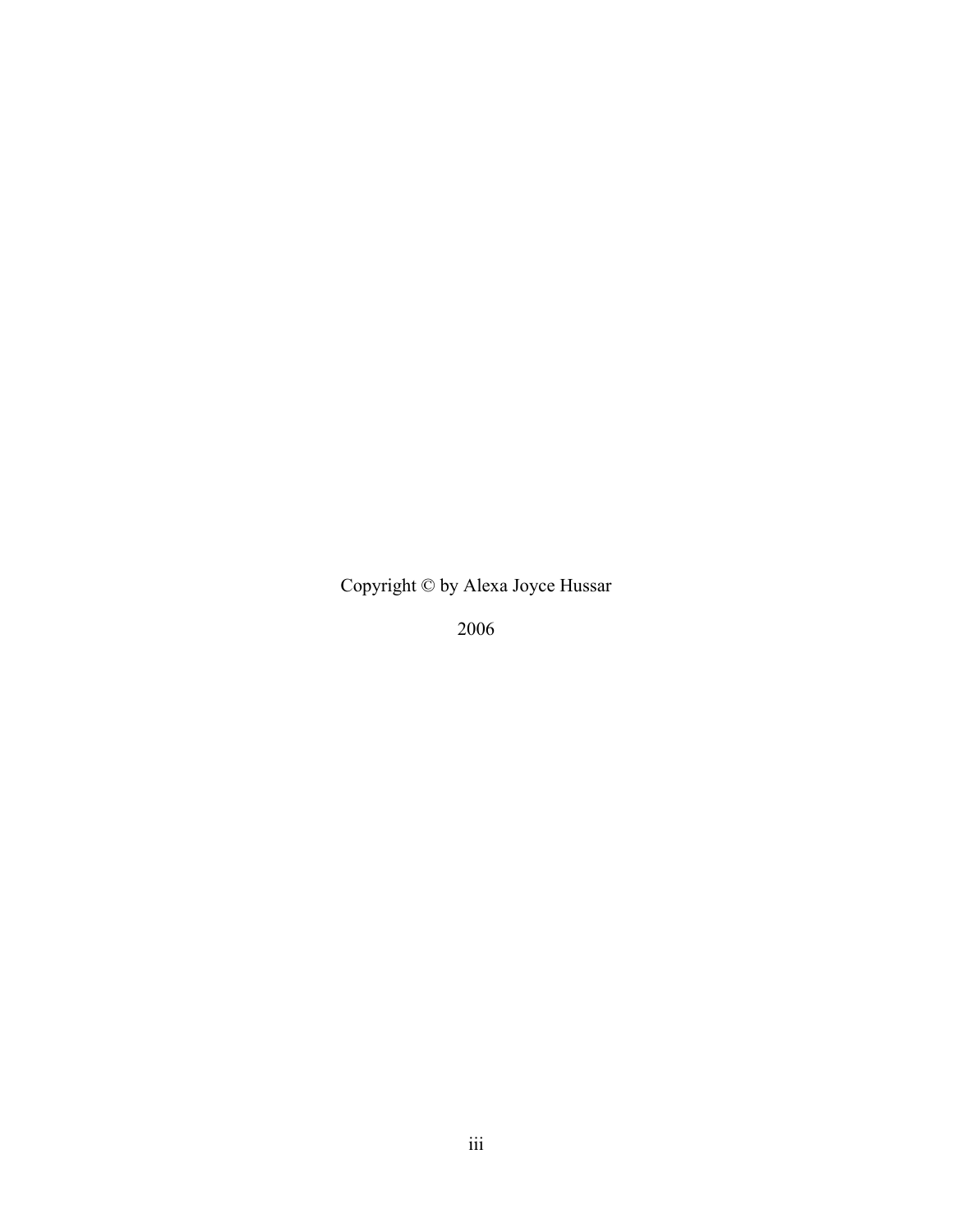### **EMERGENCY PREPAREDNESS IN PERSONAL CARE HOME**

Alexa Joyce Hussar, MPH

University of Pittsburgh, 2006

This thesis is of public health significance because it examines the level of preparedness in personal care homes in Allegheny County and helps to obtain a better understanding of whether disaster preparedness education and training is sufficient for the residents and employees of personal care homes. Emergency preparedness education and training, in particular special populations, have been getting more attention since Hurricane Katrina in August 2005 and other recent disasters. This project questions if Personal Care Homes receive proper emergency preparedness education and training for both residents and employees. The Personal Care Home Facility Preparedness Education and Training Survey investigates the level of preparedness of the Personal Care Homes by assessing preparedness factors. There are factors that are required for compliance and there are factors that in past disasters have been found to decrease vulnerability. The survey includes questions about the emergency preparedness plan, financial plans of the facilities and training requirements. Demographic information was collected along with the number of residents in the facilities with disabilities. A correlation was found between the percentage of residents with a hearing impairment and the total number of residents in the facility. The level of preparedness is determined by the sum of preparedness factors that were analyzed. The Preparedness factors were analyzed by required, non-required and a combined analysis was also completed. The required preparedness factors were established by using the PA Title 55 Licensing Requirements for the Personal Care Homes. The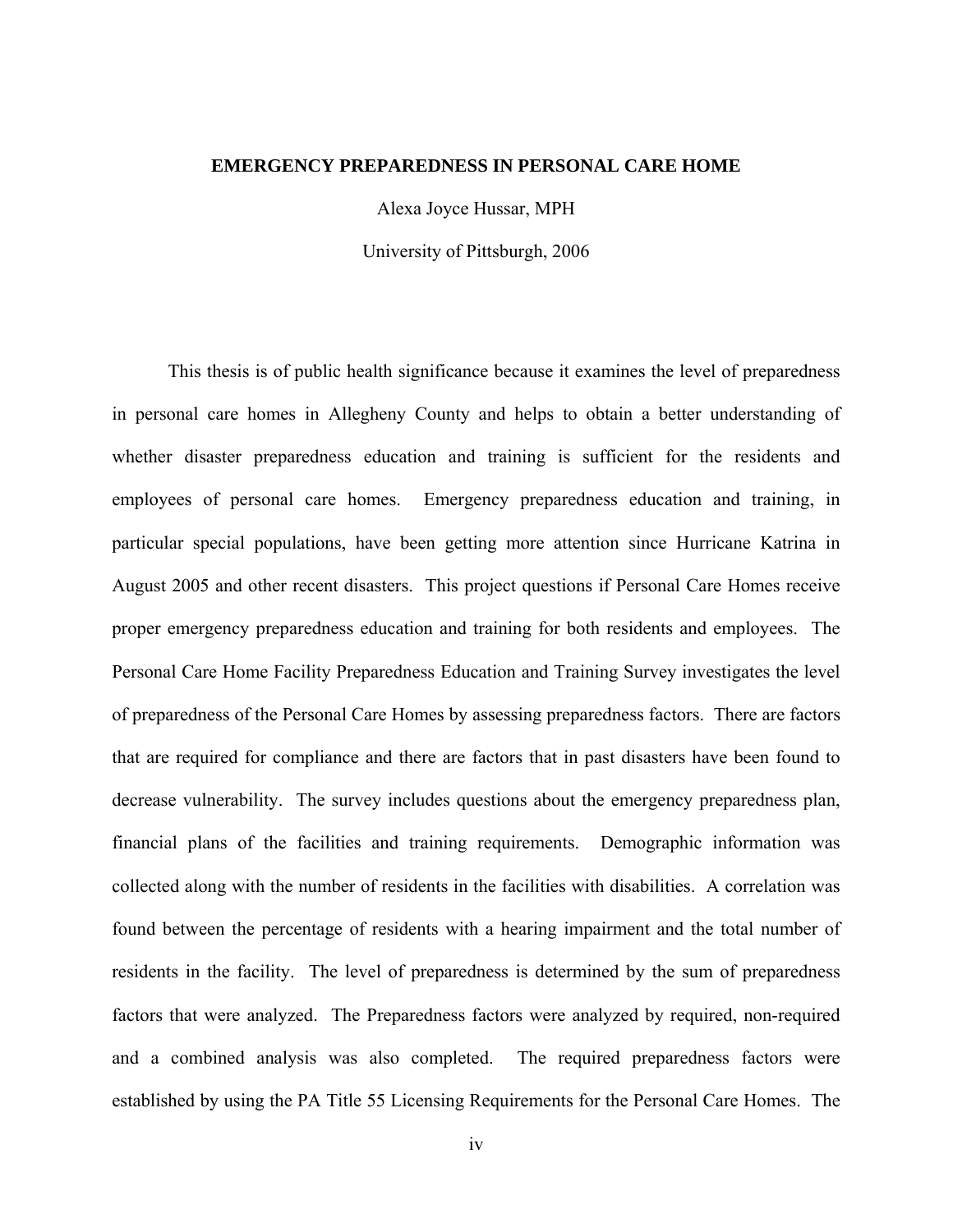required preparedness factor analysis discovered that 48% of the Personal Care Homes surveyed were not compliant with state of Pennsylvania state regulations. The non-required preparedness factor analysis showed a lack of preparedness and the combined analysis had only 2 Personal Care Homes in the 95 percentile. In conclusion, residents of personal care homes in Allegheny County are more vulnerable during a disaster due to the lack of education and training of the staff and volunteers and the training and education requirements should be assessed by the Department of Public Welfare to improve preparedness.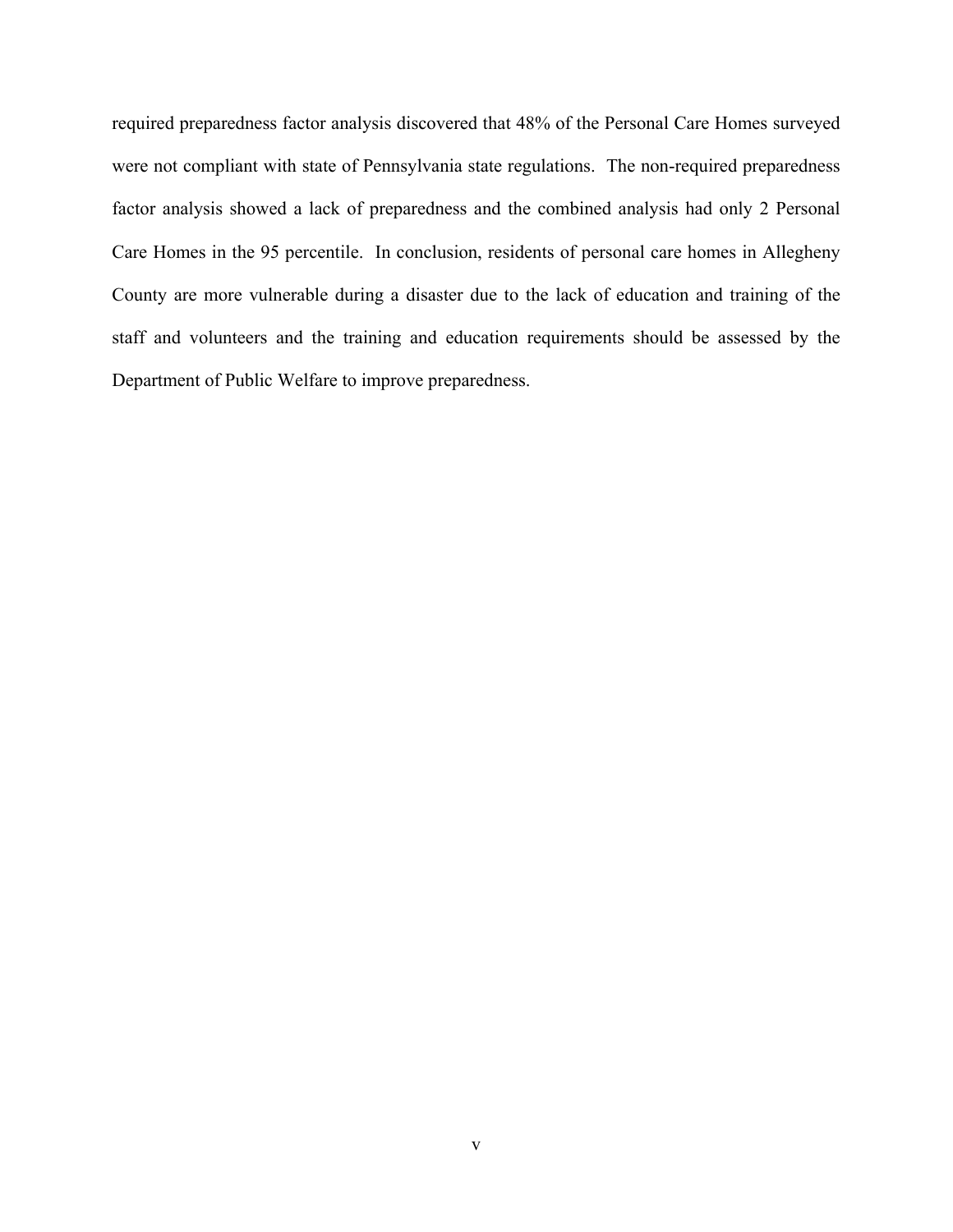# **TABLE OF CONTENTS**

| 1.0 |     |                                                          |                                                        |  |  |  |  |  |  |  |
|-----|-----|----------------------------------------------------------|--------------------------------------------------------|--|--|--|--|--|--|--|
|     | 1.1 |                                                          |                                                        |  |  |  |  |  |  |  |
|     |     | 1.1.1                                                    |                                                        |  |  |  |  |  |  |  |
|     |     | 1.1.2                                                    |                                                        |  |  |  |  |  |  |  |
|     | 1.2 |                                                          | <b>DISASTER PREPAREDNESS EDUCATION AND TRAINING  6</b> |  |  |  |  |  |  |  |
| 2.0 |     |                                                          | CONDITIONS CONTRIBUTING TO VULNERABILITY OF ELDERLY    |  |  |  |  |  |  |  |
|     |     |                                                          |                                                        |  |  |  |  |  |  |  |
|     | 2.1 |                                                          |                                                        |  |  |  |  |  |  |  |
|     | 2.2 | <b>CAUSES OF VULNERABILITY IN PERSONAL CARE HOMES 10</b> |                                                        |  |  |  |  |  |  |  |
|     |     | 2.2.1                                                    |                                                        |  |  |  |  |  |  |  |
|     |     | 2.2.2                                                    |                                                        |  |  |  |  |  |  |  |
|     | 2.3 |                                                          |                                                        |  |  |  |  |  |  |  |
|     |     | 2.3.1                                                    |                                                        |  |  |  |  |  |  |  |
|     |     | 2.3.2                                                    |                                                        |  |  |  |  |  |  |  |
|     |     | 2.3.3                                                    |                                                        |  |  |  |  |  |  |  |
|     | 2.4 |                                                          |                                                        |  |  |  |  |  |  |  |
|     |     | 2.4.1                                                    |                                                        |  |  |  |  |  |  |  |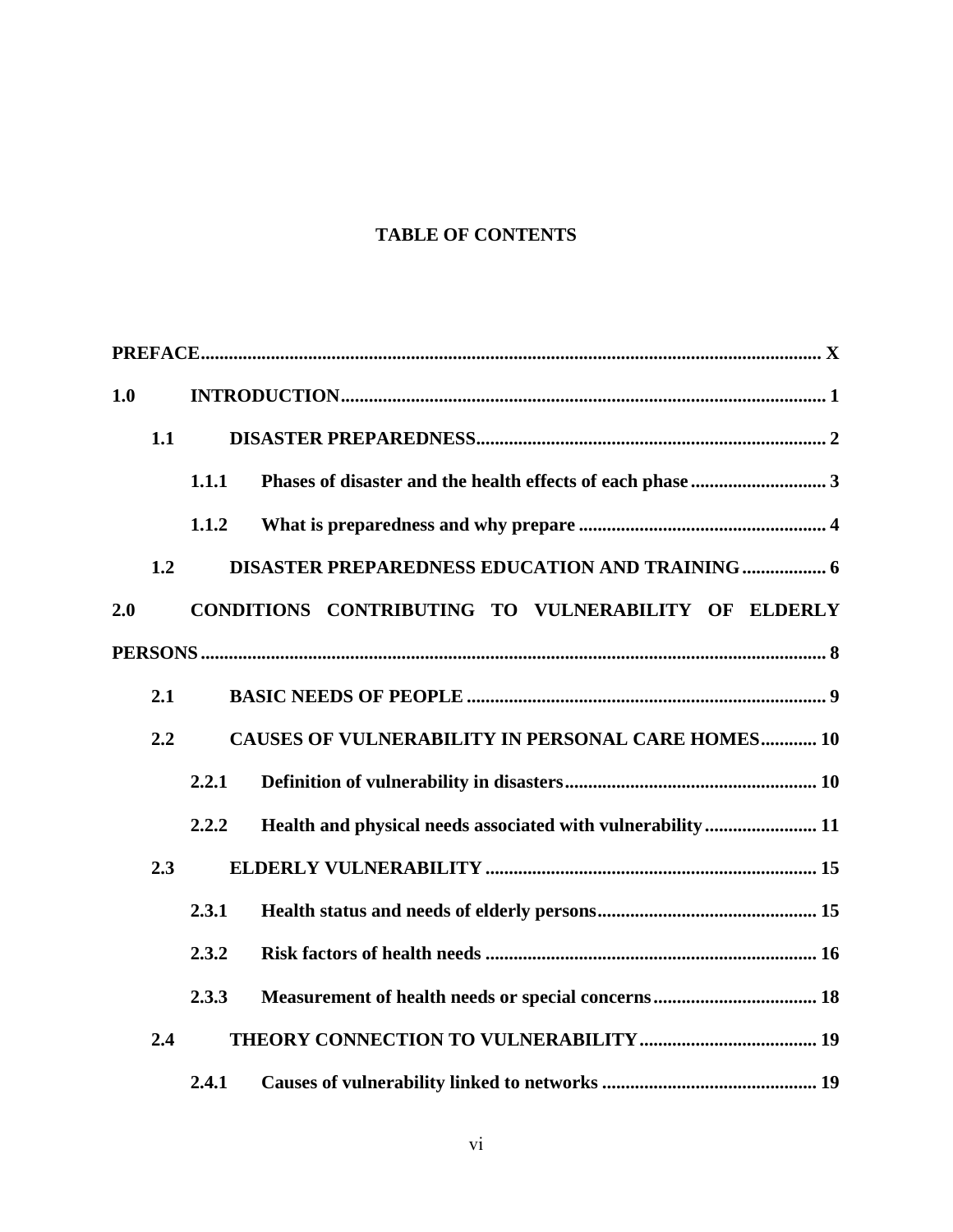|     |     | 2.4.2                                                                     |                                                        |             |  |  |  |                                                                     |  |  |  |
|-----|-----|---------------------------------------------------------------------------|--------------------------------------------------------|-------------|--|--|--|---------------------------------------------------------------------|--|--|--|
| 3.0 |     | <b>PERSONAL</b>                                                           |                                                        | <b>CARE</b> |  |  |  | HOMES PREPAREDNESS EDUCATION AND                                    |  |  |  |
|     |     |                                                                           |                                                        |             |  |  |  |                                                                     |  |  |  |
|     | 3.1 | <b>DEPARTMENT OF PUBLIC WELFARE TITLE 55 CHAPTER 2600  24</b>             |                                                        |             |  |  |  |                                                                     |  |  |  |
| 4.0 |     |                                                                           | PERSONAL CARE HOME FACILITY PREPAREDNESS EDUCATION AND |             |  |  |  |                                                                     |  |  |  |
|     |     |                                                                           |                                                        |             |  |  |  |                                                                     |  |  |  |
|     | 4.1 |                                                                           |                                                        |             |  |  |  |                                                                     |  |  |  |
|     |     | 4.1.1                                                                     |                                                        |             |  |  |  |                                                                     |  |  |  |
|     |     | 4.1.2                                                                     |                                                        |             |  |  |  |                                                                     |  |  |  |
|     | 4.2 |                                                                           |                                                        |             |  |  |  |                                                                     |  |  |  |
|     |     | 4.2.1                                                                     |                                                        |             |  |  |  |                                                                     |  |  |  |
|     |     | 4.2.2                                                                     |                                                        |             |  |  |  |                                                                     |  |  |  |
|     |     | 4.2.3                                                                     |                                                        |             |  |  |  |                                                                     |  |  |  |
|     | 4.3 | RESIDENT EMERGENCY PREPAREDNESS<br><b>EMPLOYEE</b><br><b>AND</b>          |                                                        |             |  |  |  |                                                                     |  |  |  |
|     |     |                                                                           |                                                        |             |  |  |  |                                                                     |  |  |  |
|     |     | 4.3.1                                                                     |                                                        |             |  |  |  |                                                                     |  |  |  |
|     |     |                                                                           |                                                        |             |  |  |  |                                                                     |  |  |  |
|     |     | 4.3.3                                                                     |                                                        |             |  |  |  |                                                                     |  |  |  |
| 5.0 |     |                                                                           |                                                        |             |  |  |  |                                                                     |  |  |  |
|     | 5.1 |                                                                           |                                                        |             |  |  |  |                                                                     |  |  |  |
|     | 5.2 | LEVEL OF PREPAREDNESS OF PERSONAL CARE HOMES 40                           |                                                        |             |  |  |  |                                                                     |  |  |  |
|     |     | Level of preparedness based on required preparedness factors  40<br>5.2.1 |                                                        |             |  |  |  |                                                                     |  |  |  |
|     |     | 5.2.2                                                                     |                                                        |             |  |  |  | Level of preparedness based on non-required preparedness factors 42 |  |  |  |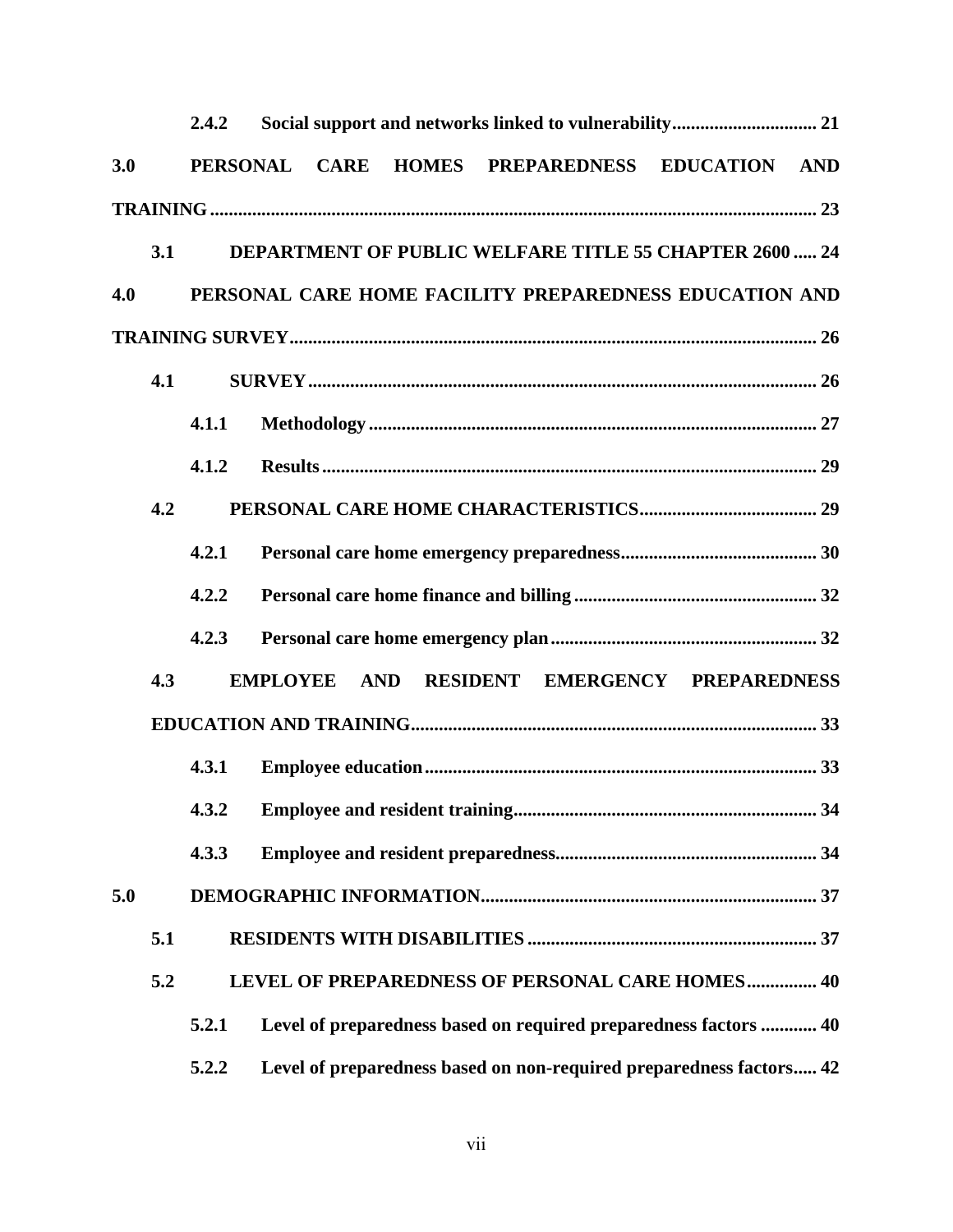|     |  |  |  |  |  |  |  |  |  | 5.2.3 Level of preparedness based on required and non-required  |
|-----|--|--|--|--|--|--|--|--|--|-----------------------------------------------------------------|
|     |  |  |  |  |  |  |  |  |  |                                                                 |
| 5.3 |  |  |  |  |  |  |  |  |  |                                                                 |
|     |  |  |  |  |  |  |  |  |  |                                                                 |
|     |  |  |  |  |  |  |  |  |  | APPENDIX A. COVER LETTER FOR PERSONAL CARE HOME FACILITY        |
|     |  |  |  |  |  |  |  |  |  | <b>EMERGENCY PREPAREDNESS EDUCATION AND TRAINING SURVEY  52</b> |
|     |  |  |  |  |  |  |  |  |  | APPENDIX B. PERSONAL CARE HOME FACILITY PREPAREDNESS EDUCATION  |
|     |  |  |  |  |  |  |  |  |  |                                                                 |
|     |  |  |  |  |  |  |  |  |  | APPENDIX C. SECOND COVER LETTER FOR PERSONAL CARE HOME FACILITY |
|     |  |  |  |  |  |  |  |  |  | <b>EMERGENCY PREPAREDNESS EDUCATION AND TRAINING SURVEY  59</b> |
|     |  |  |  |  |  |  |  |  |  |                                                                 |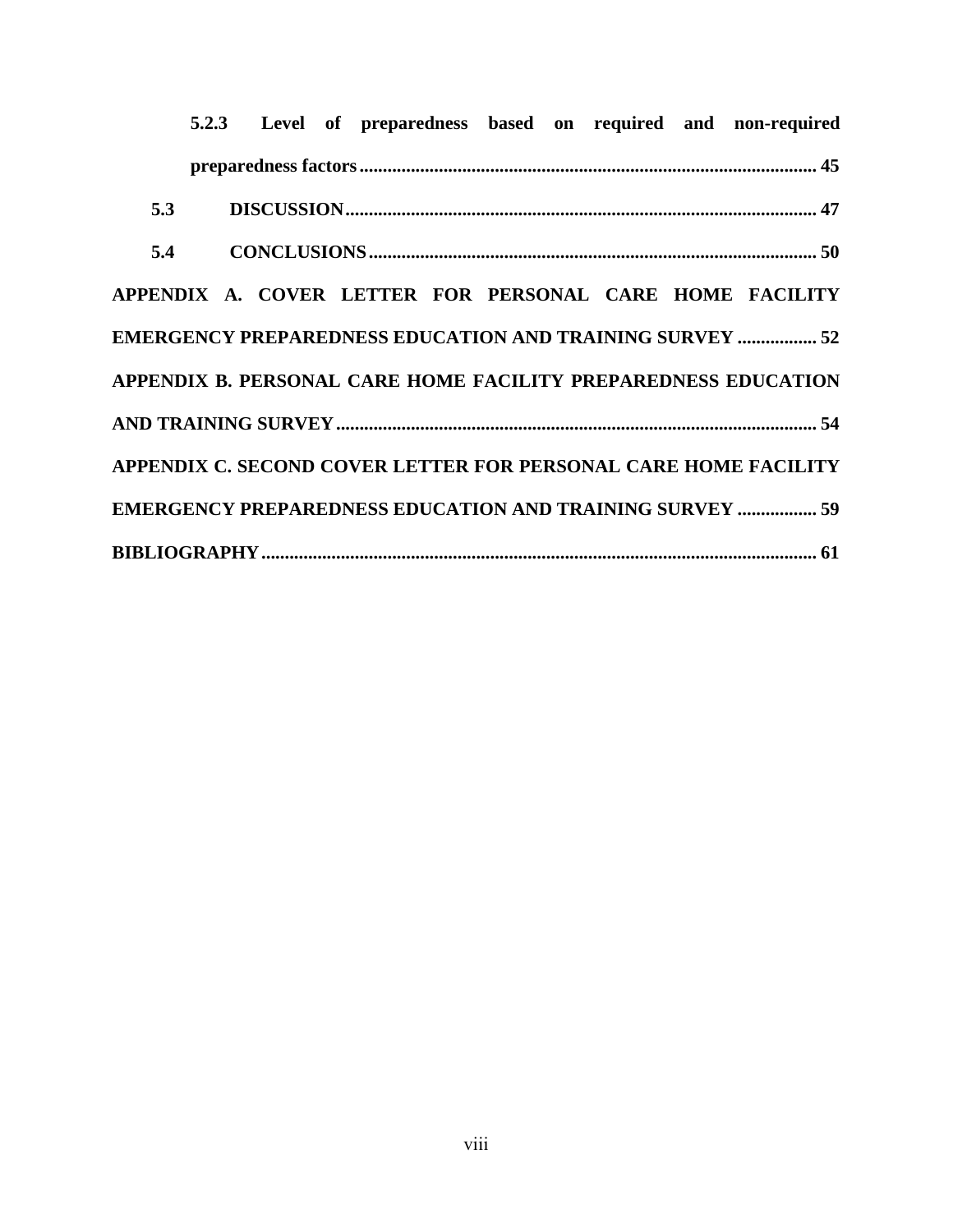# **LIST OF TABLES**

[Table 1. Correlation of total number of residents and the percentage that have hearing](#page-50-0)  [impairments................................................................................................................................... 39](#page-50-0)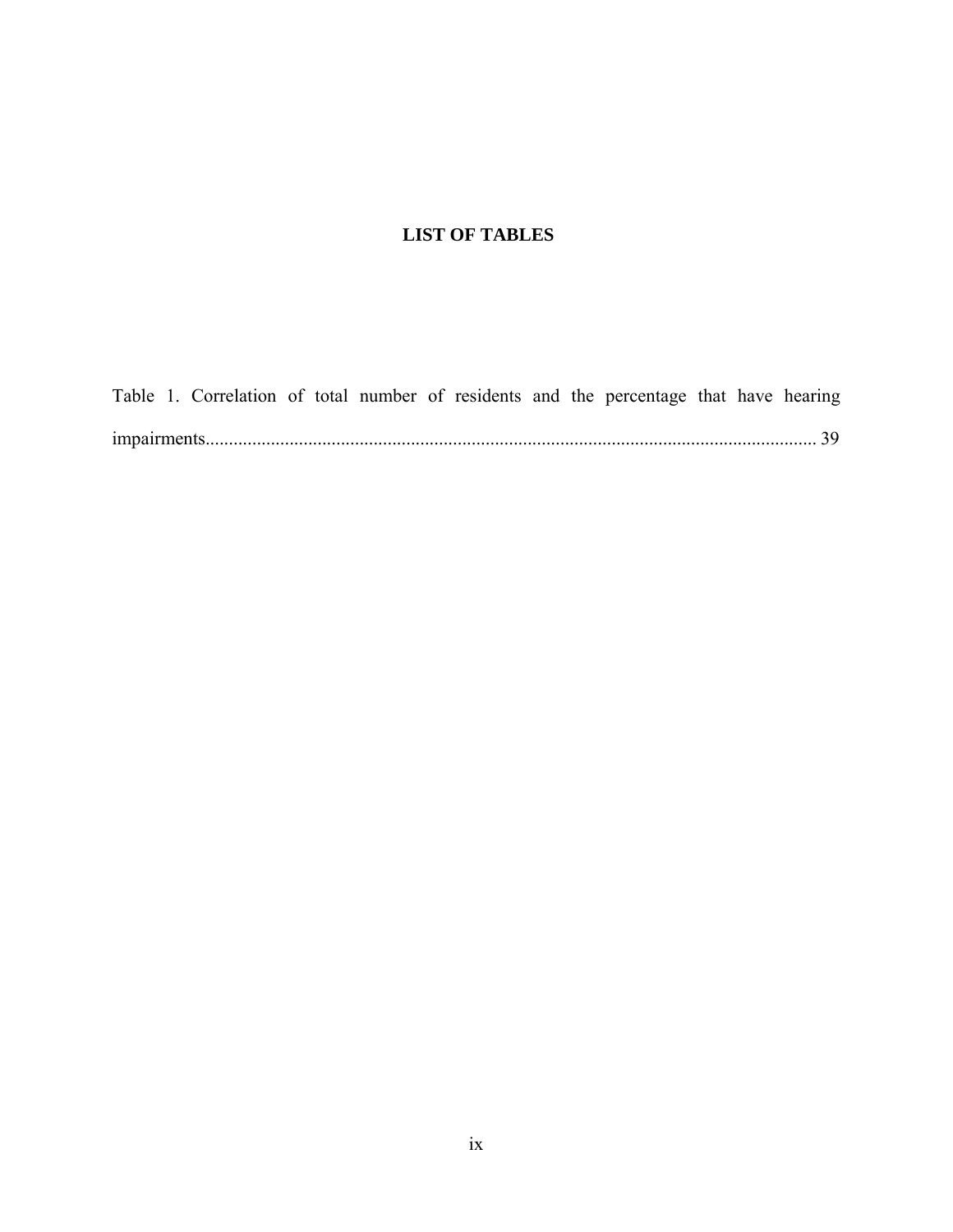# **LIST OF FIGURES**

| Figure 1. The 5-Point Likert Scale used in response to the feeling and belief questions  34 |  |
|---------------------------------------------------------------------------------------------|--|
|                                                                                             |  |
|                                                                                             |  |
|                                                                                             |  |
|                                                                                             |  |
|                                                                                             |  |
|                                                                                             |  |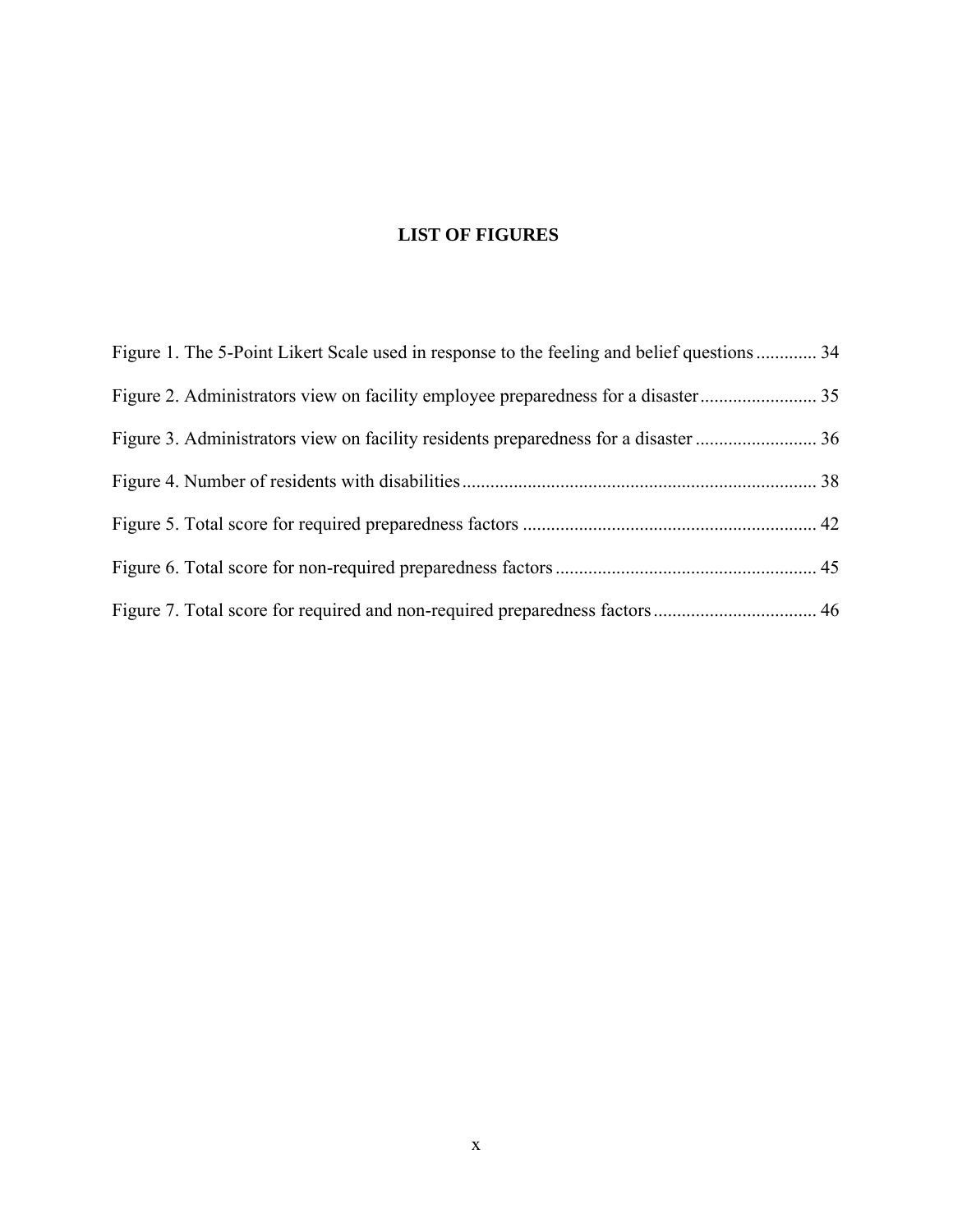## **PREFACE**

<span id="page-10-0"></span>Emergency preparedness is beneficial in educating and training populations to respond during disasters. The question that arises is if people are prepared, especially people with special needs or disabilities. The need for emergency preparedness education and training has become a popular issue in lieu of recent disasters. The elderly populations that live in personal care homes depend on the employees that are caring for them to be educated and trained to respond during an emergency. The elderly populations that live personal care homes have a higher vulnerability to disasters due to lack of preparedness education and training of residents and staff. Only a small amount of research has been done in regards to this topic. This study evaluates the need to improve emergency preparedness by changing the policies that standardize these requirements. A survey was used to assess the preparedness level of the personal care homes or PCHs. This study informs you if PCHs are prepared to respond to emergencies.

To start the acknowledgments I would like to say that my parents were understanding and supportive of this project. They provided me with the education and tools necessary to complete this research project. I would like to recognize my boyfriend who has been very considerate and has put up with the stress of the loss of time to the writing process. I would also like to recognize my committee members, Gail Cairns, MA, MPH, Joseph Schwerha, MD, MPH, and Louise Comfort, PhD for bearing with me during this long research process. And last but certainly one of the most appreciated is David E. A. Johnson, PhD, who had been a supervisor, a

xi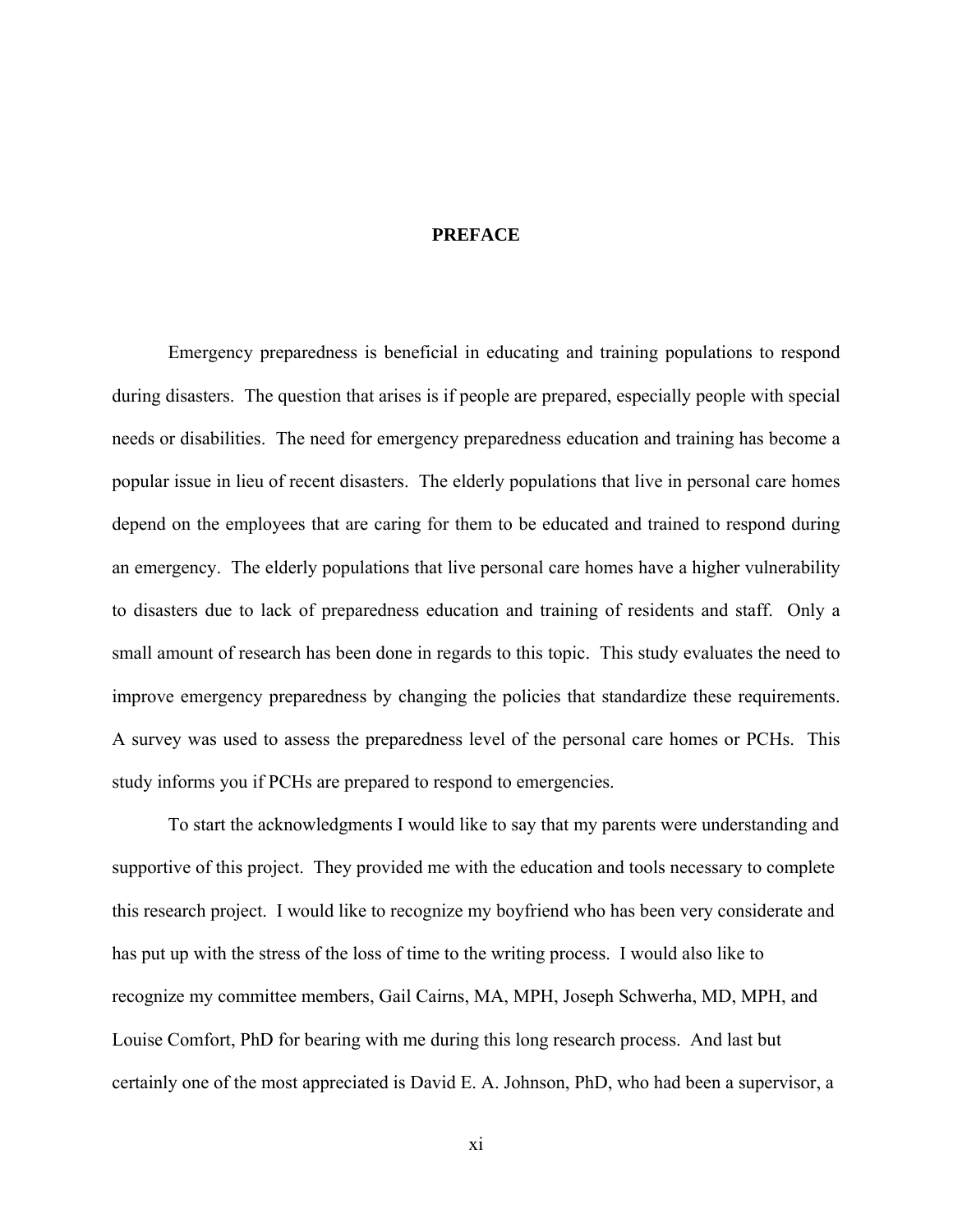coworkers and a friend. He has taught me professionally, academically, and personally. He told me in the beginning that it took tenacity and he was right.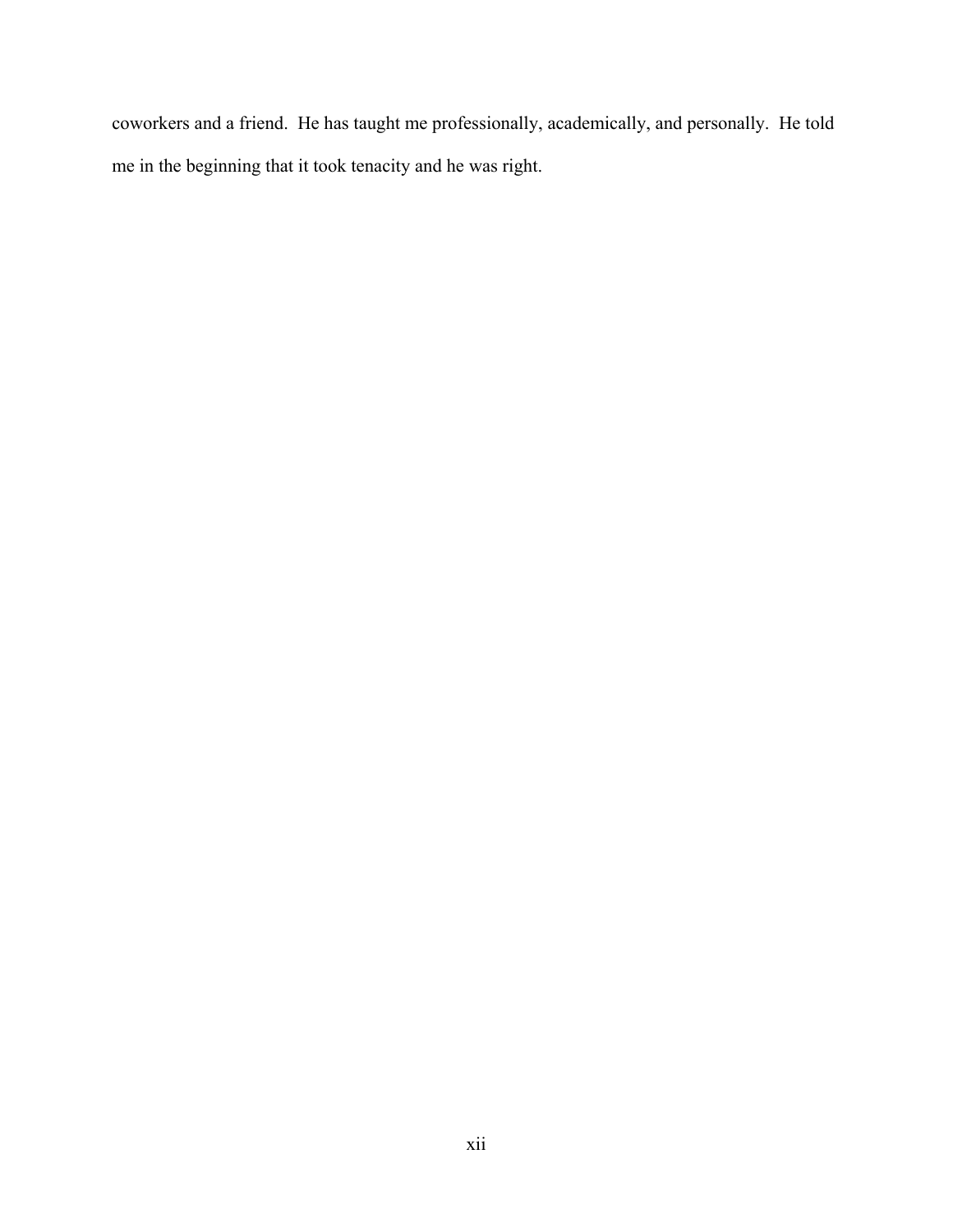### **1.0 INTRODUCTION**

<span id="page-12-0"></span>Disasters occur daily in all regions of the world. While a *disaster* can be defined in many ways for the purposes of this paper it is a singular event that results in widespread losses to people, infrastructure, or the environment. Disasters originate from many sources, just as hazards do (natural systems, social systems, technology failures) (Cutter 2001). In the United States during 2005, billions of dollars in damage occurred and thousands of deaths resulted from a lack of preparedness. Severe weather such as flooding, tornadoes and even droughts cause the majority of damage. Floods are not only one of the most widespread of natural hazards; they are destructive of life not only through drowning and direct injury, but also because of secondary impacts such as disease and famine (Blaikie et al 1997). Floods destroy agriculture; infrastructure and have an impact on the general economy and social groups.

Tornadoes are violent and form during thunderstorms. These storms can occur anytime of the year but are most common in the spring and summer in the Midwest southeast and southwest (Mileti 1999). Droughts are caused by a natural reduction in precipitation over an extended period of time (Mileti 1999). Droughts can also burden the economy and environment by causing the loss of property, income and death. Some such as the "Dust Bowl" during the depression caused the relocation of thousands of people similar to that experienced during Hurricane Katrina.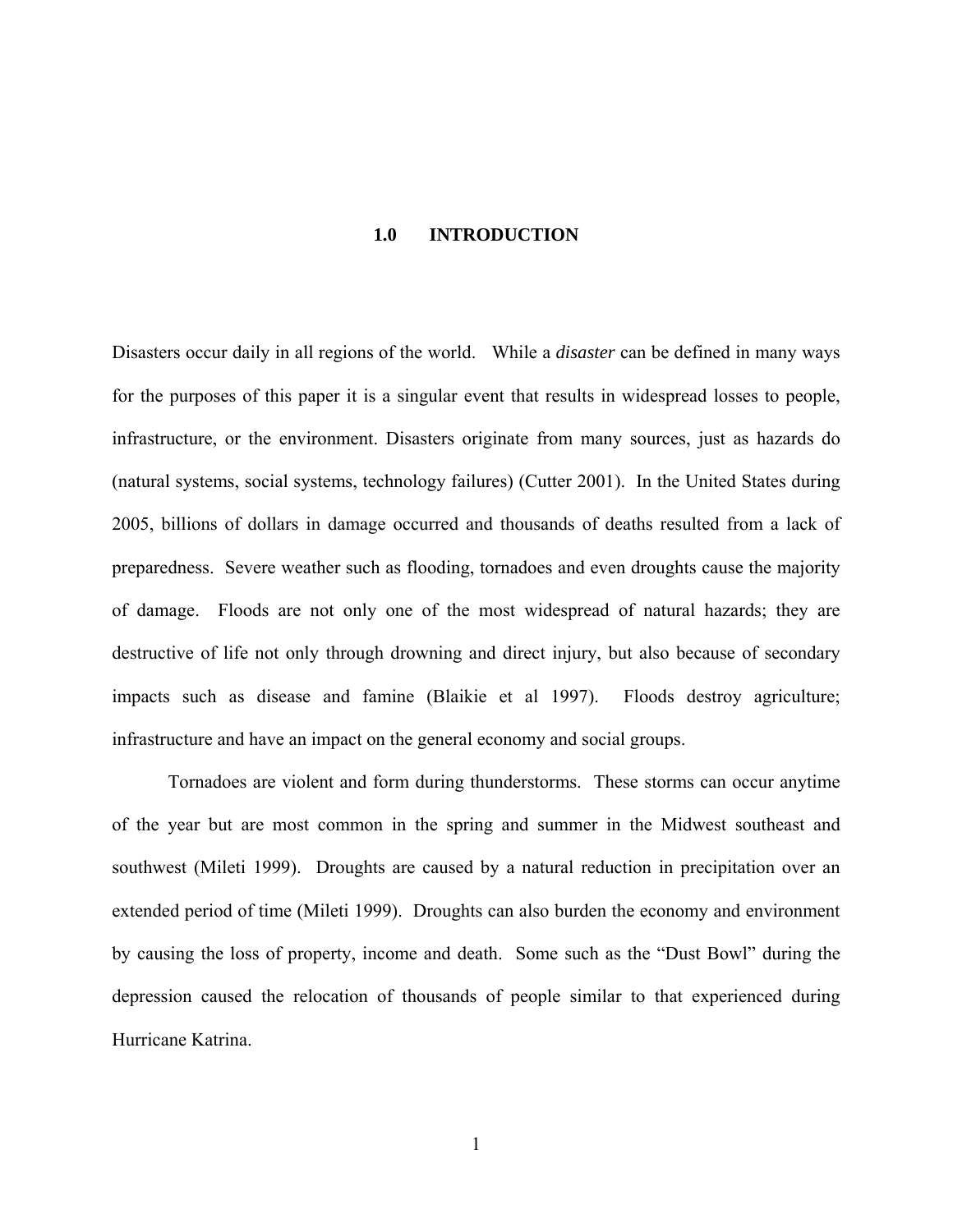<span id="page-13-0"></span>Many disasters have a varying warning time. During incidents with short warning times, preparedness becomes even more important. During events with a longer warning time, communities have time to either evacuate or shelter at home. Despite this lead time it is usually insufficient if unprepared. Hurricane Katrina appears, final costs are still being totaled, to be the most costly natural disaster to strike the United States, the deadliest since the Lake Okeechobee disaster (hurricane) of September, 1928 (Graumann 2005). Hurricane Katrina caused major disruption to several states. The hurricane was watched for days coming from southern Florida into the Gulf of Mexico and then into the eastern United States. During this time people should have been preparing and evacuating. Instead of preparing for the "big one", people were out celebrating as if it was not going to cause disruption. As we have all seen, the lack of preparation cost human and animal lives to be lost and homes to be destroyed. Many people will never be able to return to the lives they had before Hurricane Katrina hit land.

### **1.1 DISASTER PREPAREDNESS**

An ounce of prevention is worth a pound of cure (Ammer 1997). This ancient proverb is first recorded in Latin in Henry de Bracton's *De Legibus* (Encyclopædia Britannica *2006).* The proverb applied to disasters means to anticipate a disaster and to prepare for its arrival. Preparing for disasters can help save lives, property and the environment. Disaster preparedness education and training provides individuals and communities with education about disasters and protection to decrease the loss of life. Preparedness education is acquiring knowledge to be ready for a disaster and preparedness training is actually learning the hands on skills that will needed to properly respond to a disaster. Worldwide, a major disaster occurs almost daily and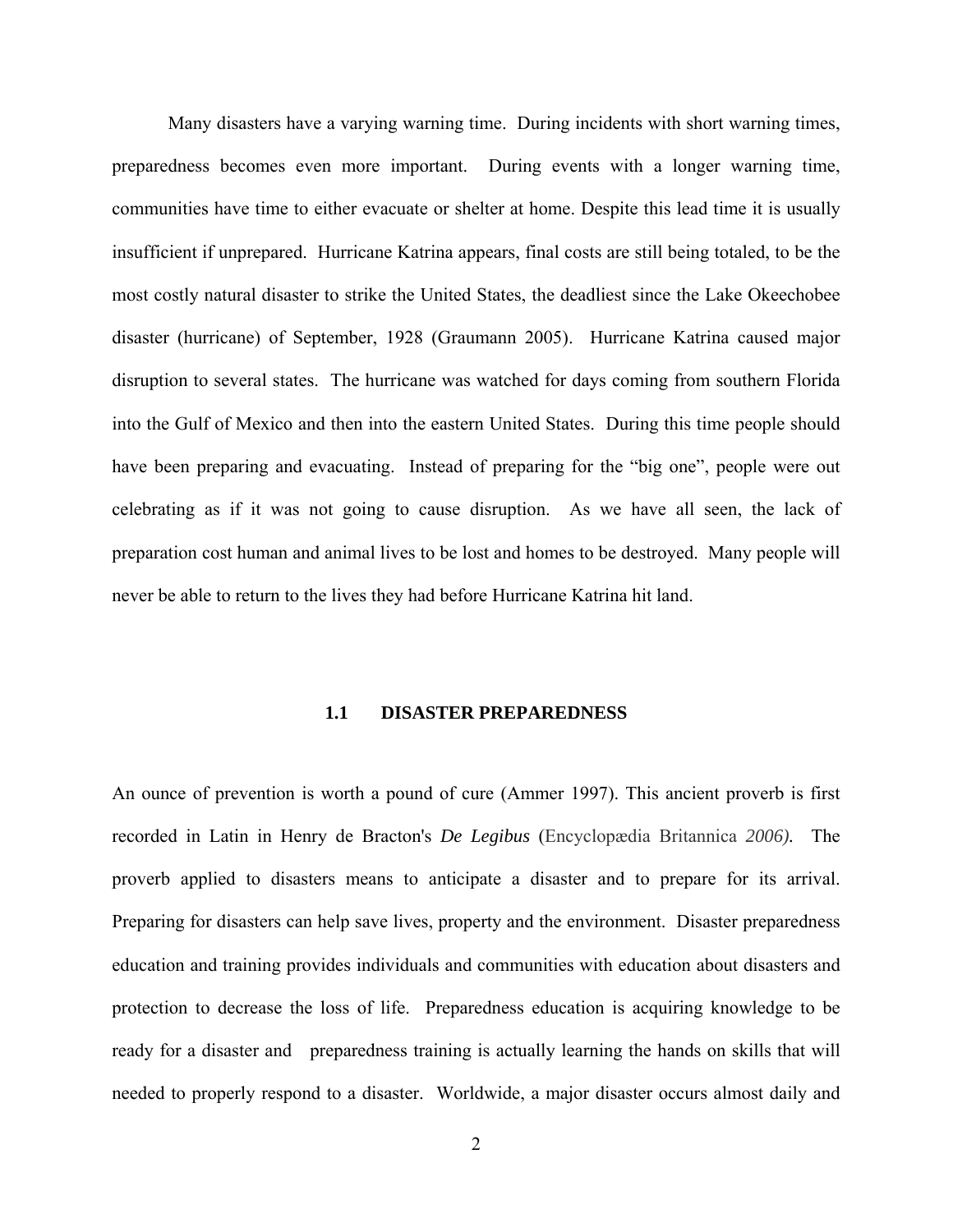<span id="page-14-0"></span>natural disasters that require international assistance for affected populations occur daily (Noji 1997). The best way to prepare for a disaster is to understand what occurs before, during and after a disaster. These are called the phases of disaster.

### **1.1.1 Phases of disaster and the health effects of each phase**

Disasters originate because all societies regularly face geophysical, climatological, and technicological events that result from their physical and social vulnerabilities (Tierney et al 2001). Disasters are dissected into four stages that are known as the hazard cycle; mitigation, preparedness, response and recovery. Hazard mitigation involves action taken before a disaster to decrease vulnerability or the likelihood of occurrence, primarily through measures that reduce casualties and exposure to damage and destruction or that provide passive protection during disaster impact (Tierney 2001). Mitigation is based mainly on engineered solutions such as infrastructure improvement, land-use changes, and improved building construction. These are determined through comparison of existing conditions and expected post-change conditions using hazard analysis outcomes. Hazard analysis is an essential aspect of emergency management and it leads to better emergency preparedness.

Emergency preparedness encompasses actions, primarily training, education and exercises, undertaken before a disaster enabling social units to respond more efficiently and effectively when a disaster does strike (Tierney 2001). Writing emergency response plans, preparing emergency supplies and training the people who will respond and the general public during an emergency is only a portion of the preventive ways to increase safety and decrease death and illness.

3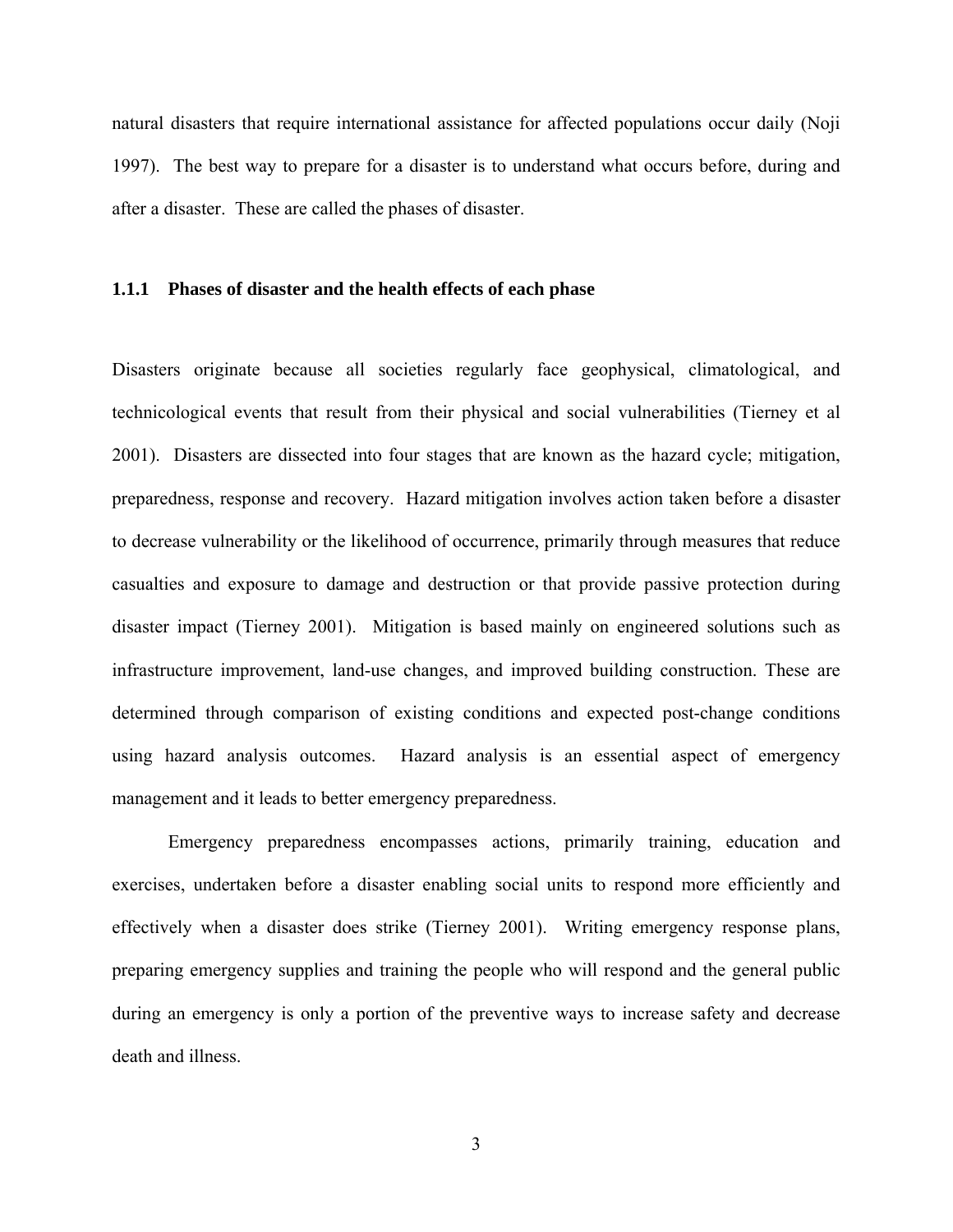<span id="page-15-0"></span>Emergency response consists of actions taken during and after a disaster impacts to reduce casualties, damage, and disruption and to respond to the immediate needs of disaster victims (Tierney 2001). Emergency response procedures include publicizing warnings, evacuating endangered populations, search and rescue, emergency medical care and food and shelter for displaced populations. After the disaster, the recovery stage of the disaster cycle occurs.

Post-disaster recovery comprises actions taken to repair, rebuild, and reconstruct damaged properties and to restore disrupted community social routines and economic activities (Tierney 2001). Recovery can take weeks, months or even years to complete and at the time that recovery is completed is when the mitigation stage begins.

# **1.1.2 What is preparedness and why prepare**

Emergency preparedness encompasses actions undertaken before disaster impact that enable social units to respond actively when a disaster does strike (Tierney 2001). Emergency preparedness actions are based on what the public, response agencies and even fiduciary organizations perceives to be a risk. The public, including fiduciary organizations such as personal care homes, need to understand what the hazards are and how the hazards can determine the impact of a disaster, and the need to take appropriate action to prepare for it. Clearly, one of the most significant impediments to enhancing emergency preparedness among households is the low salience of disasters in most people's lives. Members of the public may not receive preparedness information, fail to act or delay taking action, or lack the resources to prepare (Tierney 2001). An alternative formulation drawn from research on persuasive communications by Lindell and his colleagues (Lindell and Barnes, 1986; Lindell and Perry, 1992) characterizes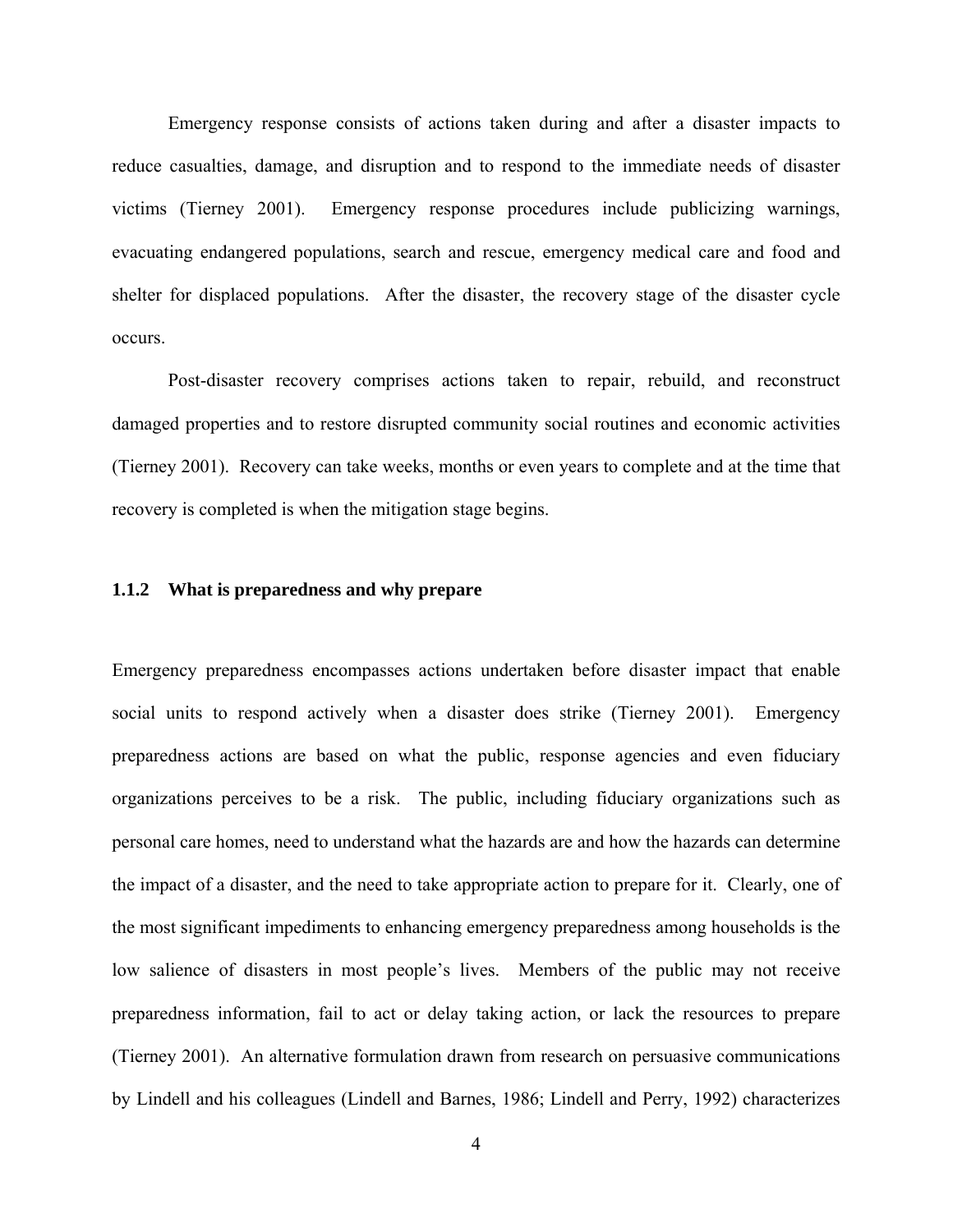emergency preparedness decision making as comprising of five stages: attention, comprehension, acceptance, retention, and action (Tierney 2001). Attention is the stage that brings preparedness to a person's mind. Comprehension is the stage where a person is informed about preparedness such as why one should be prepared and how to be prepared. Acceptance is when the information is received and the person perceives there is risk. The Acceptance and Retention stages are when a person decides to take part in preparedness. Retention is also the stage that a person decides to maintain preparedness information. The last stage or the Action Stage is when a person takes initiative to make necessary plans and accomplishes preparedness activities. These stages must be achieved by the public to induce action and take emergency preparedness seriously. Without these steps the public will not understand the need to prepare or take the necessary actions.

Since September 11, 2001 improvements have been made for preparedness for terrorist incidents, in some cases using an all-hazards approach, but it is not perfect and individuals still may not know why and how they should prepare. By preparing for a disaster we can not change all of the factors that cause vulnerability during and after a disaster but we can decrease the total vulnerability to disasters by preparing. Risk and vulnerability are often used interchangeably but they do not have the same definition. Risk means the probability of an event or condition occurring. Exposure is the measure of people, property, or other interests that would be subject to a given risk (Mileti 1999). A person's risk is related to factors that can not be controlled whereas a person's vulnerability is a compilation of risks that can be mitigated by preparedness. Factors that can increase someone's risk include age, gender, income and the overall socioeconomic status of a family. In general, a single parent household has an increased risk as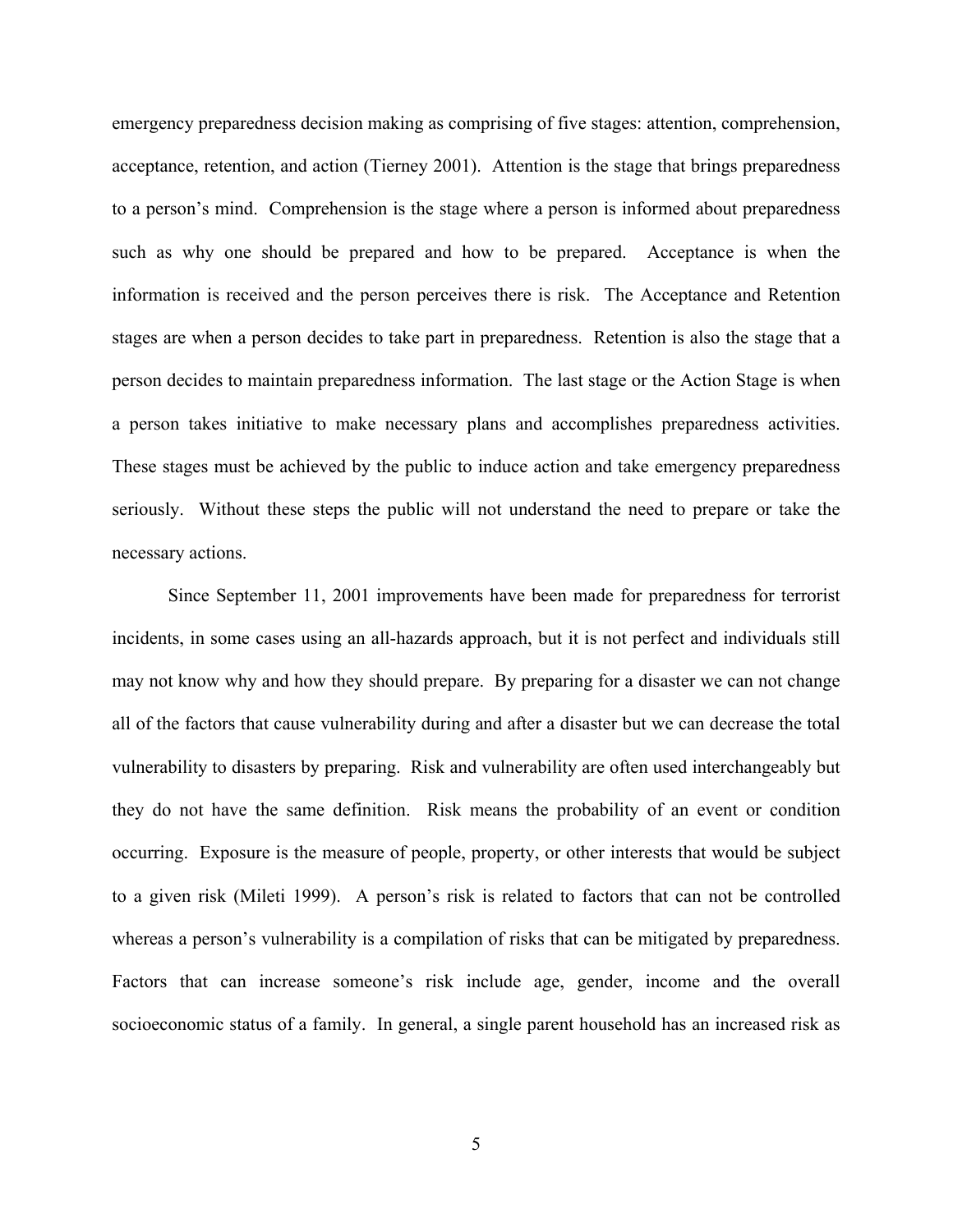<span id="page-17-0"></span>compared to a two-parent family because of household income. Another example is a household that has multiple generations living together.

These risks will generate a larger need for first responder assistance during and after a disaster. Decreasing the vulnerability of those families will improve the response and recovery and decrease the need of assistance from first responders. Vulnerability is the measure of the capacity to weather, resist, or recover from the impacts of a hazard in the long term as well as the short term (Mileti 1999). By 'vulnerability' we mean the characteristics of a person or group in terms of their capability to anticipate, cope with, resist, and recover from the impact of a natural hazard (Blaikie 1997). A person's vulnerability can be altered by increasing the knowledge of disasters and preparing them to better respond and recover. Preparing a family or a person who lives alone will ameliorate their chance of survival and recovery.

### **1.2 DISASTER PREPAREDNESS EDUCATION AND TRAINING**

After September 11, 2001, disaster preparedness, education and training have changed to an allhazards approach. This expands public preparedness to more than a single type of disaster. When preparing for disasters, multiple factors should be taken into consideration to best organize the required response needs. 'Hazard' refers to the extreme natural events which may affect different places singly or in combination (coastlines, hillsides, earthquakes, faults, savannas, rainforest, etc) at different times (seasons of the year, time of day, over varying return periods , of different duration) (Blaikie et al 1997). Hazards are continually changing and therefore, preparedness must be adapted accordingly. In history, society was told to prepare differently for each disaster. This is reflected in the bomb shelters, air raids, tornado drills and others. Today,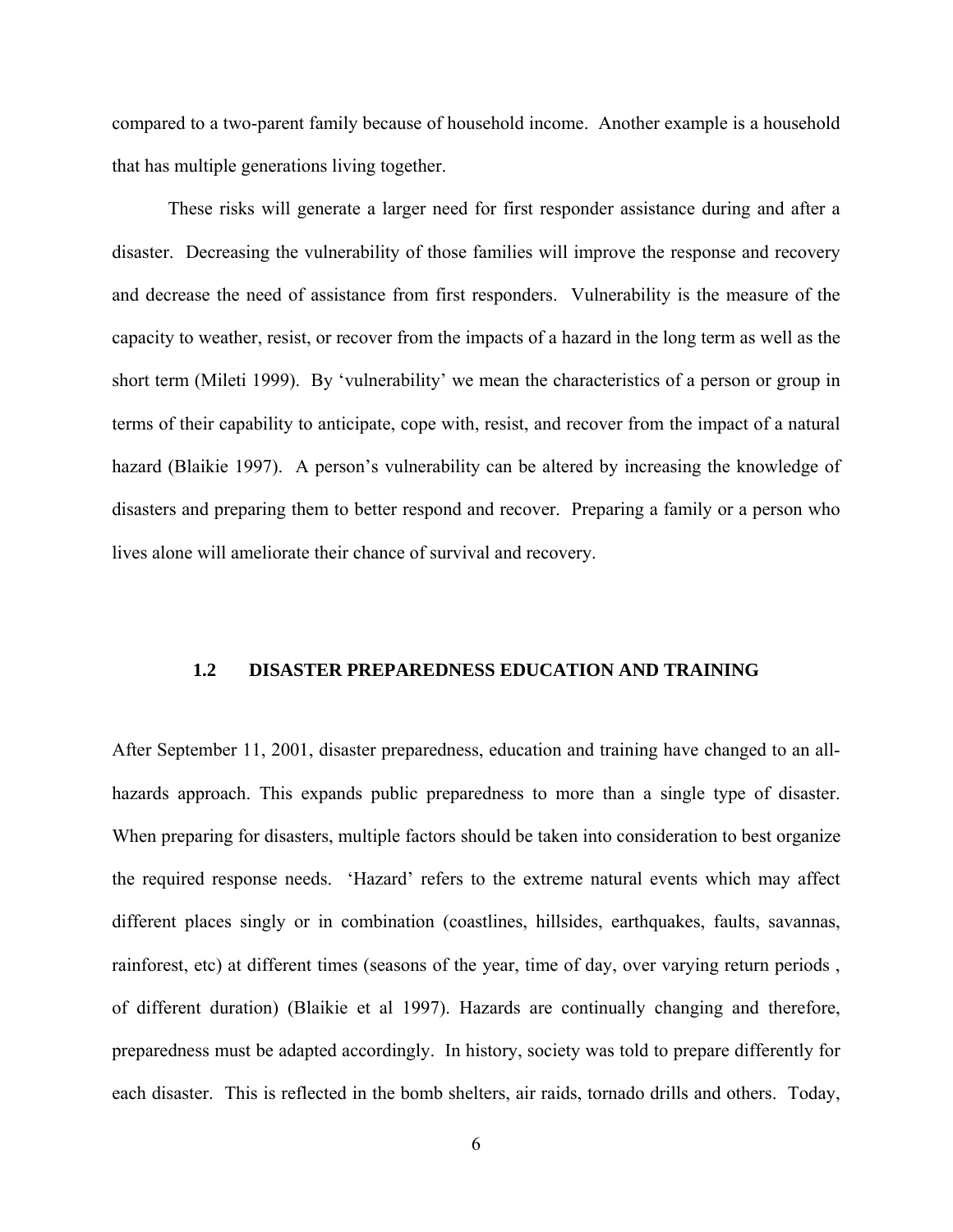after recent disaster experiences it is necessary to take an all-hazards approach to make certain that we can handle anything from a small storm to a large terrorist attack.

Emergency preparedness education levels can depend on access to information, understanding the information and using it for training. Risk communication can play a vital role in preparedness because different channels provide information and warning. The selection of these channels can be influenced by social factors and/or community interactions. Research has documented various ways in which sociodemographic and sociocultural factors affect both the receipt of risk information and what people ultimately do with the information (Tierney 2001). Research shows that there are three conditions that preparedness depends on. First, the threat of disaster must be seen as high, for example, when a specific warning or hazard advisory has been issued for a given community. Secondly, the source of disseminating the hazard and preparedness information must be seen as credible. And third, the preparedness information must be provided repeatedly through different channels and in a form that it easy to recall and use (e.g., in a printed brochure) (Tierney 2001).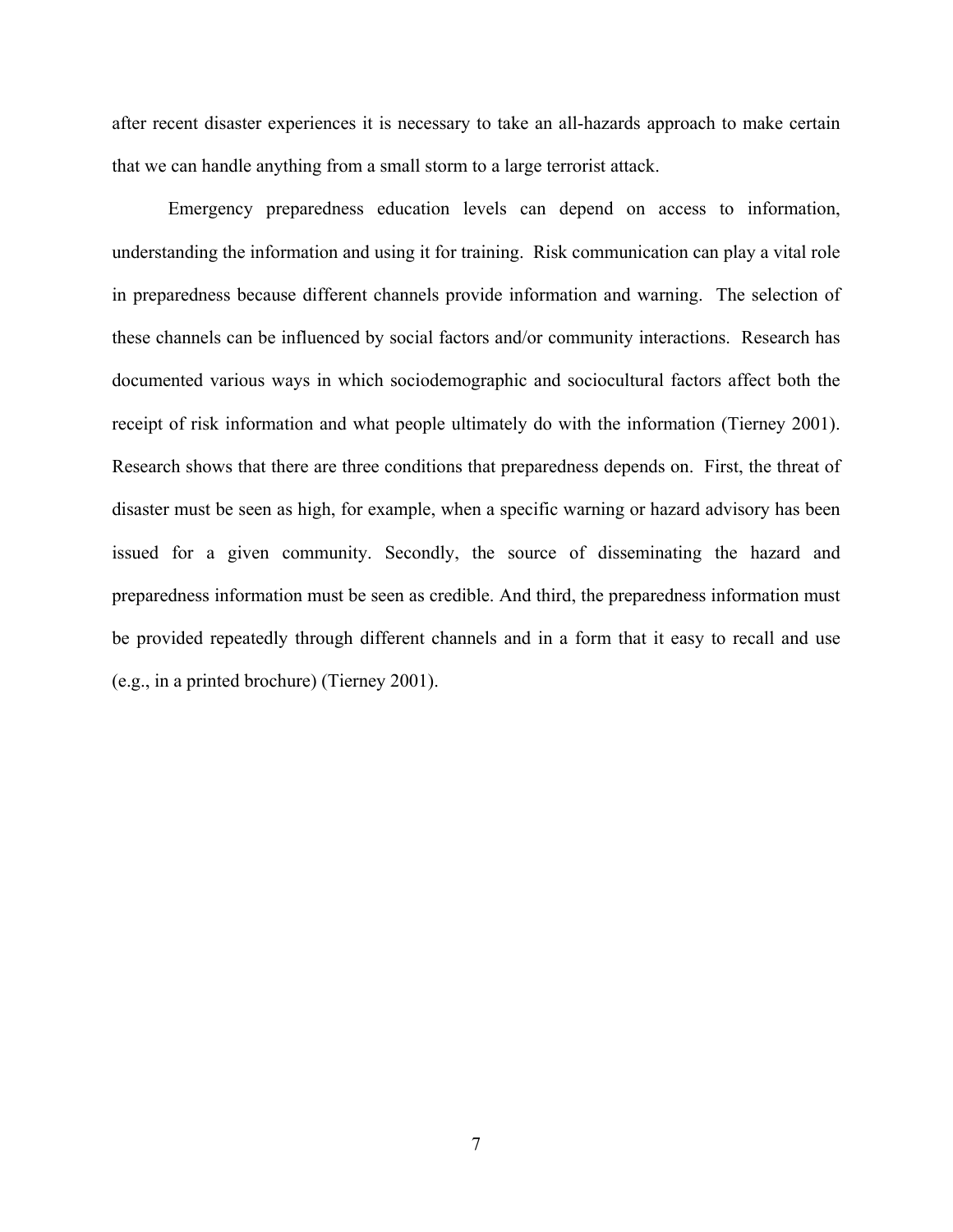# <span id="page-19-0"></span>**2.0 CONDITIONS CONTRIBUTING TO VULNERABILITY OF ELDERLY PERSONS**

Friedsam (1960, 1962) suggests that older persons constitute a special risk group in times of disaster because they may be less likely to receive warning, more reluctant to evacuate, and more disturbed by altered patterns of life. Kilijanek and Drabek (1979) concluded from their review of the literature that relative to younger persons, elderly disaster victims are at a greater risk for substantial economic loss, interruption of employment, and injured family members, and are more likely to be uninsured and to incur large debts. (Phifer et al 1988). Vulnerability fluctuates depending on a multitude of factors. The factors are based on variables that may or may not be capable of modification. Vulnerability can fluctuate depending on the variables that exist. Key characteristics of these variations of impact include class, caste, ethnicity, gender, disability, age, or seniority (Blaikie 1997). The focus of this paper is based on changing the vulnerability of an aging and disabled population that live in personal care homes. The elderly population is generally vulnerable because of physical mobility and health factors. They are vulnerable to the primary and secondary results of disasters. For example, disasters can cause infrastructure damage that can stop electricity, water and sewage. They are also vulnerable to lose support functions such as hospitals, Emergency Medical Services (EMS) and other outside agencies that the elderly depend on for survival.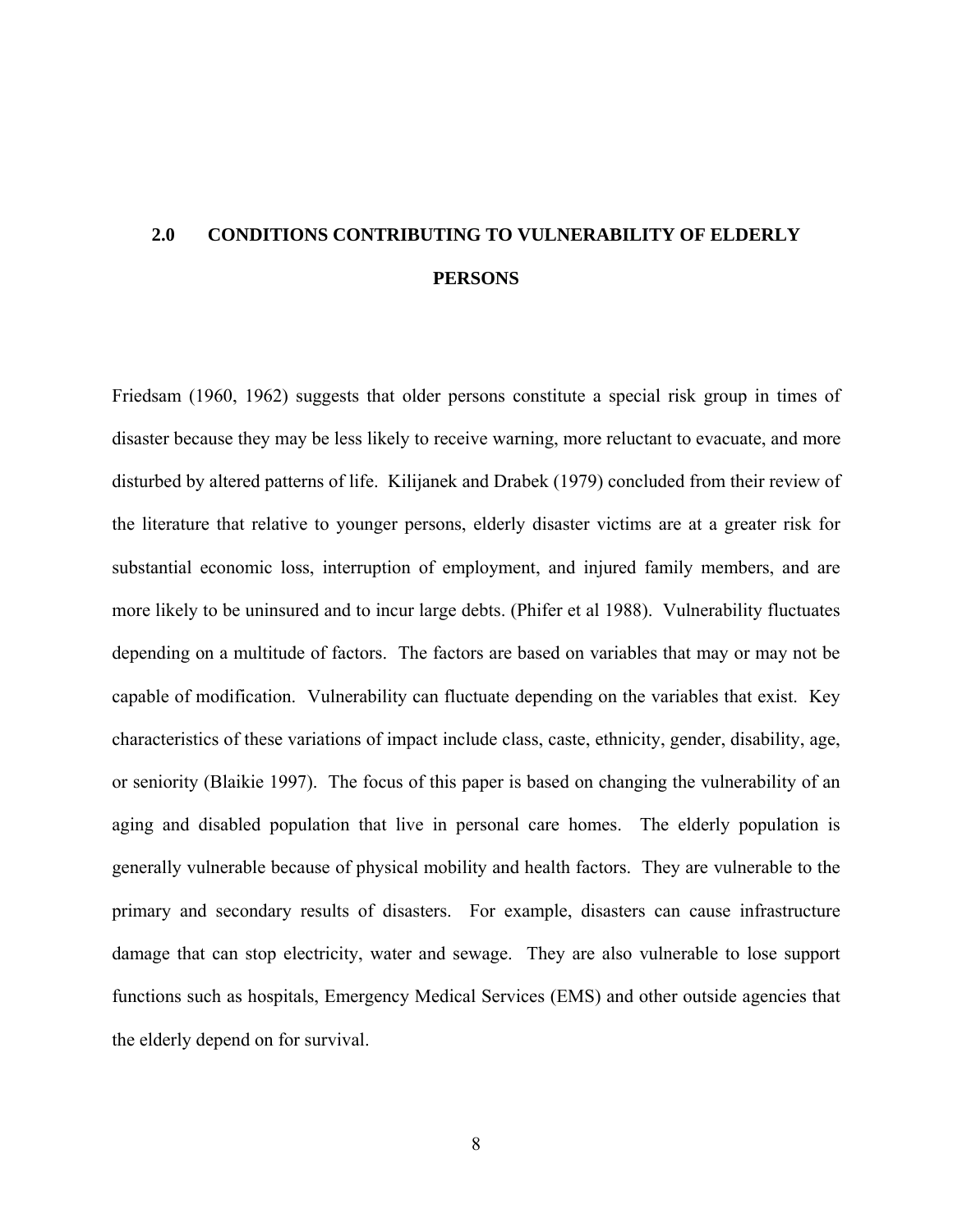## **2.1 BASIC NEEDS OF PEOPLE**

<span id="page-20-0"></span>As humans, we need basic necessities for survival. As we all know we depend on water, food, and shelter. Once these are met there are other things that we require. This information is presented from Maslow's Hierarchy of Needs. Abraham Maslow (1908-1970) studied psychology and is famous for writing *Motivation and Personality* (1954) and for developing the theory of hierarchy of needs. Maslow's hierarchy of needs is often depicted as a pyramid consisting of five levels. He describes motivation as starting from what he calls a 'hierarchy of needs'. The 'hierarchy of needs' consists of five categories. These categories are physiological needs, safety needs, belongingness and love needs, esteem needs and self-actualization needs (Maslow 1970). The upper point is termed growth needs and represents the need for selfactualization; however this paper will only focus on the four lower categories. The four lower levels are grouped together as *deficiency needs* associated with physiological needs. The hierarchic theory is often represented as a pyramid, with the lower levels representing the first levels to be achieved before moving toward the upper point. Maslow believes that the only reason that people would not move well in the direction of self-actualization is because of hindrances placed in their way by society (Simons et al 1987). The deficiency levels include physiological needs, safety needs, love/belonging level and their esteem level.

The physiological level of deficiency needs is the need to support homeostasis. This level includes the need to breathe, the need for water, the need to eat, the need to dispose of bodily wastes, the need for sleep, the need to regulate body temperature and the need for hygiene. The above listed needs are required for survival and no other level will be reached if this one is not. The next level is the safety level. This level is based on the understanding of security such as, security of employment, revenue and resources, physical security, moral and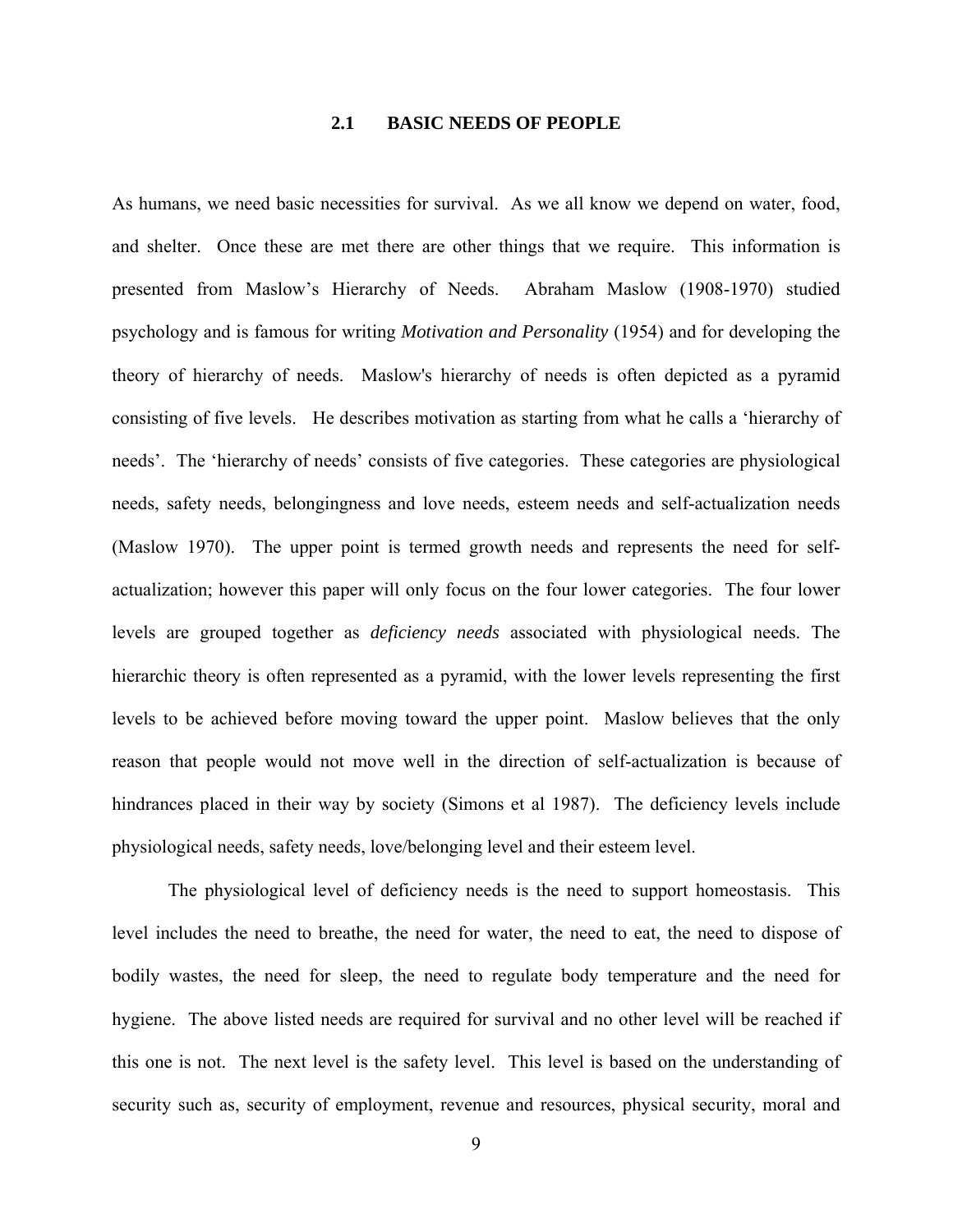<span id="page-21-0"></span>physiological security, familial and health security. The love and belonging level involves relationships such as friendships and family. As humans, we have a need to belong, be loved and accepted. Without these needs fulfilled one may feel lonely, anxious and depressed. The esteem need is the last level that will be discussed. Humans also have a need to respect themselves, others and be respected. Without respect one may feel that they lack a sense of involvement and may experiences low self-esteem (Maslow 1970).

### **2.2 CAUSES OF VULNERABILITY IN PERSONAL CARE HOMES**

The causes of vulnerability in personal care homes can be decreased with proper emergency preparedness education and training.

### **2.2.1 Definition of vulnerability in disasters**

Only emergency preparedness built in at an early stage can establish the structures and processes necessary to utilize relief aid in this way. Unfortunately, the large amount of money invested in relief assistance is not mirrored in the funds provided for vulnerability reduction or mitigation (Yahmed and Koob 1996). Vulnerability reduction is essential in disaster preparedness planning. What is also needed is a coordinated effort to stop emergencies and disasters at the source: the hazards that may harm communities, the deteriorating environment, and the vulnerability of communities to hazards. These measures, when taken together, are called vulnerability reduction (Yahmed and Koob 1996). Mitigation is considered to be vulnerability reduction. Mitigation is the activities designed to reduce or eliminate risks to persons or property, lessen the actual or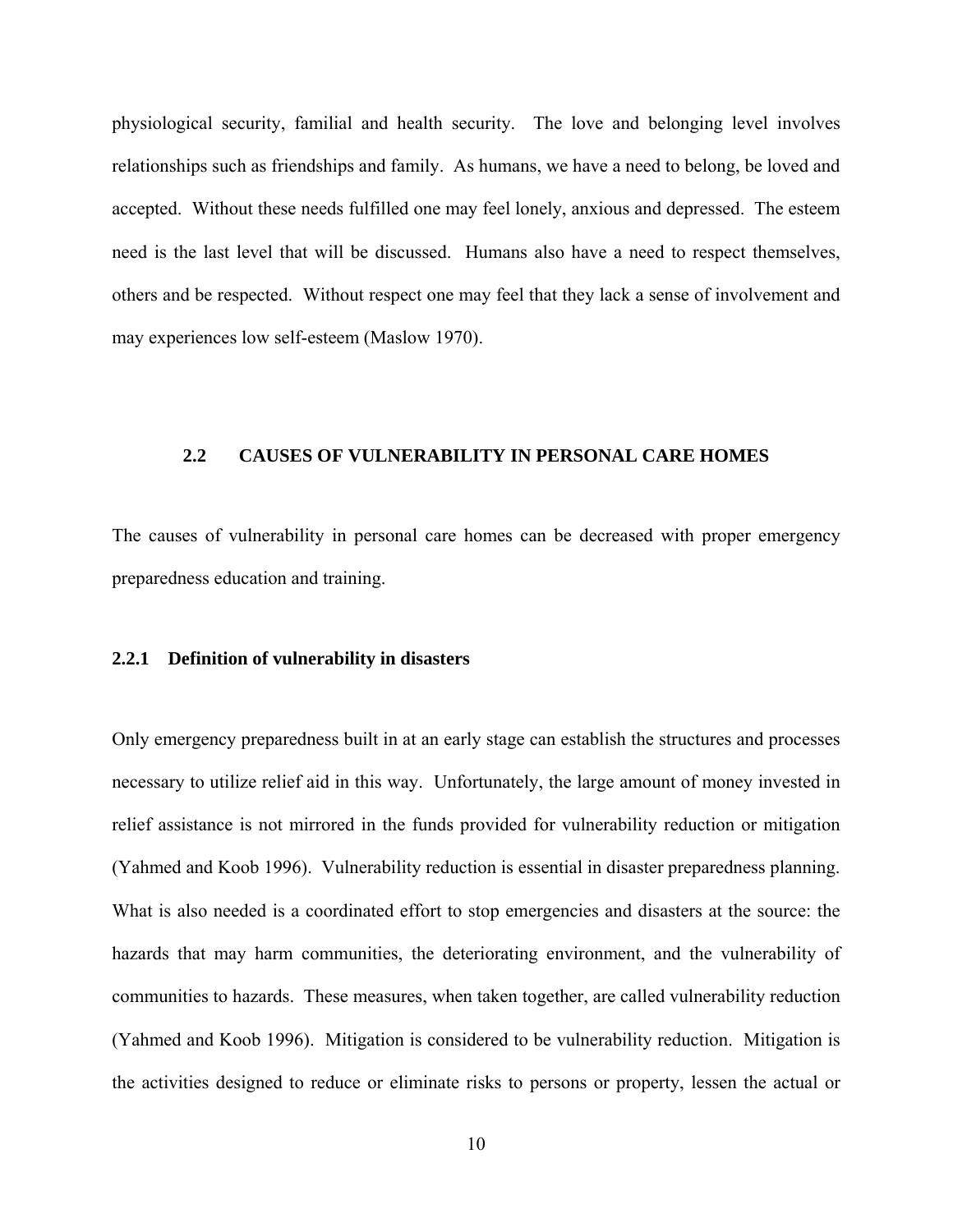<span id="page-22-0"></span>potential effects and the likelihood of the incident occurring. Mitigation involves ongoing actions to reduce exposure to, probability of, or potential loss from hazards (National Incident Management System 2004). The vulnerabilities vary depending on the community. In this paper, the community is the residents and employees of the personal care homes. Personal Care Homes (PCHs) provide lodging, food and some support services for people who are elderly or who have mental or physical disabilities; who are unable to care for themselves but who do not require 24 hour nursing services in a licensed nursing care facility. Typically, residents of PCHs need help with dressing, feeding, taking medications, mobility issues and finances (Services for Pennsylvanians with Disabilities 2006). For the purpose of this paper, the elderly population that resides in a personal care home requires assistance for Activities of Daily Living and is considered to be dependent upon the employees of the personal care home to provide this assistance including assistance with medical needs.

## **2.2.2 Health and physical needs associated with vulnerability**

The main vulnerabilities in the personal care homes are based on the health and physical needs and disabilities that the residents have. These concerns vary depending on the time of the incident, the number and type of residents in the home and the disaster preparedness education and training of the residents and employees. The age factor and physical dependence of the residents are major vulnerabilities of a personal care home. The vulnerability of the residents is dependent on the disaster preparedness education and training of the personal care home employees on how to manage and care for the residents.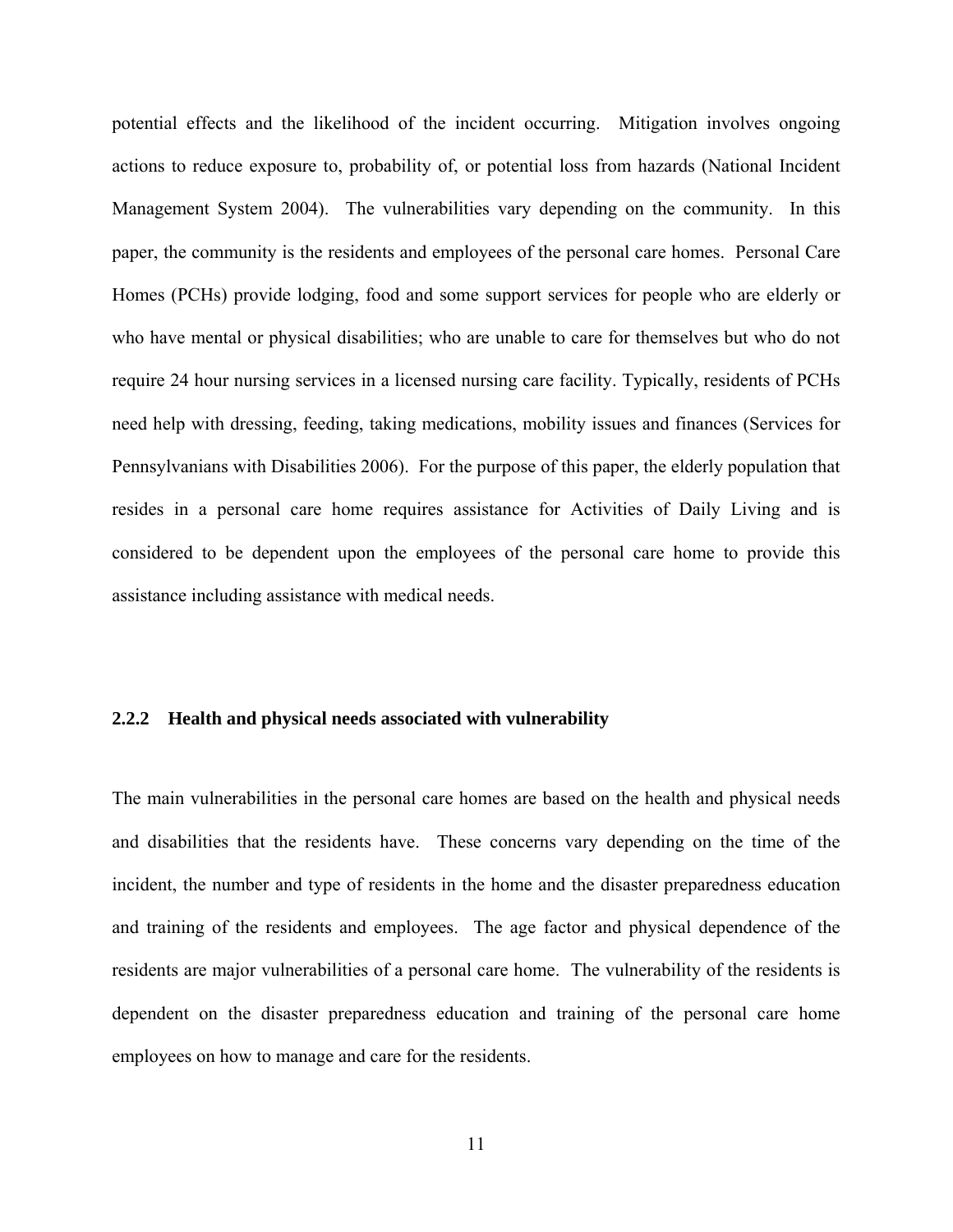A special concern is the delayed response syndrome which means that elderly people will not respond as quickly as younger people and this may cause problems with immediate danger and it may also be a problem when applying for special benefits from the Disaster Recovery Center. Another concern is sensory deprivation. Older persons' sense of smell, touch, vision and hearing may be less acute than that of the general population (Emergency Preparedness Manual for the Aging Network 1995). Older persons may become confused when conditions are different than their normal environment. This puts them at increased risk of making bad decisions such as not taking protective actions or eating or drinking something that is spoiled. Memory disorders can also cause confusion, scare older people and exacerbate pre-existing illnesses.

Mobility impairments or limitation is a physical problem that should to be addressed during planning. Transportation during evacuation and/or the lack of public transportation during a time of disaster can cause frustration and chaos. Illness and medication is a special concern for all of the population not just the elderly. A number of illnesses require medications that must be taken daily. Disasters disrupt normally daily activities and may cause the person to miss medication times, miss doses altogether or make medications inaccessible. Assistance is necessary for some elderly people to make sure medications are taken. Assistance whether it is physical, financial or emotional is important for people that are dislocated. The term "frail elderly", is often used to distinguish the elderly who have serious health problems, and as a result, may be more vulnerable during disasters (Fernandez et al 2002). Frail elder persons who are dislocated without use of the proper procedures may suffer illness and even death (Emergency Preparedness Manual for the Aging Network 1995).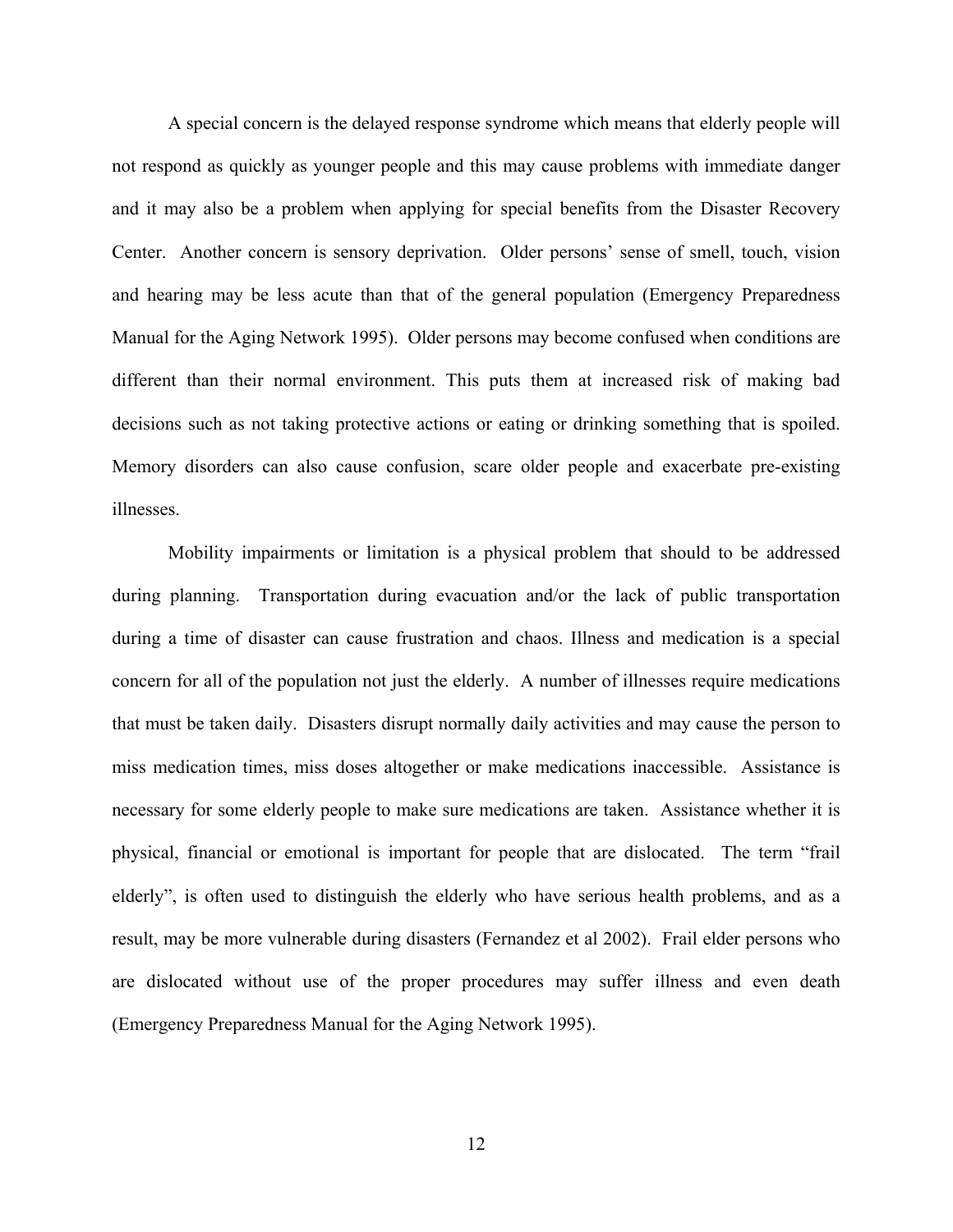For this article, an elderly person is typically defined as a person who is  $\geq 65$  years of age (Fernandez et al 2002). The elderly population is usually less stable than the age group 18-64 years old and can suffer more losses because of the increased vulnerability. The stability of the elderly population can be based on the size, mobility and resiliency of the individuals. The elderly population is continually growing in size and the decrease in mobility that elderly individuals may have makes the entire population more vulnerable. Resilience is the ability to recover from or adjust easily to misfortune or change (Merriam-Webster Online 2006). A decrease in resilience can be caused by a multitude of things in a person's lifetime. The multiple loss effect is when many older persons have lost a combination of a spouse, income, home, and/or physical capabilities (Emergency Preparedness Manual for the Aging Network 1995).

Weather related problems and crime victimization can also make the elderly more vulnerable in crisis times. Crime victimization is when criminals target senior citizens with tricks to make money. Literacy levels, language and cultural barriers play a role in disasters due to the need to understand and read instructions and complete necessary paperwork. An example of a catastrophic weather-related disaster that affected the elderly is Hurricane Katrina. Many evacuees lacked access to their regular medications. The region suffers a high incidence of chronic disease, including diabetes, hypertension, and cardiovascular illness as compared to individuals who were not victims of Hurricane Katrina. Caring for these conditions in the aftermath of the disaster created immense problems (Levine 2005). Problems occurred during the storm but a continuing problem with be the long-term health effects. For this article "longterm health effects" will be defined as those occurring or remaining more than one year after the incident (Phifer et al 1988). Professor Sandy Cairncross of the London School of Hygiene and Tropical Medicine told the British newspaper the *Guardian*, "After an incident like this people

13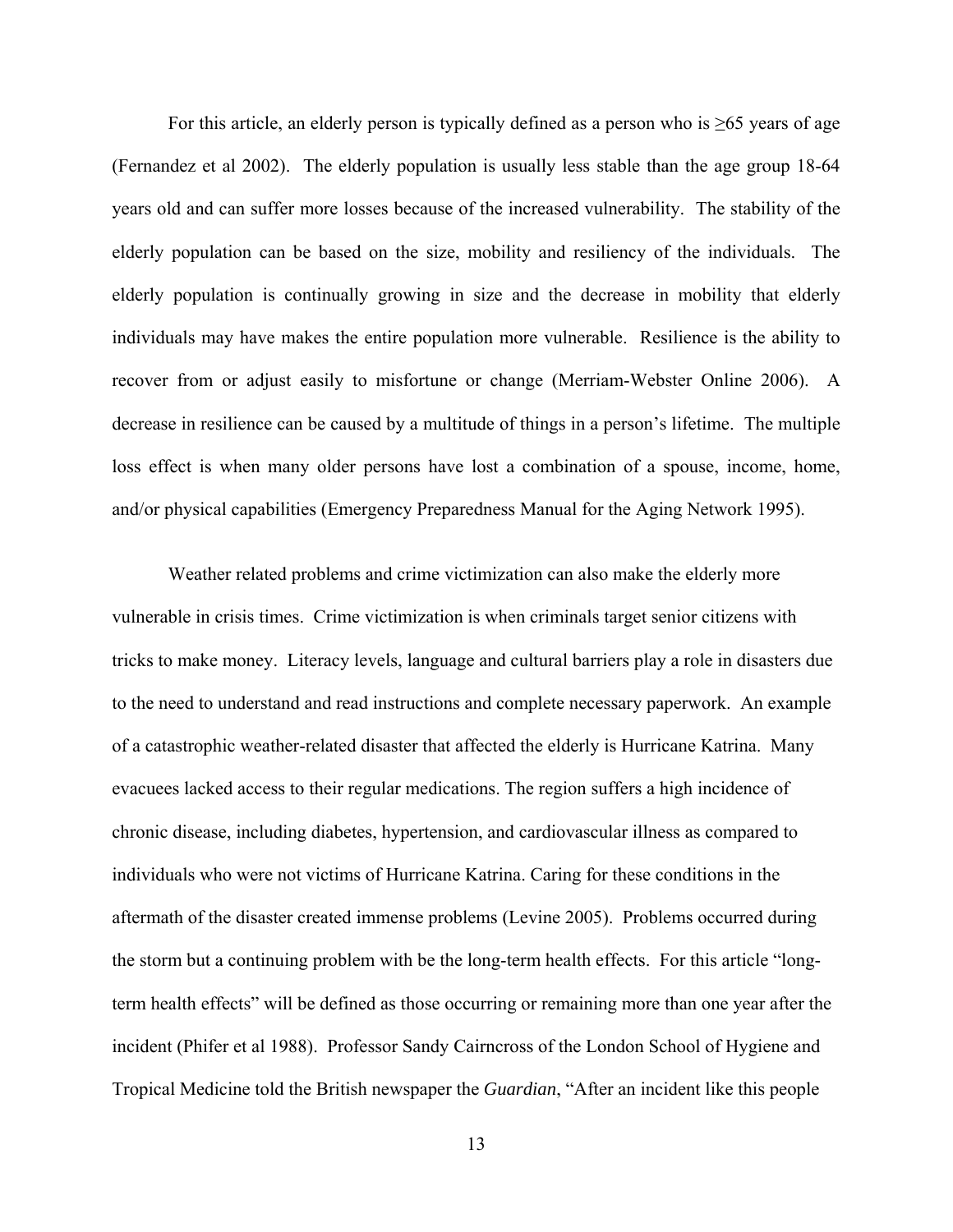get run down, their immune systems are compromised, they get gastric and respiratory infections, and particularly old people can go into a terminal decline." He continued, "A large number of the elderly people who have been bussed out of New Orleans after this storm will die of pneumonia in the coming year, but that won't get counted in the official disaster statistics" (Levine 2005). The victims of disasters need to be followed carefully and examined in a complete health and well-being approach to ensure that individuals return to normal status. A person's physical status may remain the same but the disasters may change a person's mental status. A different vulnerability after the storm is an increase in suicide rates along with other mental illnesses. A 1998 paper in the *New England Journal of Medicine* revealed that flooding leads to a 14 percent increase in the suicide rate and hurricanes lead to a 19 percent increase. Such increases can be explained only within the context of a society that provides no safety net to its most vulnerable members. People are affected by different outcomes from disasters and close monitoring is necessary.

Vulnerabilities can be based on negative thoughts about appearance such as welfare and mental health stigma. Many older persons will not use services that have the connotation of being "welfare" (Emergency Preparedness Manual for the Aging Network 1995). Mental health is viewed by many elderly as not pertaining to themselves. They may feel embarrassed of the situation and will not seek mental health assistance. The feeling of a loss of independence may also be an embarrassment that they feel. Being placed in a nursing home or other type of facility may increase the risk of mental health problems.

14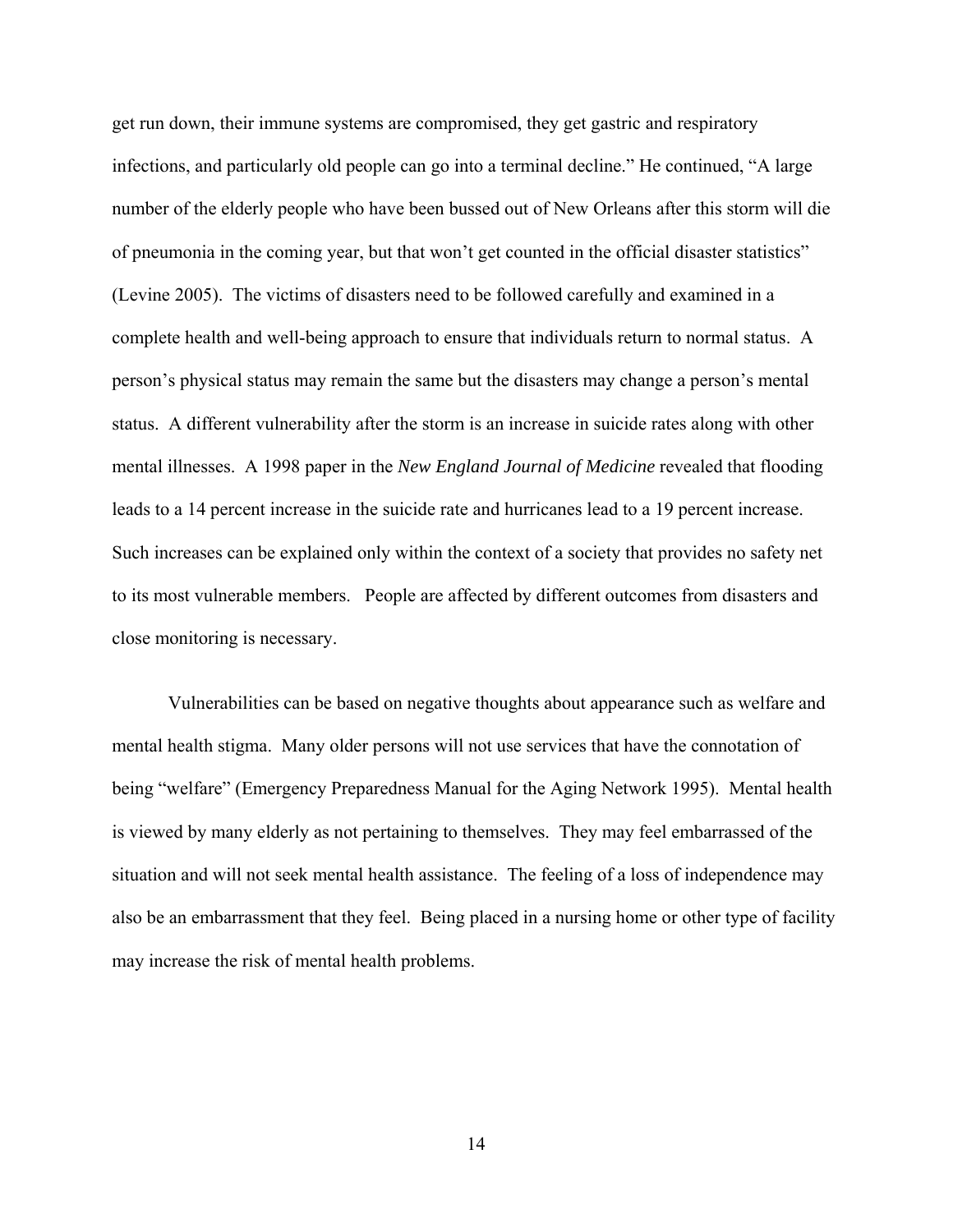## **2.3 ELDERLY VULNERABILITY**

<span id="page-26-0"></span>The vulnerability of the elderly population can be based on multiple factors. The vulnerability of the elderly varies significantly with age, health, family and economic circumstances. As a group, however, it is safe to assume that older residents are more apt to lack the physical and economic resources necessary for effective response, are more likely to suffer health-related consequences and be slower to recover (Morrow 1999). These factors vary depending on health needs and status or other special concerns of the population. There are many external factors that can manipulate the vulnerability of elderly populations. This paper will focus on living in an institution or personal care home as vulnerability. Residents of a personal care home are more vulnerable because of the needed assistance of Activities of Daily Living are required making the residents less capable of caring for themselves during an emergency. Another factor is that the staff is not a 1:1 ratio making it more difficult on the employees of the home to properly evacuate the building and or shelter in place. There is a possibility of the employees are trained properly that the evacuation and shelter in places processes may make the residents less vulnerable. This however, may not to be the case of personal care home training. The personal care home has regulations that must be complied with however, disaster preparedness training and education is not a regulation but a recommendation that has been given due to the latest natural disasters that have been catastrophic.

## **2.3.1 Health status and needs of elderly persons**

The definition of an elderly person varies. Being elderly does not necessarily mean that a person is vulnerable during a disaster. Rather, the correlation is between advancing age and the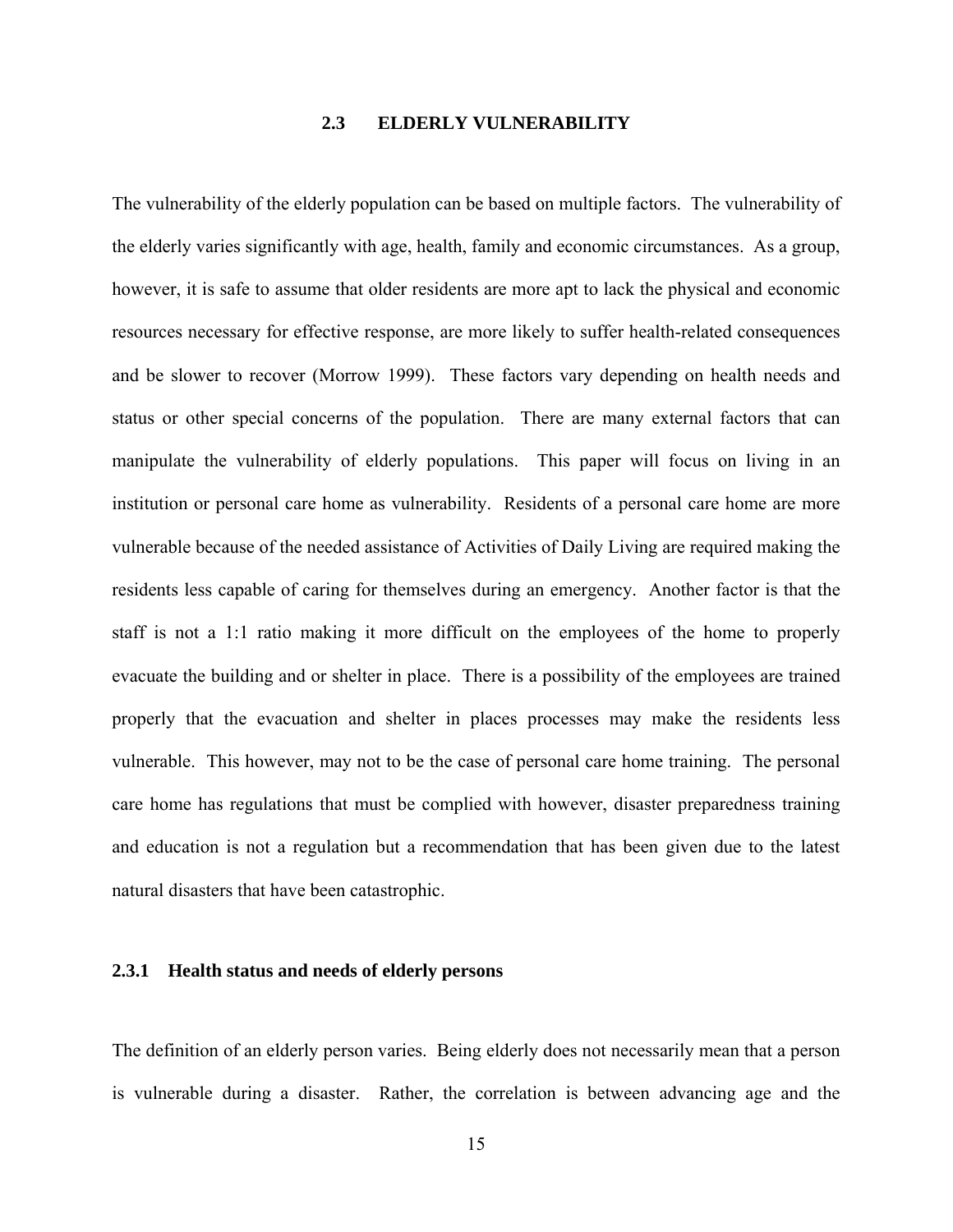<span id="page-27-0"></span>likelihood of having special needs that increase frailty (Fernandez et al 2002). Factors exist for the elderly that non-elderly persons may or may not experience. The elderly can not change their risk but they can decrease their vulnerability. Vulnerability is the compilation of risk factors which can be mitigated by preparedness. People with disabilities have factors that make them vulnerable but aging has an increased risk because of the synergy of factors. The ability of a disaster victim to prepare for, respond to, and recover from a disaster depends on a variety of factors that often are beyond the individual's immediate control. The severity and longevity of the event, the efficiency of the warning systems, the victim's health status, and his or her resources are a few of the factors influencing an individual's response and recovery capacity (Fernandez et al 2002).

# **2.3.2 Risk factors of health needs**

Elderly individuals are not a population that can be categorized in one group. Elderly individuals become more different as they age. The level of special needs differ from individual to individual. In responding to disasters, there is a definite need to establish and maintain an effort to meet the needs of older persons who require special help as well as make an effort to utilize the strengths and skills of many older persons who can contribute (Emergency Preparedness Manual for the Aging Network 1995). The special needs that should be accommodated are based mainly on three factors; pre-existing conditions, medication dependency and the lack of physical resiliency.

The elderly population suffers from a higher percentage of illness and disease than other age groups. The elderly suffer from a number of common ailments, including heart disease, cancer, stroke, arthritis, poor vision and hearing, depression and dementia. Physical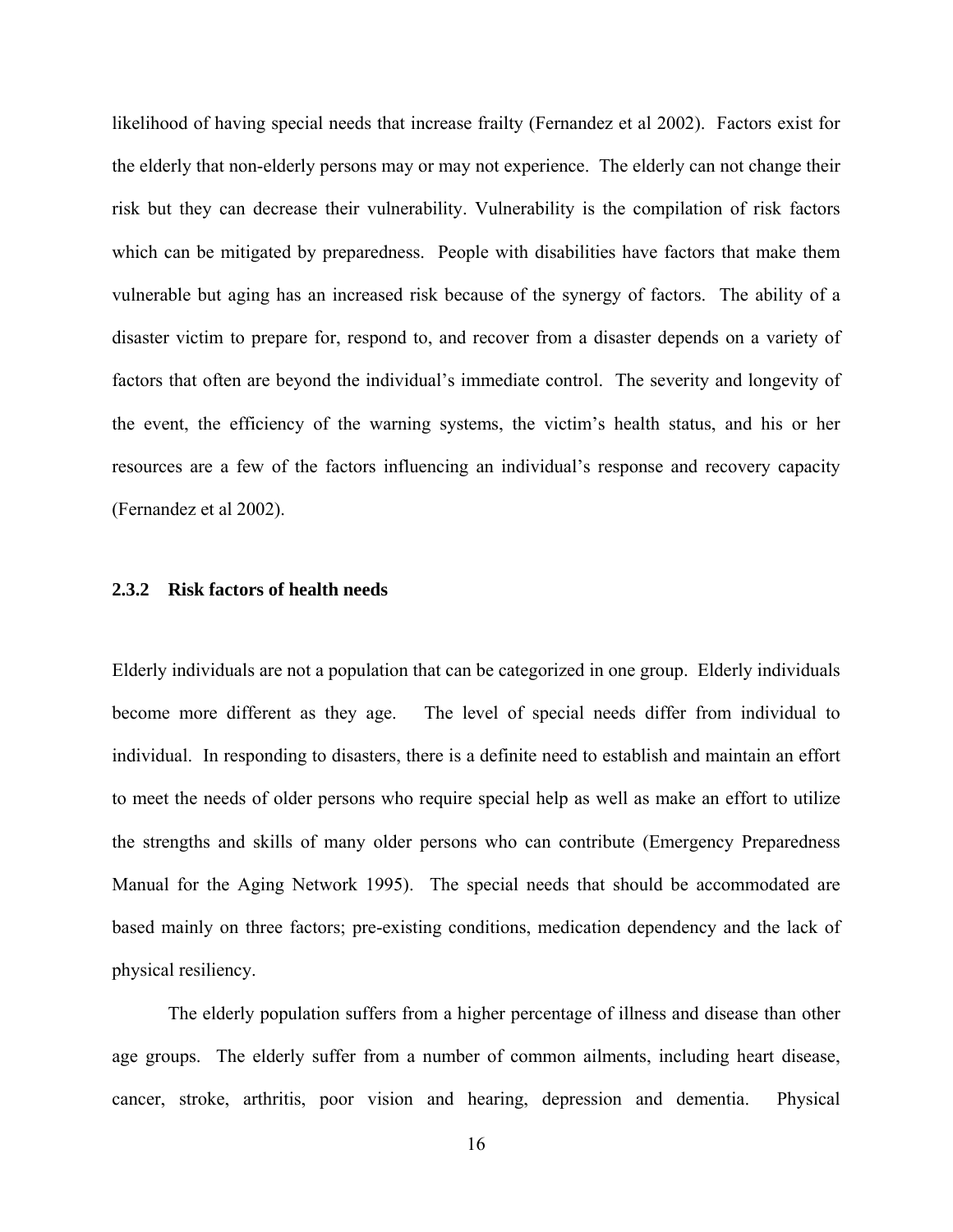impairments, such as hearing-and vision-loss, increase an older person's proneness to depression and anxiety (Emergency Preparedness Manual for the Aging Network 1995). These pre-existing conditions can greatly affect the response and recovery phases of disaster. The elderly will have more difficulty hearing warnings and may suffer an increase in side effects from the pre-existing conditions. Many of the pre-existing conditions require daily medications.

The elderly population relies on physicians and pharmacists to control the pre-existing conditions with medications. Pharmacy and physician services need to be available since older persons will likely be on medications, and may need supplies of medications, or medical advice to deal with medications issues. Elderly that are medicated may need monitoring for disaster induced medicinal side effects (Emergency Preparedness Manual for the Aging Network 1995). Medications may need to be adjusted during and after a disaster due to environmental changes such as an increase in stress level or an issue that is related to sheltering needs.

Physical resiliency may also be based on a pre-existing medical condition or be a result of an injury during or after the disaster. Lack of physical mobility or a disability is a problem for elderly because of the increase of physical disabilities that may come with age. People with special needs include a wide variety of individuals who are identified by a variety of names – people who use wheel chairs, people who are blind or visually impaired, people who are deaf or severely hard of hearing, people with severe emotional impairments, people with severe intellectual impairments, people with medically related needs such as diabetes, individuals with seizure disorders, and many others who require individualized assistance (Cameron 2005). The elderly population with physical mobility impairments will need assistance during evacuation, relocations and even need different accommodations in a shelter facility due to a problem sleeping on the shelter cots and using the restroom and bathing facilities.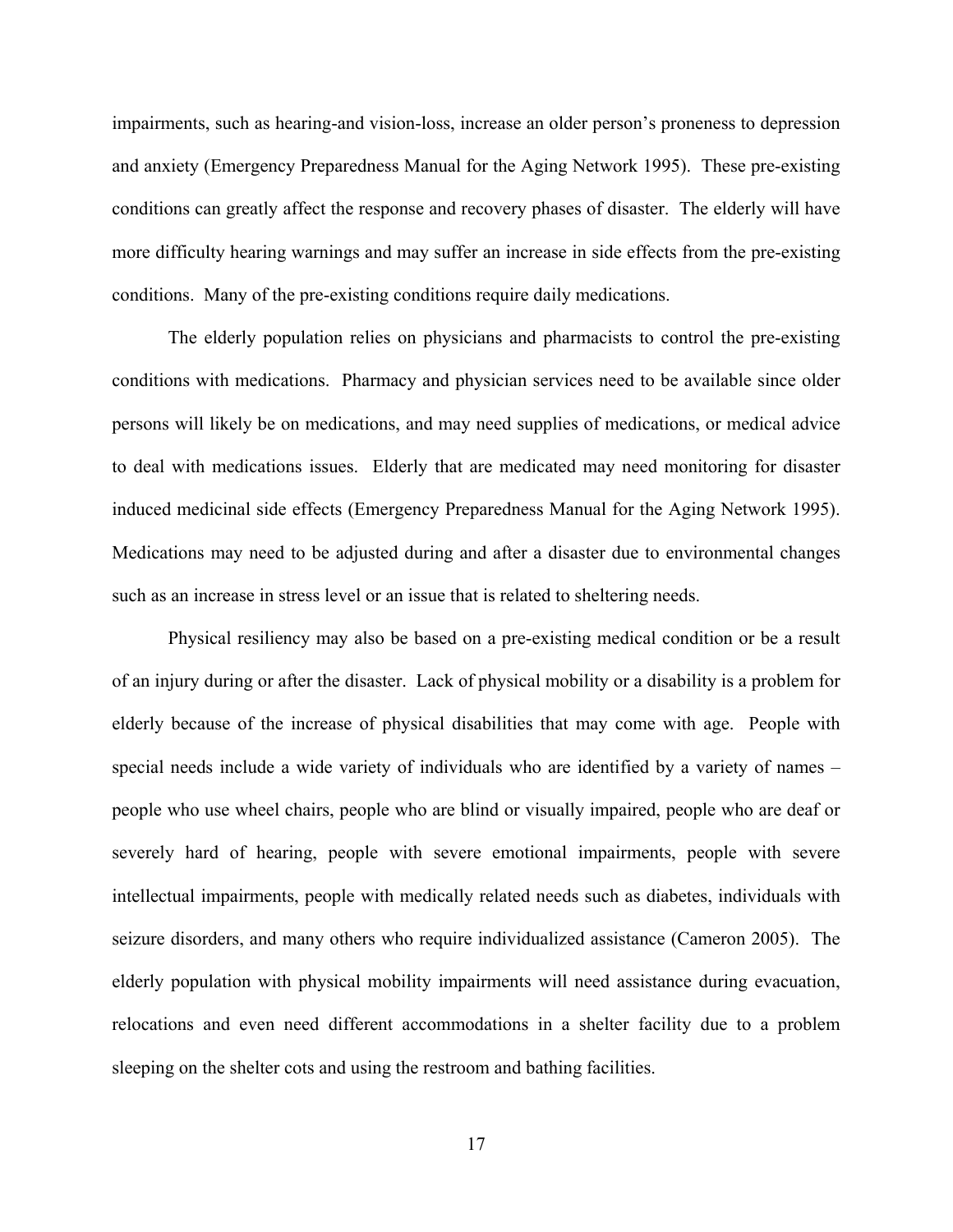### <span id="page-29-0"></span>**2.3.3 Measurement of health needs or special concerns**

The Current Population Report: Special Studies reports that in July 2003, 35.9 million people were aged 65 and older in the United States, 12 percent of the total population (He et al 2005). This is a small amount of the population but it is the part of the population that will require most of the assistance before, during and after a disaster. This percentage is continually growing because of the age of the baby boomers. According to U.S. Census Bureau projections, a substantial increase in the number of older people will occur during the 2010 to 2030 period, after the first Baby Boomers turn 65 in 2011. The older population in 2030 is projected to be twice as large as in 2000, growing from 35 million to 72 million and representing nearly 20 percent of the total U.S. population (He et al 2005). The measurement of health needs and special concerns will vary depending on the disaster and the population composition.

Many elderly people have health problems that result in an increased need for assistance during disasters. Disabilities and illness can make if difficult for this population to prepare, evacuate and recover. Preparedness becomes extremely important in these circumstances because of the special planning that must be done to compensate for the health problems. Planning allows the healthcare systems and emergency management to address these issues and arrange special transportation, medical attention and mental health personnel for the elderly victims of a disaster. Planning can decrease vulnerability.

18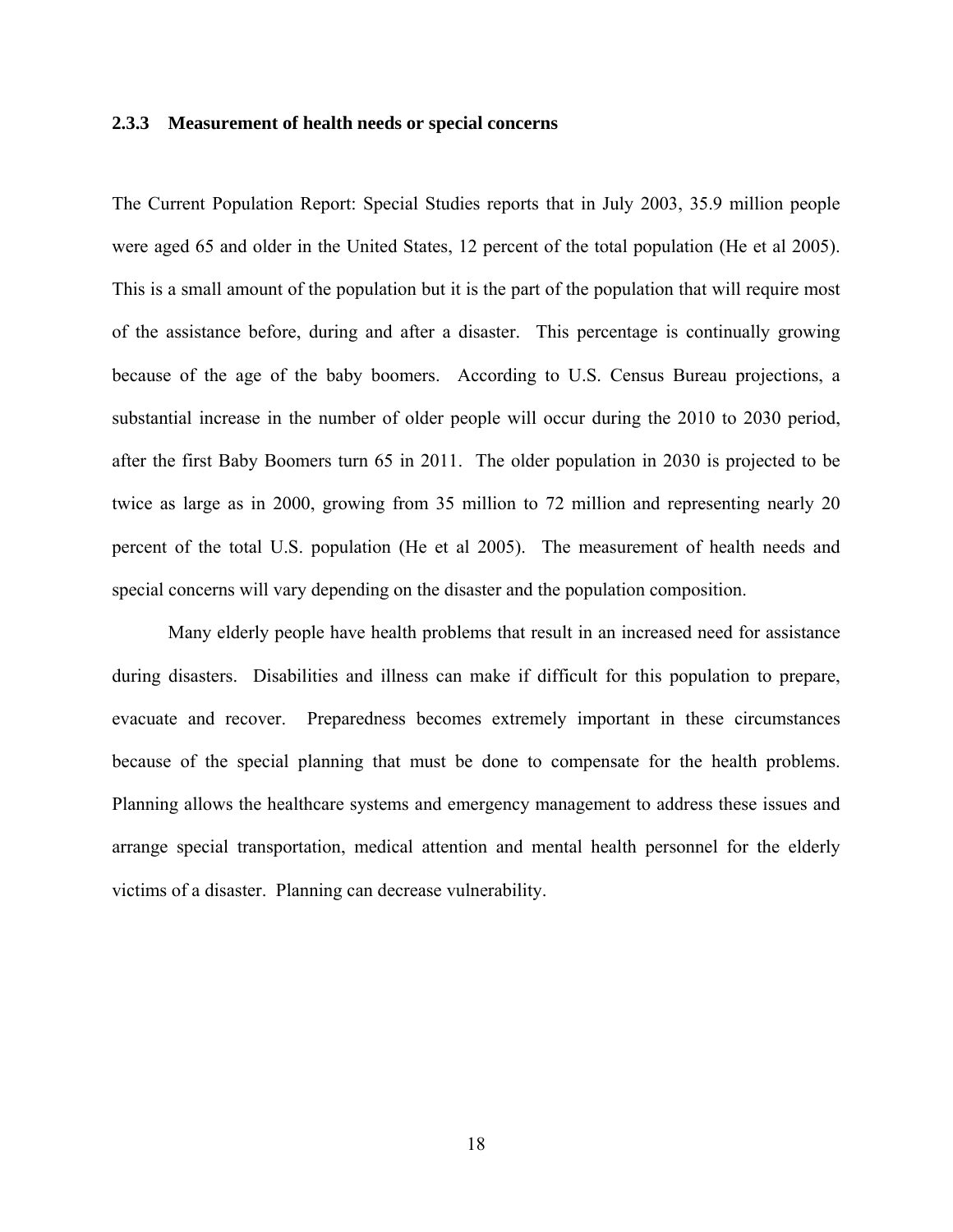## **2.4 THEORY CONNECTION TO VULNERABILITY**

<span id="page-30-0"></span>Decreasing vulnerability is essential to improve response to and recovery from a disaster. It is apparent that the needs of human beings go far beyond water and food. It can be shown that social interactions or networks must accompany the basic needs of humans, especially the elderly populations because of the special needs that are required. Level of social support is also considered to be an important mediating factor, although few studies have investigated this following an earthquake. Lima et al (1989) found that subjects who were alone (e.g. single, widowed) were more likely to be emotionally distressed. In the context of other disasters, the findings with respect to social support are variable (Carr et al 1995). Social interaction or networks are imperative before, during and after emergencies. These interactions can help elderly individuals to recover from disasters by allowing them to return to pre-disaster conditions more quickly because of the education and assistance that the individuals in the network have received. An impact may include the personal care home staff becoming educated in each resident's medications and special needs.

### **2.4.1 Causes of vulnerability linked to networks**

Vulnerability can be determined by multiple factors. For the purpose of this essay, risk factors such as the health needs and concerns of the elderly population in personal care homes can increase vulnerability. The basis for vulnerability can be partially determined by the elderly individual and the networks that the individual may have. An example would be family, friends and even employees of the personal care home. As Green (1985) notes, while most disaster response models view the 'objective external stressor' as the primary determinant of an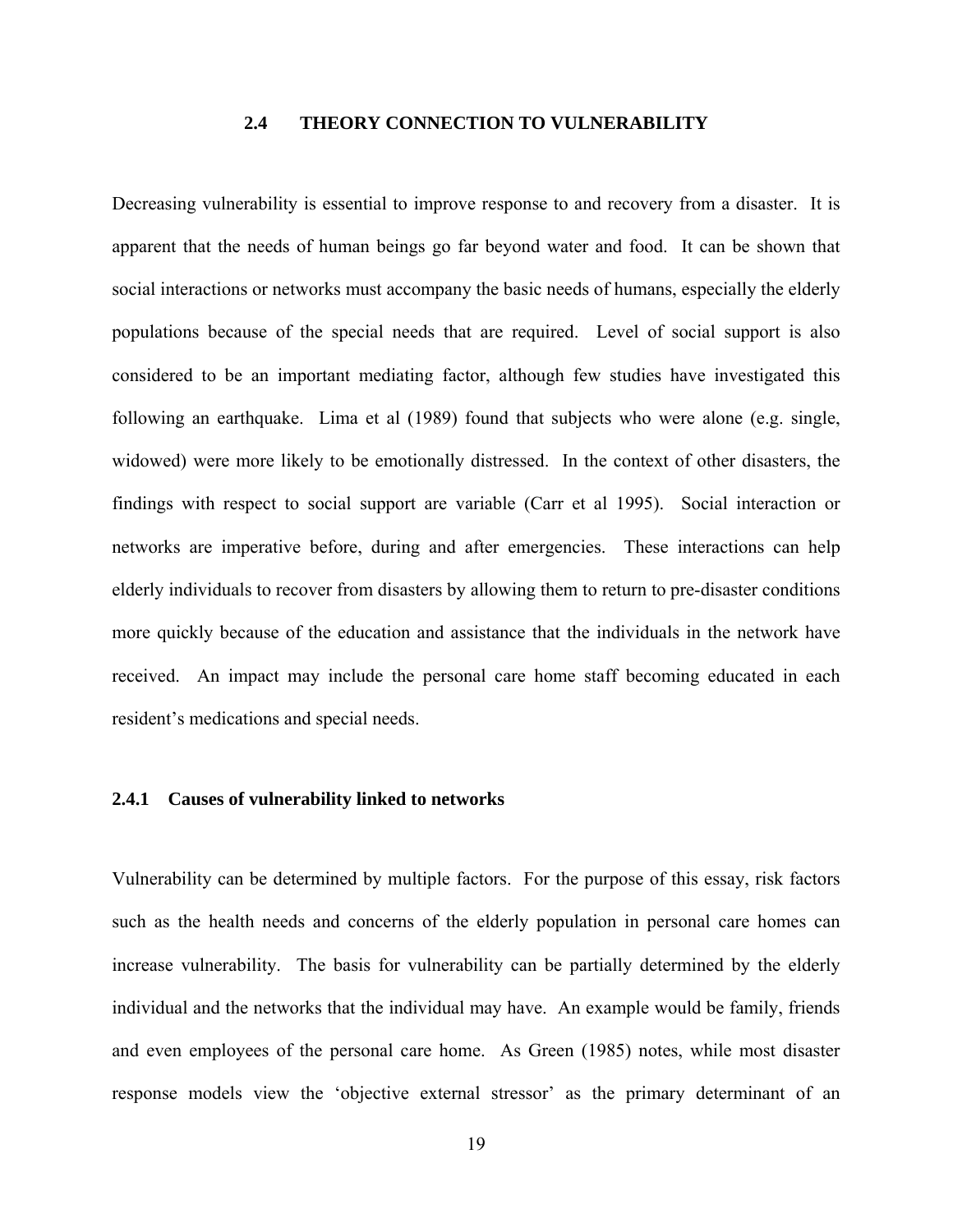individual's psychological response, the important contributions of 'aspects of the individual' (e.g. coping techniques, prior psychological adaptation) and 'aspects of the recovery environment' (e.g. continued disruptions, social supports) need to be acknowledged (Carr et al 1995). Social support or networks are a portion of the determinants during the recovery phase but the networks need to be established during the mitigation and emergency preparedness phases to improve the safety and security of the elderly individual. Traumatic experiences are particularly difficult for the elderly. With respect to age, the findings may reflect a difficulty of other wise healthy older age groups in dealing psychologically with traumatic events, particularly events which involve a sudden and devastating alteration in surroundings that had long been familiar and associated with safety and security (Carr et al 1995).

A network is an interconnected or interrelated chain, group, or system (Merriam-Webster Online 2006). A human network is a group of people who interact and this generally forms a support mechanism which generates a support network. It is these networks that can provide an elderly person with the proper means of disaster preparedness, evacuation or in-home sheltering during a disaster and the recovery after the disaster. These networks can be internal in a personal care home or they can extend to external persons who regularly interact with the elderly residents.

The primary network of elderly residents in a personal care home is an internal network that involves the personal care home facility and its personnel. The personnel of the home include the employees or that are present 24 hours a day. The elderly residents interact with these people on a regular basis. The residents depend on the primary networks to deal with activities of daily living such as bathing, feeding, and grooming. The inability of the elderly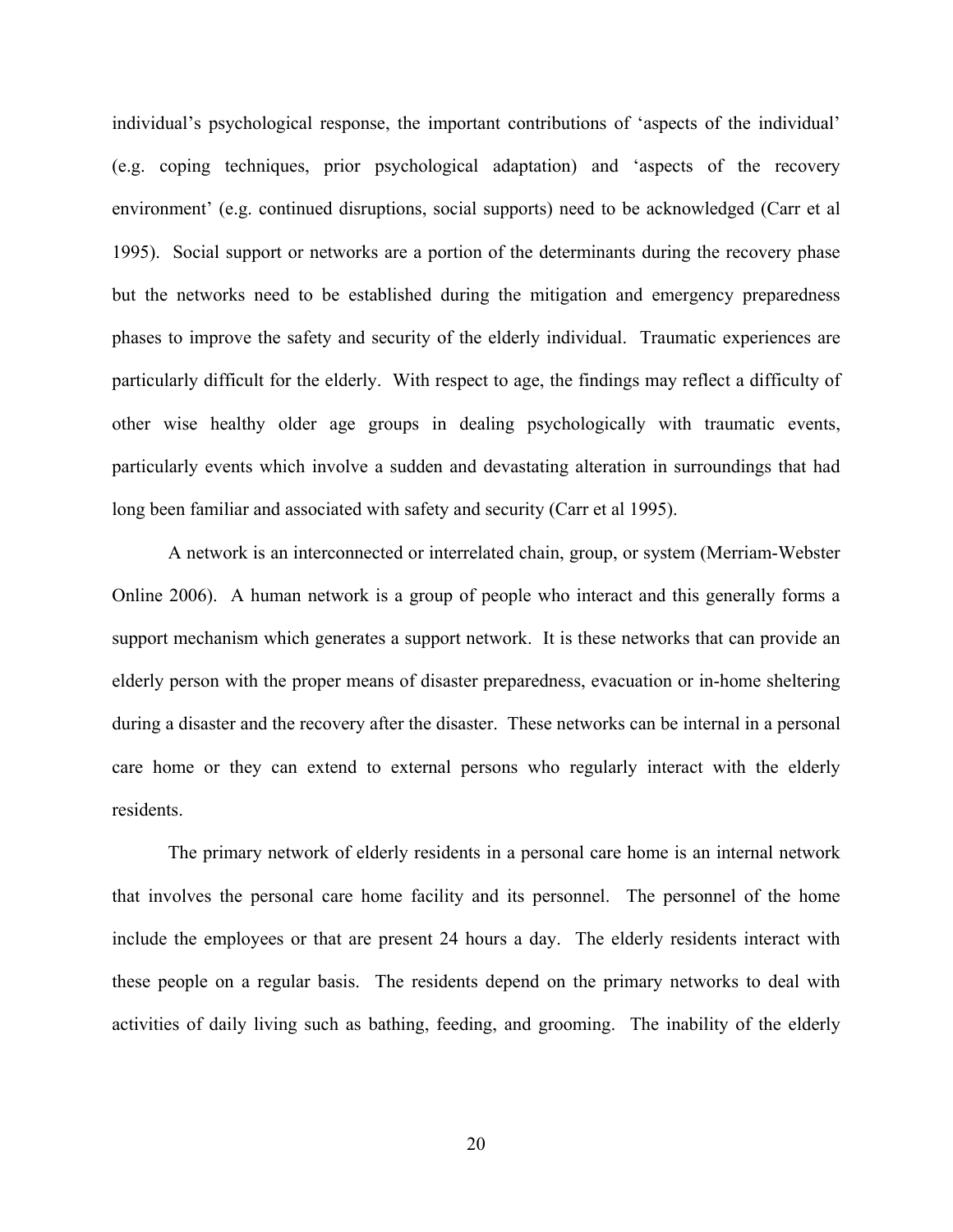<span id="page-32-0"></span>residents to perform activities of daily living is a measure of disability. This can make the resident more dependent on the personnel to provide assistance in time of a disaster.

The secondary network of elderly residents in a personal care home is based on the services required outside of the personnel and staff in the facility. The external or secondary network for elderly residents varies depending on the special needs that are required. The secondary network is comprised of family, the Emergency Medical Service (EMS), dialysis and social services. Services that may be primary or secondary are transportation, physical therapy, and rehabilitation.

### **2.4.2 Social support and networks linked to vulnerability**

The primary and secondary networks are support mechanisms for the elderly residents of the personal care home. Vulnerability of the resident can be partially determined by the internal and external services that must be provided on a daily basis and necessary during a disaster. Medications can be directly related as a function that must be completed by the personnel of the home or by the family. Transportation to doctor appointments and even to the hospital can determine the vulnerability in a disaster.

There are two models that depict social support and have an influence on post-disaster outcomes. The buffering model suggests that social support benefits individuals in crisis whom it can protect from the negative consequences of stressful conditions. This implies that in the absence of stress the beneficial effect of support is not expected. Alternatively, the main effects model suggests that social support has salutary effects on physical and psychological health that are independent of the stress process. This latter model emerged when many studies testing for interactive effects of stress and support on well-being showed instead a main effect of social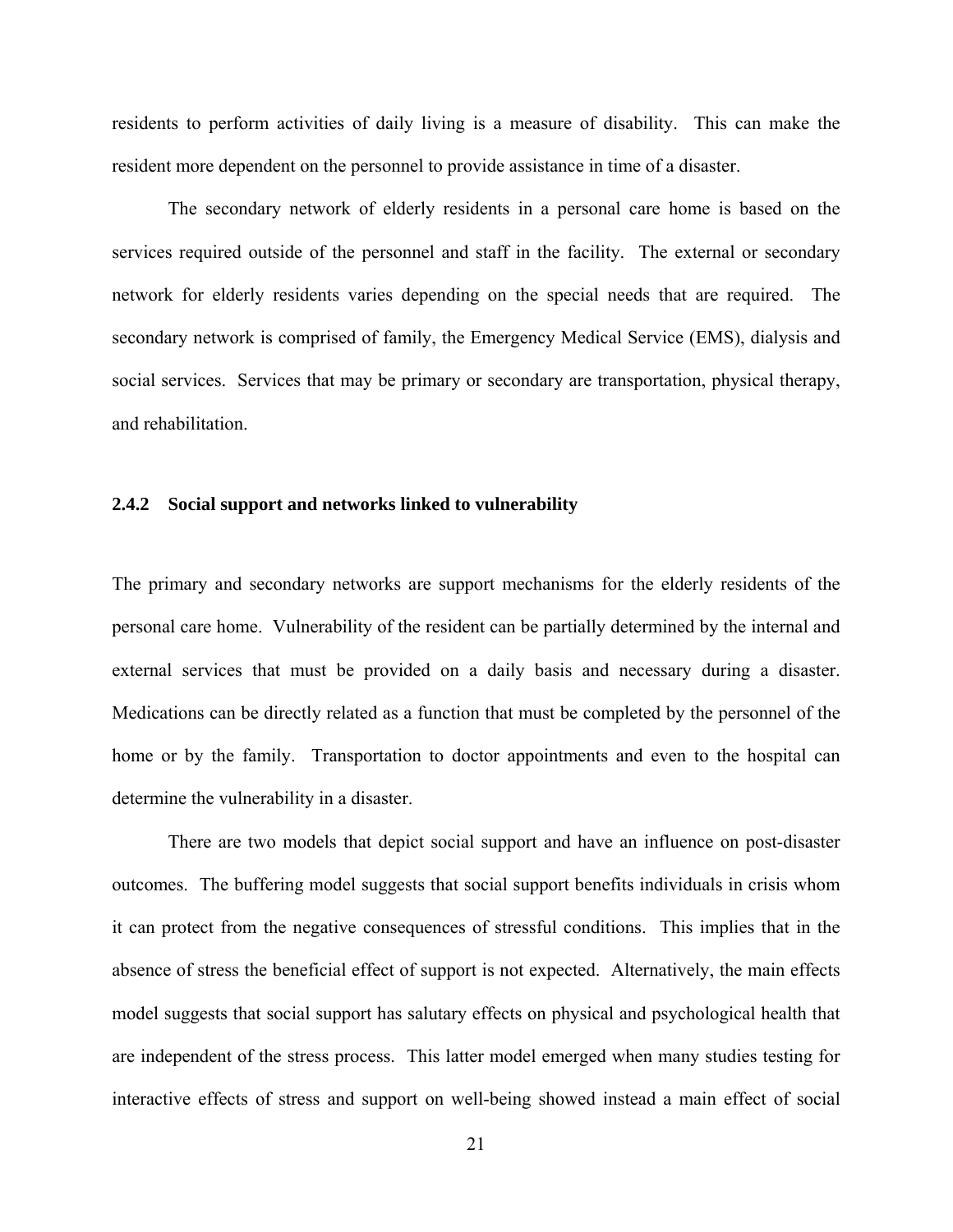support (Kaniasty & Norris 1993). The issue to be resolved is the discrepancy between the two models that state stress and social support are unrelated. This discrepancy can alter the way the variables of stress and social support interact. Several writers have noted that many important stressful life events involve dramatic changes in social support. Stressors often mobilize the support network (Kaniasty & Norris 1993). Disasters can be stressful and cause support networks to be torn apart by devastation and illness.

Family members, friends and personnel caring for the elderly play an important role in the support mechanism. Elderly population may lack the support network from the family. This may be why the individual is in the personal care home because of the assistance of daily living required can not be met by the family. Because social support is communicated through ordinary day-to-day interactions the stigma and uncertainty associated with many diseases, disabilities, or victimizations may be the grounds for victims' feelings of isolation or actual neglect (Kaniasty  $\&$ Norris 1993). Personal care home employees need to be trained in disaster psychology to understand how residents may feel after the disaster occurs. Consequently, at the time when they are especially needed, expected providers are affected themselves and unable to fulfill their obligation (Kaniasty & Norris 1993). The expected providers in the personal care homes are the employees. The education and training is important to try and educate them to improve the care and decrease the neglect that may occur after a disaster

An elderly person's vulnerability can be determined by the fact that they live in a personal care home. Many personal care homes have a higher ratio than one staff per elderly person. This is one of the main reasons why the elderly in personal care homes are vulnerable. The vulnerability of an elderly person in a personal care home can be modified by the amount of preparedness education and training of the personal care home staff and residents.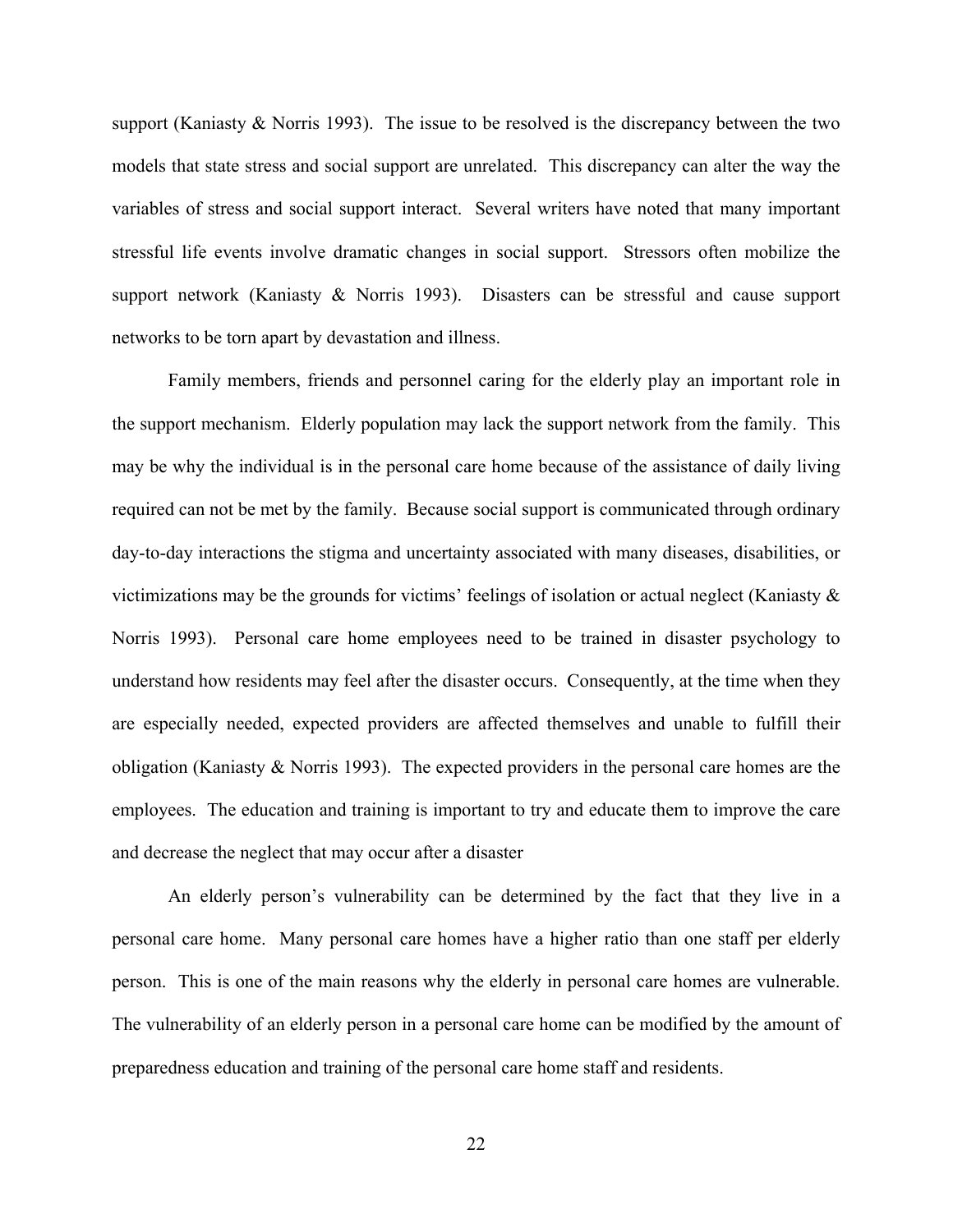### <span id="page-34-0"></span>**3.0 PERSONAL CARE HOMES PREPAREDNESS EDUCATION AND TRAINING**

During 2003-2004, Ohio Valley Appalachia Regional Geriatric Education Center (OVAR/GEC) faculty and staff conducted nine focus groups throughout the region with 82 older persons and health care providers from 20 counties across Kentucky, Ohio, and Tennessee (Johnson 2004). The outcomes were pertinent to preparedness education and training for elderly residents and professionals. One of the outcomes was that they were unaware of community preparedness plans specifically addressing the needs of older persons, and if such plans were in place, neither older people nor agency personnel who worked with older people were involved in the development. Elders felt they would feel more secure if they had more information and requested guidelines for preparing for emergencies, for managing themselves, for helping others during emergencies and recovering following emergencies. Elders and professionals agreed there is a need for better communication among community planners, bioterrorism and emergency preparedness leaders, and older persons and the aging services network providers (Johnson 2004). The previous information provides answers to whether personal care home residents and personnel receive enough preparedness education and training. They are not comfortable with their knowledge and they are interested in learning more.

Personal home facility nurses must also be educated and trained in disaster preparedness. Elderly adults are at a higher risk to have increased needs for care after disasters. Nurses need to be prepared to render increased levels of care for elderly patients after a disaster; this can be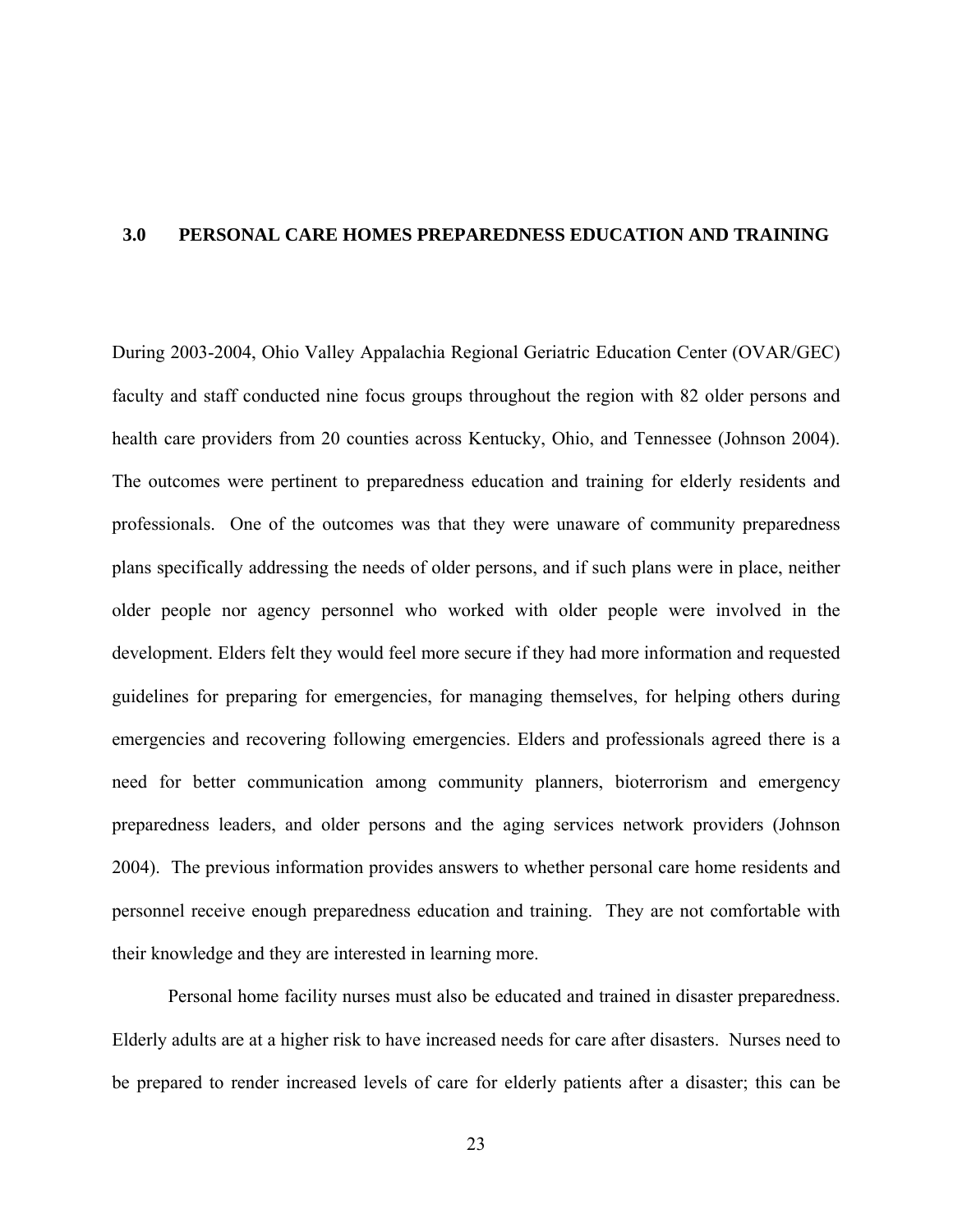<span id="page-35-0"></span>accomplished by making them aware of the changes that may occur with their patients after a disaster. Studies indicate that older adults are at greater risk during and after disasters, and attention needs to be paid to supporting them during these times. Steinberg et al found an increase in serious ventricular arrhythmias among older patients in New York during the 3 months following September 11, 2001 attack, compared to the prior 3 months (Lach et al 2005). In another disaster situation, the Centers for Disease Control and Prevention (CDC) (2004) conducted an assessment 2 weeks after Hurricane Charley in August 2004. They found that onethird of respondents who had an older individual in the home reported problems with medical conditions and difficulty getting routine care (Lach et al 2005). The after affects of a disaster may depend on the type of disaster and the condition of the elderly victim. Elderly victims may experience changes in pharmacokinetics or the process at which a drug is absorbed, metabolized or eliminated from the body. This can cause side effects to regular medications if a biological or chemical agent has been introduced. Dehydration, electrolyte imbalance and the efficiency of oxygen are also large risks for elderly victims after an agent has been initiated in the victim. Nurses are likely to be called on to participate in a disaster situation to some degree. As patient advocates, nurses have an obligation to assure that older adults' needs are addressed during a disaster (Lach et al 2005).

# **3.1 DEPARTMENT OF PUBLIC WELFARE TITLE 55 CHAPTER 2600**

The Pennsylvania Department of Public Welfare Title 55 Chapter 2600 regulates the health, safety, and well-being of personal care home residents. Personal care homes are designed to provide safe, humane, comfortable, and supportive residential settings for adults who do not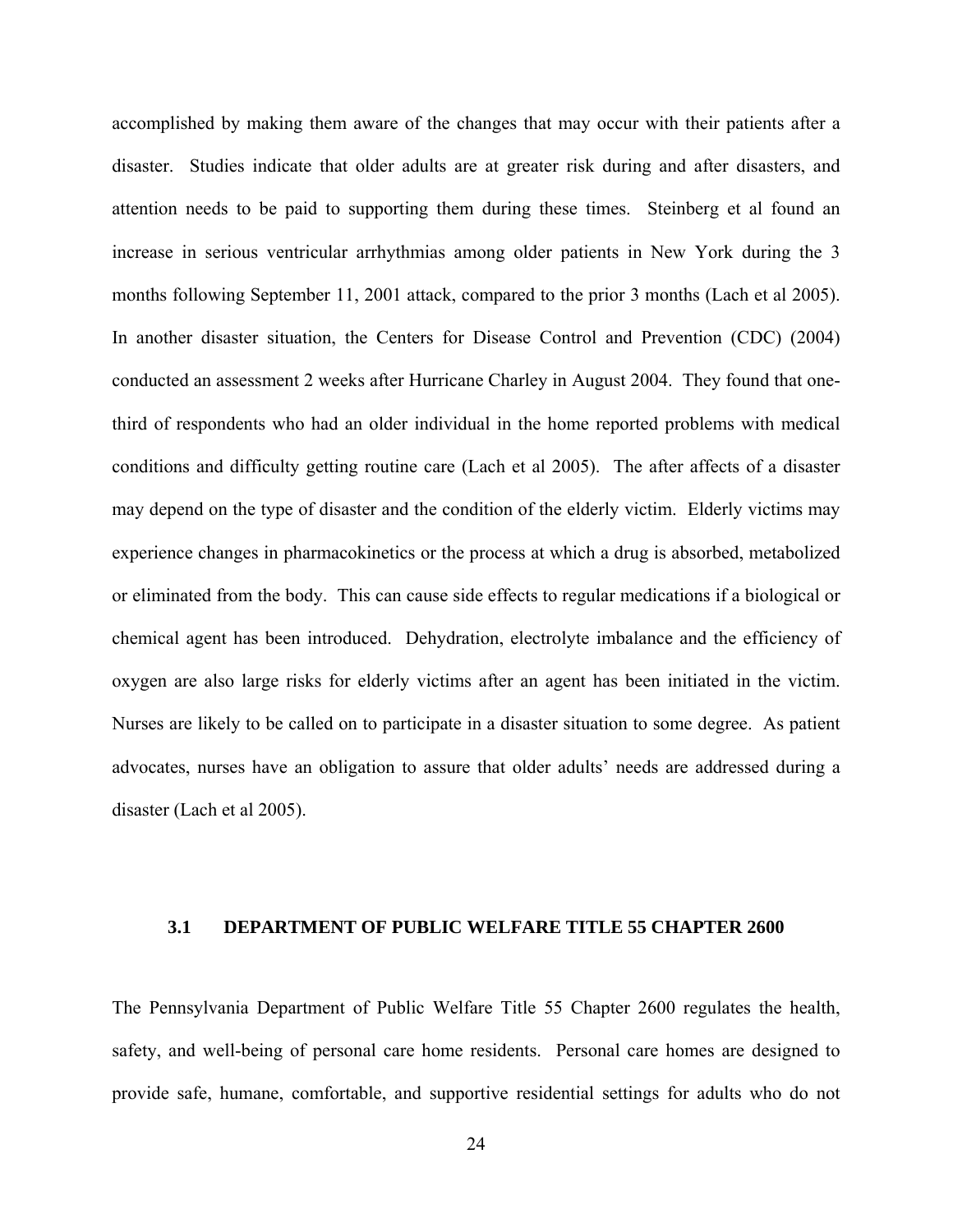require the service of licensed long-term care facility, but who do require assistance or supervision with activities of daily living, instrumental activities of daily living, or both (PA CODE Title 55). The PA CODE Title 55 Chapter 2600 that the survey focuses on is the PA Code Title 55 Chapter 2600.107, PA Code Title 55 Chapter 2600.123, and PA Code Title 55 Chapter 2600.124.

Chapter 2600.107 is titled Emergency Preparedness and is the regulation of the physical site. This regulation pertains to the emergency preparedness plans for the home. The subchapter manages that the administrator has a copy and is familiar with the emergency preparedness plan of the municipality or has an emergency preparedness plan of their own. It standardizes that the plan include the contact information of each resident's designated person, the home's plan to give emergency medical information that ensures confidentiality, the contact information for local resources, local and state emergency management agencies in case of emergency. Along with the resources contact information is the plan for transportation of all residents during an emergency and the duties and responsibilities of staff during an emergency. The duties and responsibilities of the staff should be based on the needs of the residents and alternative plans in cases of a utility outage. The subchapter also regulates that the home have a 3-day of water and non-perishable food for the residents. The last regulation of that subchapter is that the emergency procedures of the home be reviewed, updated, and submitted annually to the local emergency management agency.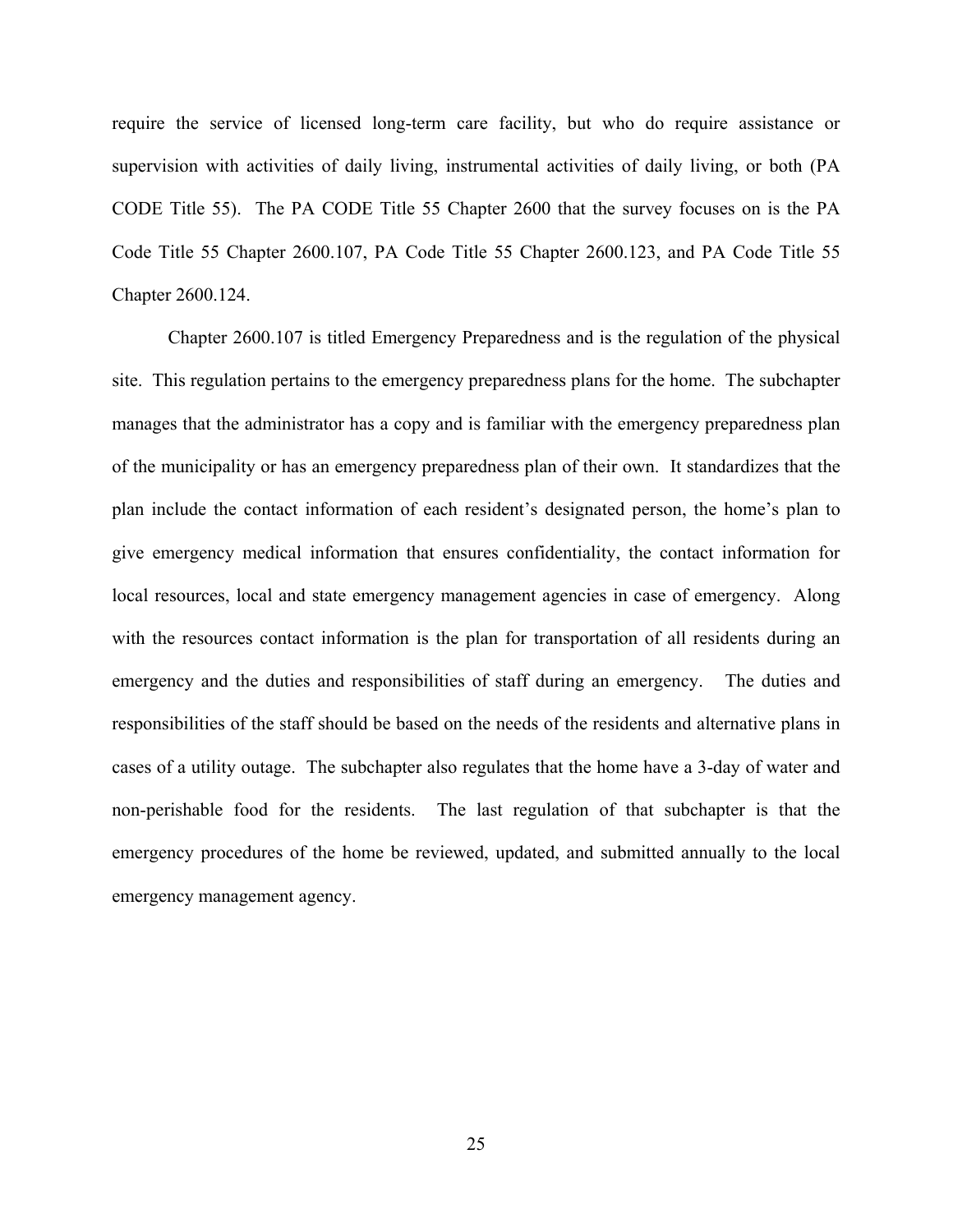# **4.0 PERSONAL CARE HOME FACILITY PREPAREDNESS EDUCATION AND TRAINING SURVEY**

The Personal Care Home Facility Preparedness Education and Training Survey was completed during 2006 and the results have provided a better understanding of whether PCHs are compliant with the PA Title 55 Chapter 2600 and prepared for an emergency. The survey is located in Appendix B.

#### **4.1 SURVEY**

The purpose of the research study was to describe the level of preparedness in personal care homes in Allegheny County and to obtain a better understanding of whether disaster preparedness education and training is sufficient for the residents and employees of personal care homes. Do the personal care homes supply enough information and instruction to decrease the vulnerability of personal care home residents and employees before, during and after a disaster? Do the personal care homes provide the residents with the necessary means to survive during a disaster and for at least three days after the disaster? Will the networks that are established provide necessary assistance during and after a disaster? The survey asked questions that pertained to the emergency preparedness plan and used critieria to compare the perceived preparedness and the actual preparedness of the facility. It was then determined, based on these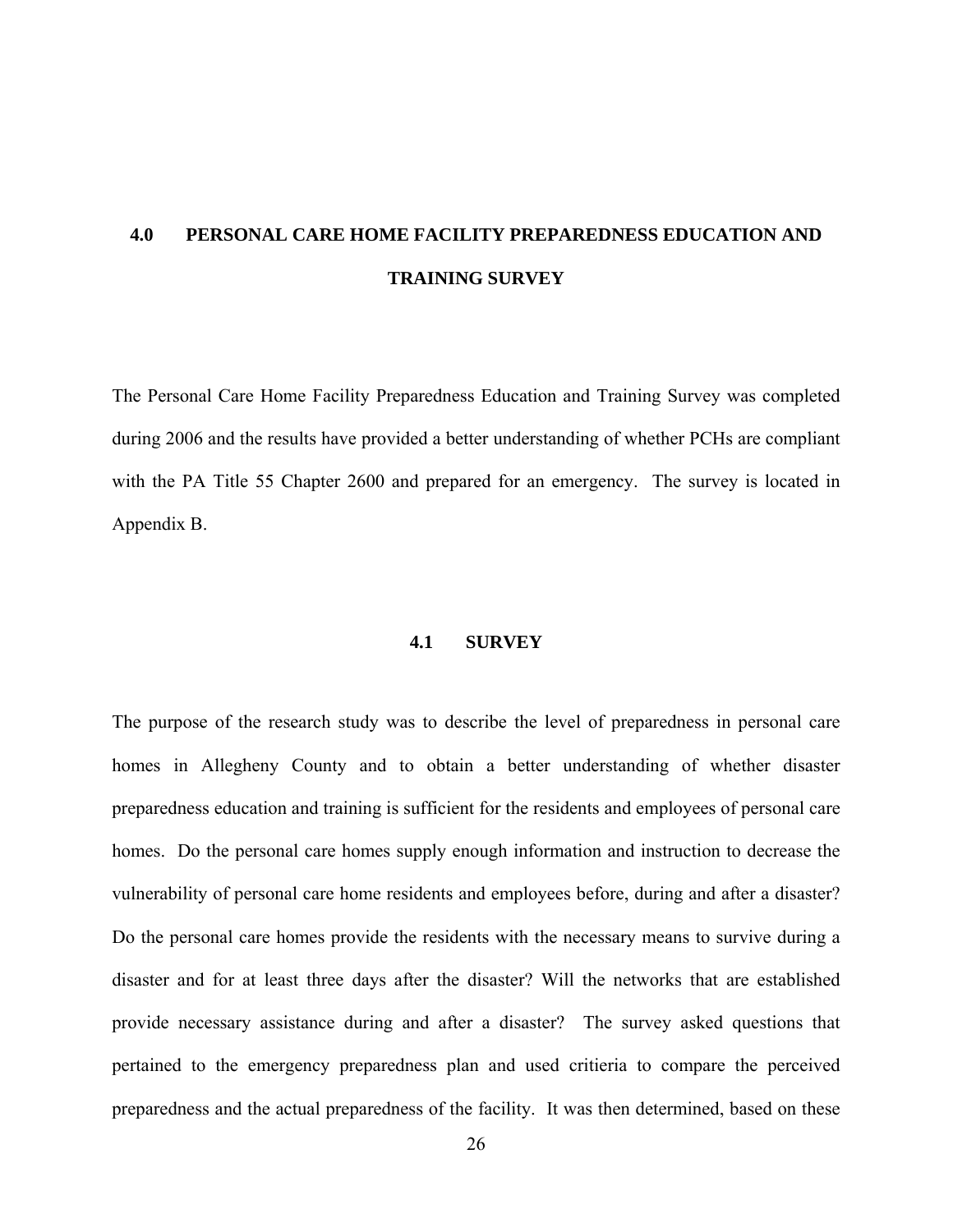critieria, whether the employees and residents of the home are prepared to respond during an emergency. Hurricane Katrina showed the outcome of not being prepared for disasters. Hurricane Katrina affected many states and showed that the response and recovery for a disaster depends on factors. These factors range from public preparedness to emergnecy response. One main factors is the emergency preparedness education and training of the public, private, military and government.

Emergency preparedness education and training, in particular special populations, have been getting more attention since September 11, 2001, the Anthrax attacks in 2001 and Hurricane Katrina in August 2005. The conducting of research about emergency preparedness in personal care homes is important because of the issues that arose in hospitals, nursing homes and other facilites that deal with special populations. By preparing personal care homes, there will be a decreased need of first resonders to evacuate and shelter locations for special populations.

#### **4.1.1 Methodology**

There are 197 personal care homes in Allegheny County that serve approximately 9,318 residents according to the Pennsylvania Department of Public Welfare (DPW), Office of Social Programs (OSP). The 50 personal care homes with the highest number of residents were chosen for inclusion in the sample. Selected PCHs received a cover letter and the survey. The personal care homes that were chosen serve approximately 5,500 of the residents, which is about 59 percent of the total residents who reside in personal care homes in Allegheny County. The subjects are the administrators of the 50 personal care homes that had the highest number of residents. The administrator of the facility was the only employee of each home asked to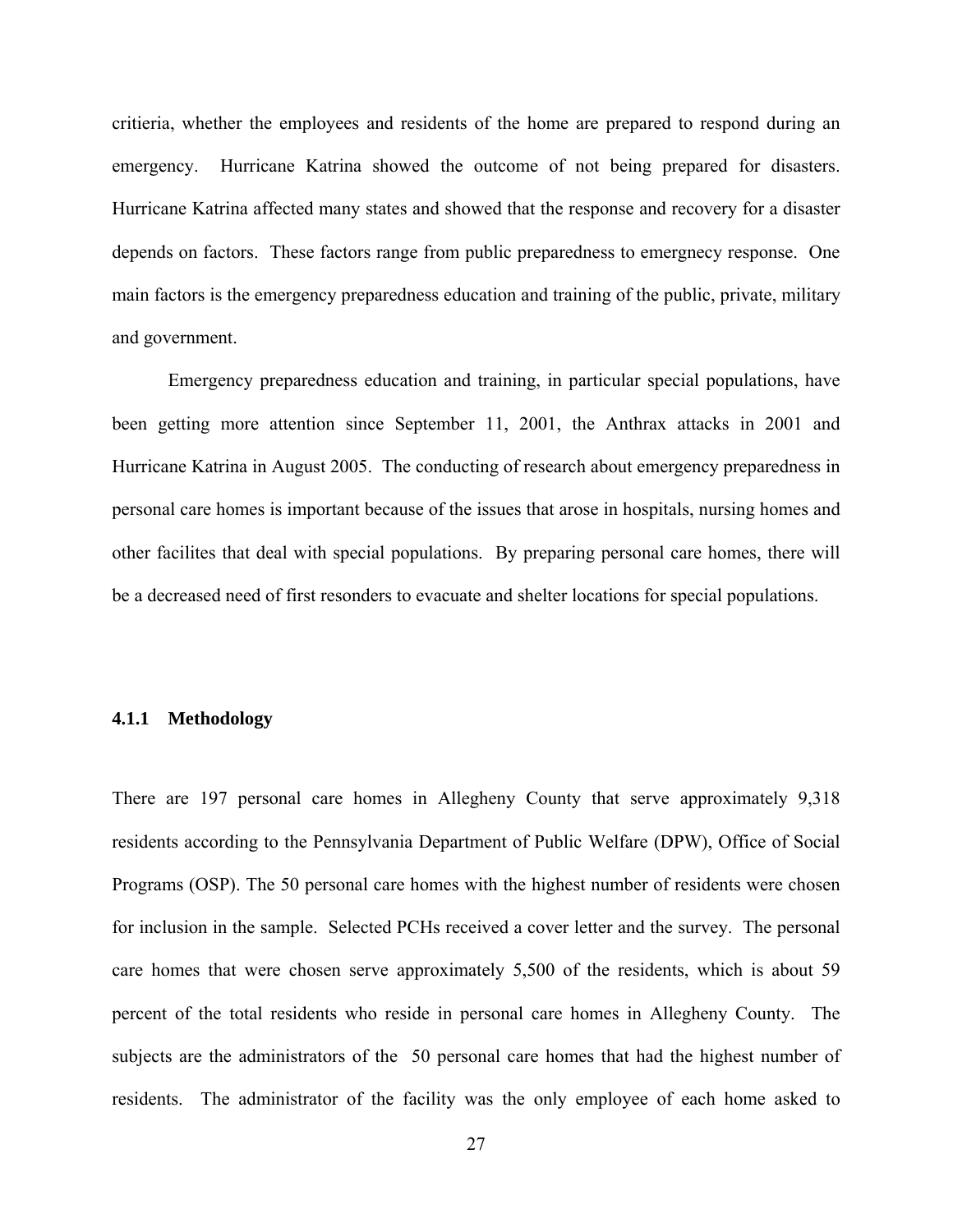complete the survey. No residents were asked to participate. The cover letter explained the research that was being conducted, the risks and benefits of the survey and when the survey was to take place. The cover letter (APPENDIX A) was used to inform the administrators of the personal care homes of the survey. The telphone script included their rights a a research subject. It was stated in the telephone script that the participant had a right to withdraw at any time.

The survey was completed by one person, the information was not to be shared with any other people. This was an entirely anonymous questionnaire, and the responses are not be identifiable in any way. The data following is in aggregate form. All responses of the questionnaire were and will contunue to be confidential and kept under lock and key. Participation was voluntary, and the administrators were informed that they may withdraw from the project at any time. The potential subjects were phoned at the number listed on the website. The interviewer requested the administrator of the the personal care home and asked if the administrator had time to complete a 15 minute survey about emergency preparedness. If the administrator agreed, the survey was conducted. If it was not convenient, the administrator was asked when it more convenient. The cover letter was to precede the telephone survey by a week. It explained the research being conducted, the risks and benefits of the survey and when the survey was to take place. The interview was scripted. It was read at the beginning of the telephone call to inform the administrator of the request to participate in the survey. The survey questions were designed to determine the PCH's level of disaster preparedness education and training and did not relate to regulations of the code.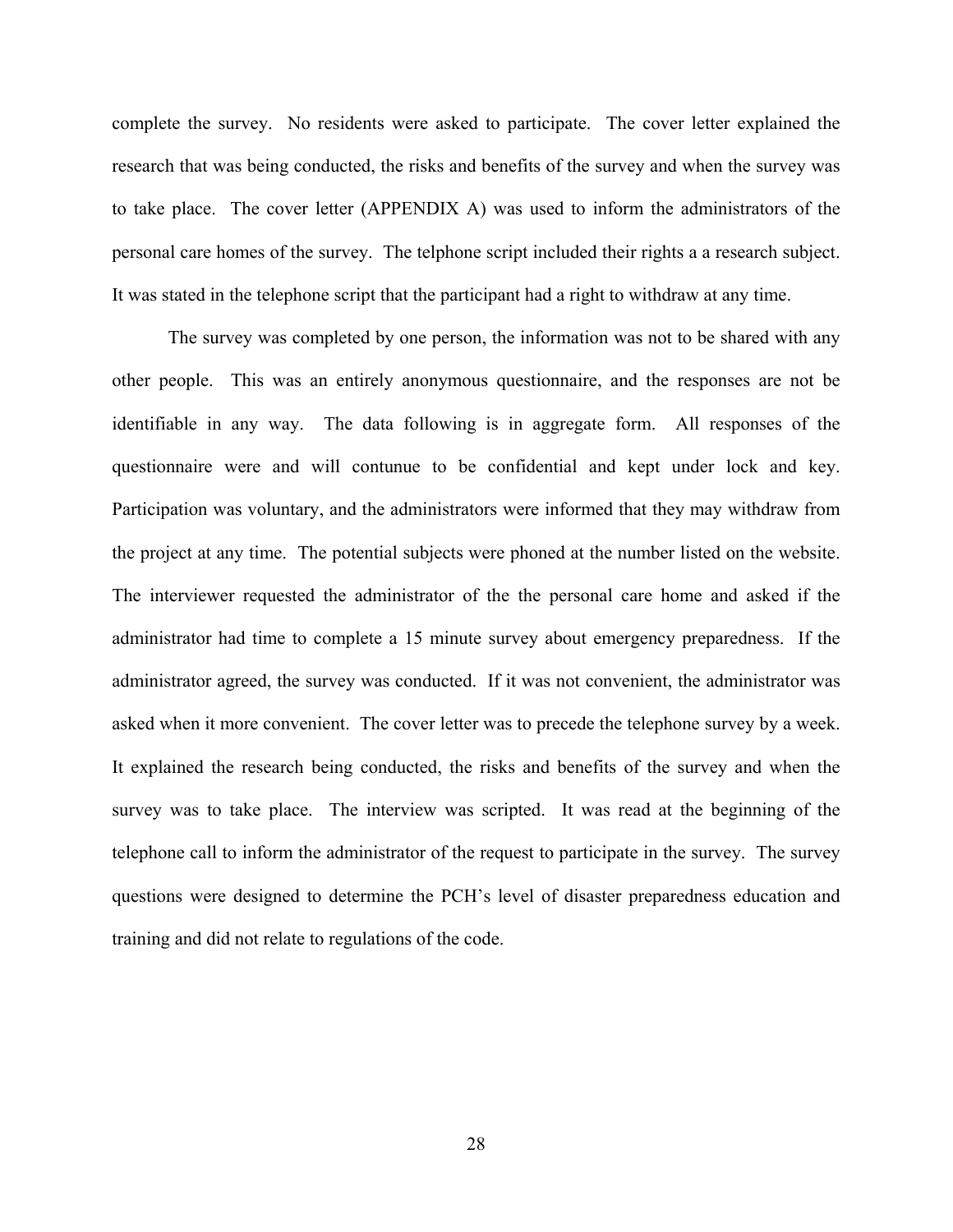#### **4.1.2 Results**

The 50 cover letters were sent September 15, 2006 and the surveys began on September 21, 2006. On September  $21<sup>st</sup>$  and September  $22<sup>nd</sup>$  there were 7 surveys completed. Between the dates of September  $21^{st}$  and October  $5^{th}$ , 2006 thirteen more surveys were completed. The total number of surveys completed from September  $21<sup>st</sup>$  through October  $5<sup>th</sup>$ , 2006 was 20 and three administrators replied that they had no interest in completing the survey.

The principal investigator made a decision to mail the 30 remaining surveys to the personal care homes that had not returned a call after from the any of the two or three messages were left for the administrators. On October 11, 2006 the 30 surveys were mailed to administrators of the personal care homes including the three who had informed the interviewer that there was no interesting completing a telephone survey. Thirty surveys were sent out with a new cover letter (APPENDIX C) between October 16, 2006 and November 2, 2006 with only seven being completed and returned. The total number of surveys completed for this research study was 27 out of the 50 personal care homes chosen for a 54% return rate.

#### **4.2 PERSONAL CARE HOME CHARACTERISTICS**

The PCH characteristics varied. The first section of the survey contains questions regarding the facility and administrator of the facility. The Personal Care Home Facility Preparedness Education and Training Surveys that were completed and/or returned are not geographically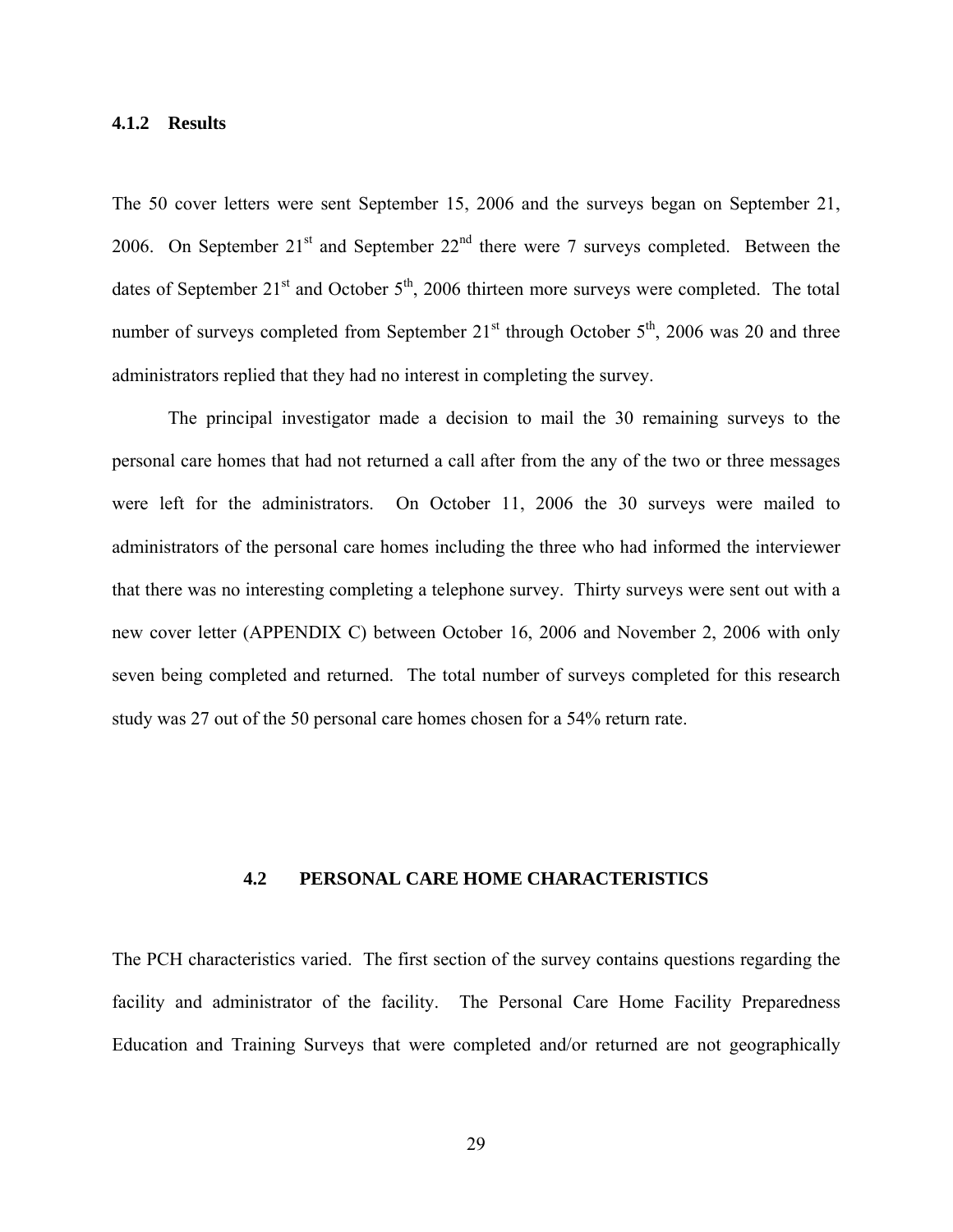isolated to any specific location in Allegheny County but represent Allegheny County through an even geographic distribution.

The number floors that each Personal Care Home had varied with one floor being the least 10 floors being the most and some included more than one building with multiple floors. The average number of floors is 3.3, which provides a better understanding the need to exercise the fire and emergency evacuation plans to ensure quick and calm evacuations from the building. The length of time that the current administrator has held the position varies from 2 months to over 35 years with an average of 6 years; providing an equal representation of experience. The questions pertaining to the number of staff in the building varies according to the number of residents in the facility and by each shift. In all cases the daylight shift is the shift with the highest number of employees. The evening shift was usually lighter because the administrative personnel worked an average worked day. The lightest shift was as expected the night shift. The night shift was always the lowest of the shifts due to the fact that the food service staff and administration staff is not a 24 hour shift. The number of employees on the night shift allows the statement to be made that the night shift is when the personal care homes are most vulnerable to emergencies and other events that would require a large amount of employees to assist the patients. Not only is the shift the lightest but the residents are asleep. It is difficult to arouse them in the event of an incident, they are less likely to be oriented and therefore able to find their way out.

#### **4.2.1 Personal care home emergency preparedness**

The second section of the survey asked questions pertaining to emergency preparedness. The personal care homes were asked of they had worked with any public safety agency that would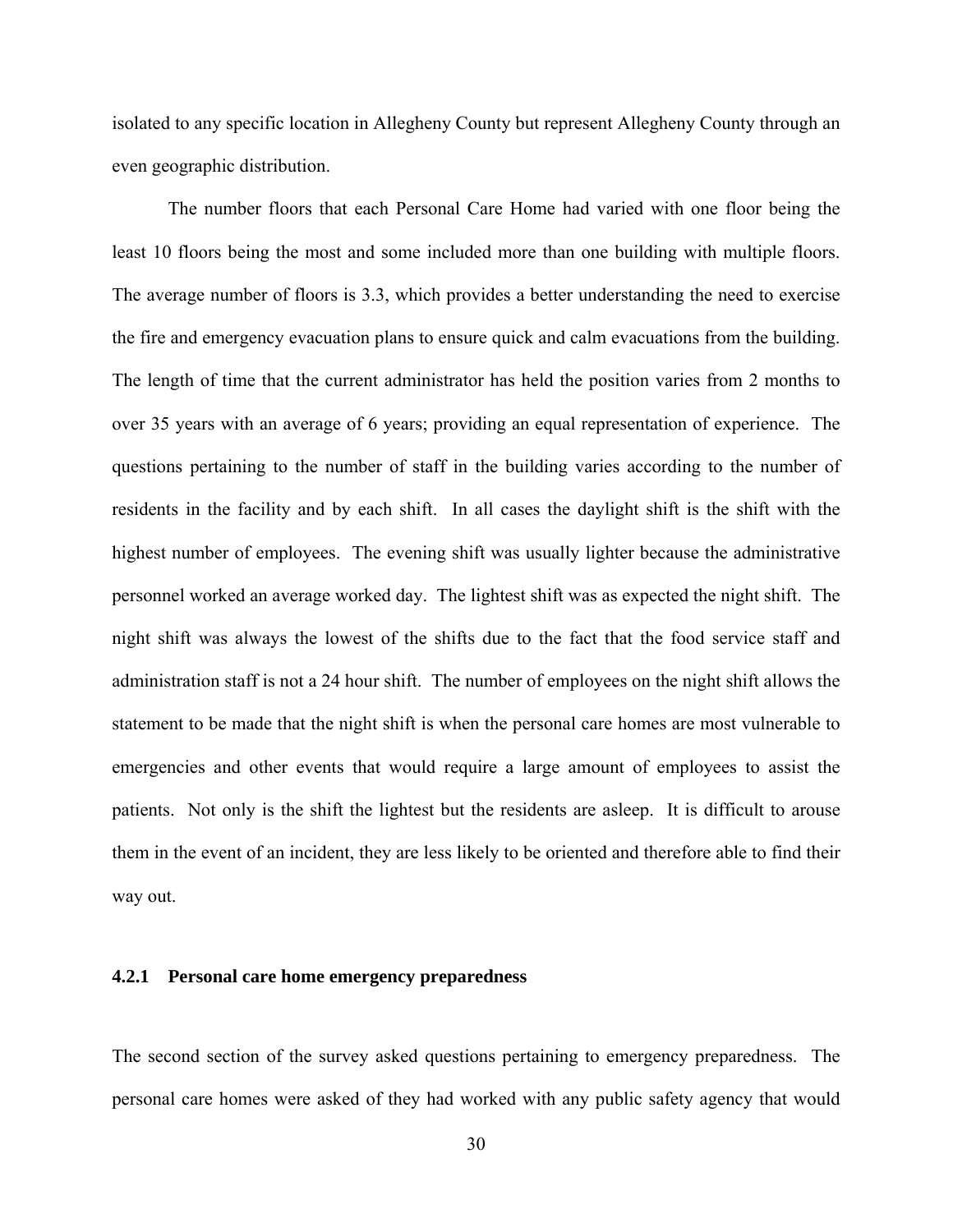respond during and emergency to their facility. Twenty-five out of 27 (92.6%) of the facilities responded yes that they had worked with the local fire department, police, emergency management and the American Red Cross. The next sets of questions provided information about whether the personal care homes had received training from the Federal Emergency Management Agency (FEMA) and the Emergency Management Institute (EMI). One questions asked if any of the employees had taken the Incident Command System (ICS) training. The responses were mainly no with 20 out of the 27 (74.1%). The second of the questions concerned their having taken the National Incident Management System (NIMS) training course. The results were close with 23 out of 27 (85.1%) responding that none of their employees had taken the course. Although when asked if there was a Facility Emergency Response Team (FERT) only 3 said no, 2 were unsure and 22 answered yes. The number of members depended on the size of the facility; one of the administrators included all of their employees in the FERT because of the training that is received. The training mainly included fire prevention, evacuation drills and CPR/First Aid.

The number of days supply of non-perishable food and drinking water was mainly the required 3 days for residents and employees but ranged from 3 to 14 days. However some answers did not include the employees when stocking food and water and were unsure if there would be enough for both employees and residents. . The length of time that the administrators reported being capable of sustaining normal activity depended on the electrical generator for the facility. Many said 3-7 days and some of the generators ran on natural gas so as long as the infrastructure was in place and there was uninterrupted supply the generators would be capable of providing power to the facilities. Most of the personal care homes had alternative plans if Emergency Medical Services (EMS) were not available during an emergency. The amount of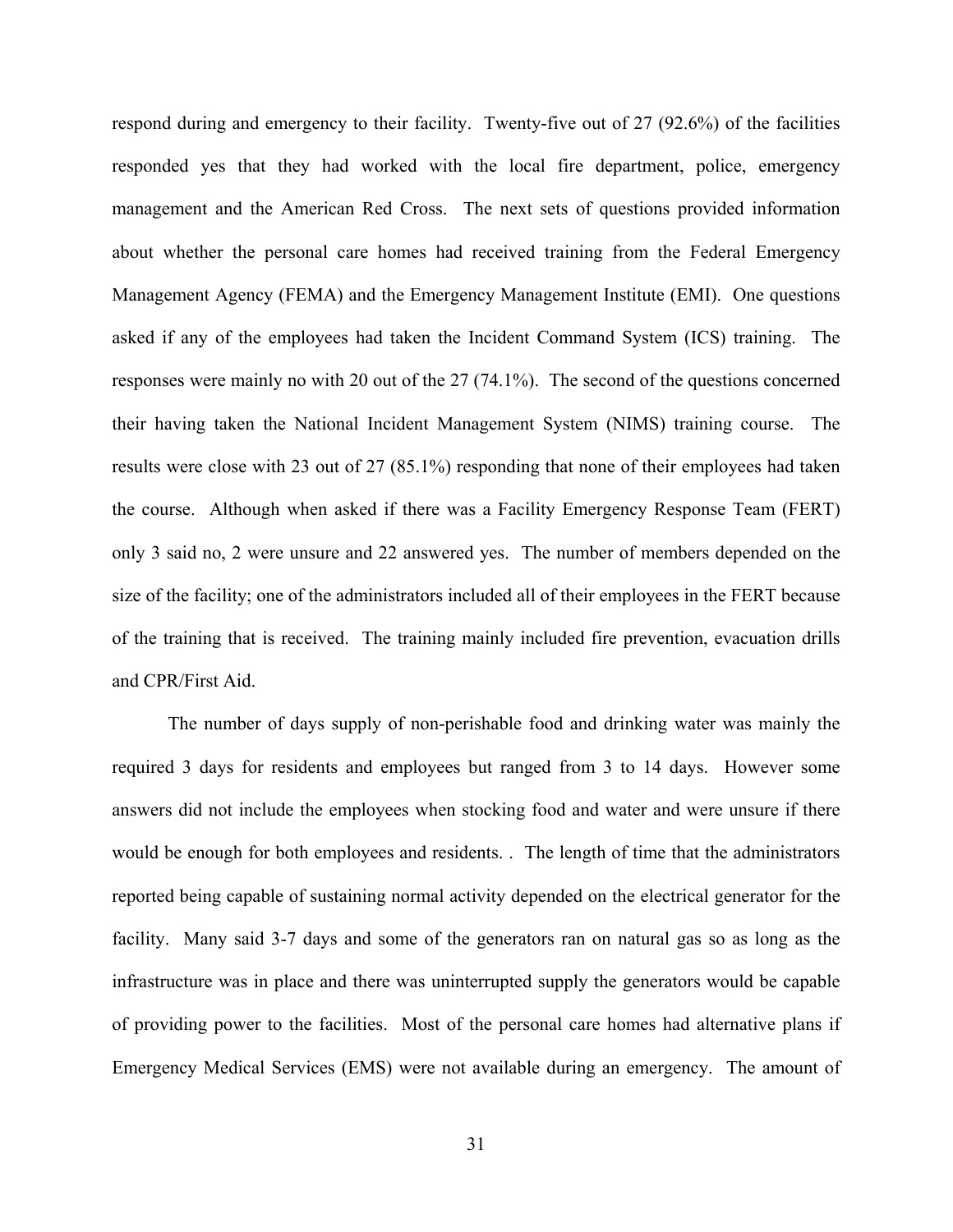resident's medications that were stocked in the facility depended on the time of the current cycle. The agencies reported that the prescriptions were filled with a 30 days supply.

#### **4.2.2 Personal care home finance and billing**

The Finance and Billings section of the survey provided results pertained to maintaining the facility, which includes billing activities. Over 50 percent of the agencies reported that during a major disaster they would be able to maintain daily billing activities and had financial reserve to maintain the facility. However, 66.6% reported that they did not have financial reserve to pay the employees in a major disaster. How are you defining "maintaining the facility"? Not having the money to compensate employees may discourage the employees from assisting during a disaster.

#### **4.2.3 Personal care home emergency plan**

The Emergency Preparedness Plan section was based on the PA Code Title 55 Chapter 2600 requirements for licensing. The majority of personal care homes had reviewed (96%) and updated the plan (78%) and had been involved in an emergency drill or exercise (89%) within the past year which is mandatory for licensing. The agencies also believed that their employees were familiar with the facility plan.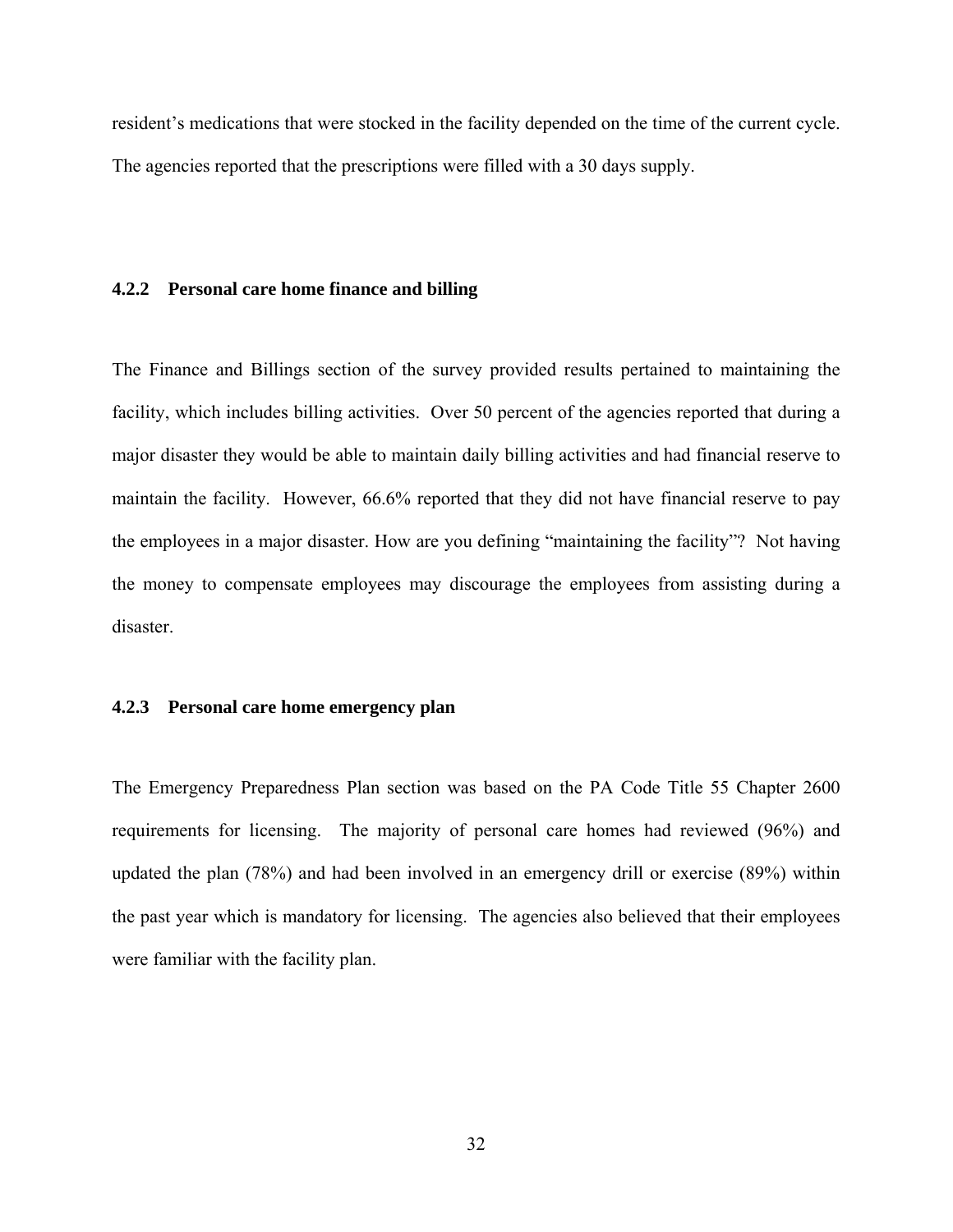# **4.3 EMPLOYEE AND RESIDENT EMERGENCY PREPAREDNESS EDUCATION AND TRAINING**

Emergency Preparedness must be preceded by disaster education that bestows a better understanding for the employees and the residents of the facility. The education is a piece making sure the employees and residents are prepared, training is a part that must take place along with education. Training is an essential part to emergency preparedness so that the employees and residents to put into action the information that was learned. It is important that both the employees and residents have education and training to assist the aid in the response efforts that will be needed during an emergency.

#### **4.3.1 Employee education**

The Education section of the survey started with inquiring about the number of courses that were taken by the administrator in preparedness and management. Eighteen of the 27 administrators (67%) reported have taken 1-3 courses and 3 reported not having taken any in the past year. The courses consisted mainly of fire prevention, evacuation drills and CPR/First Aid. The other courses taken include emergency preparedness, emergency planning and crisis management. The course taken by the employees were the same as above although the number of employees who had taken the courses is unknown. The administrators reported over 50 percent of the employees had received information about family preparedness.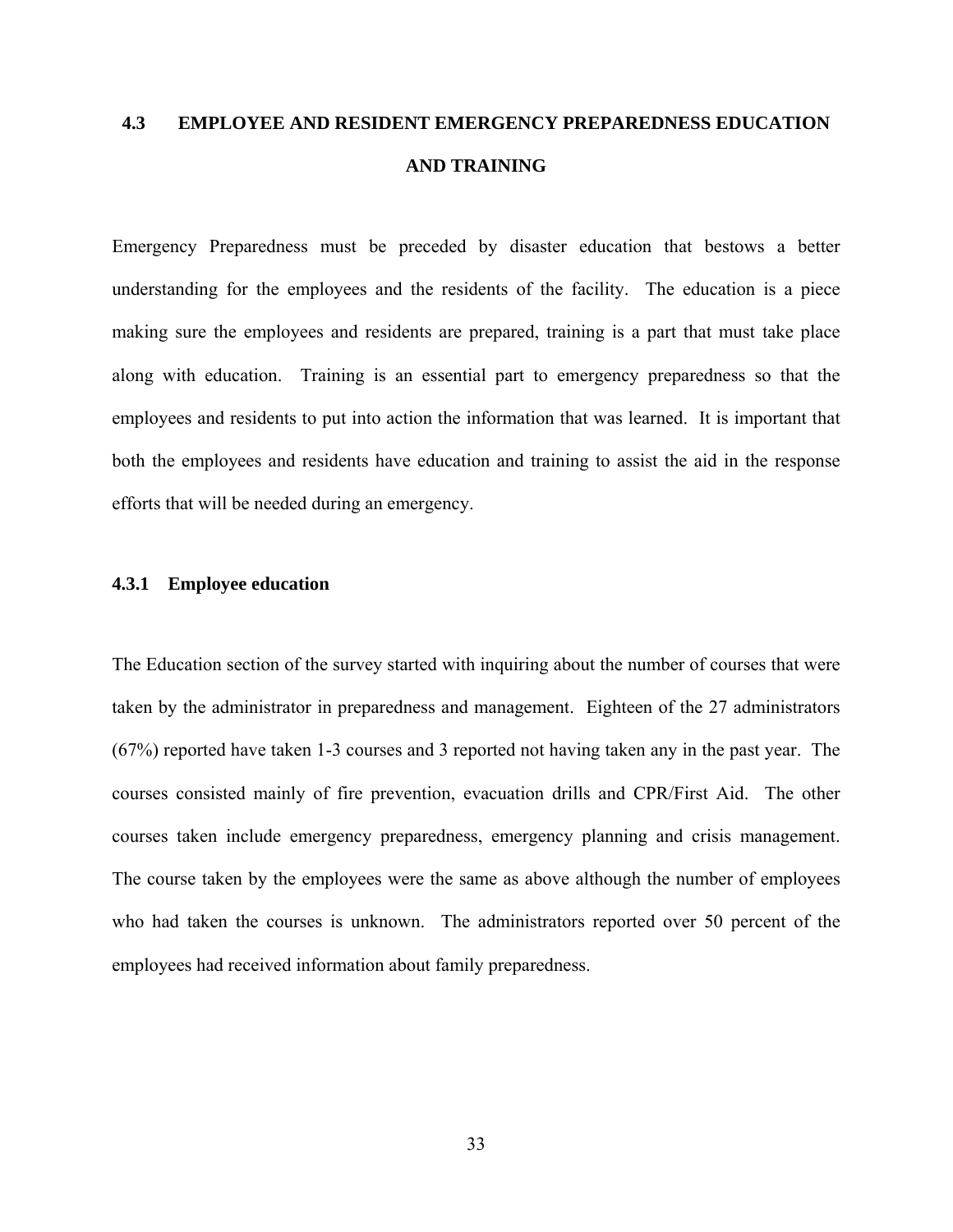#### **4.3.2 Employee and resident training**

The Training section of the survey was based on the PA Code Title 55 Chapter 2600 requirements for licensing. All of the administrators related that the employees have received training on evacuation procedures and that both employees and residents had been involved a fire and/or evacuation drill in the past year. When the administrators were asked of the facility employees had been trained to execute in-home sheltering many were unaware of the term. After receiving a definition, 50% of the administrators stated that the employees had not received training or that they were unsure if they had received training. The administrators were asked if the facility employees had received training in disaster psychology, 74% said no.

#### **4.3.3 Employee and resident preparedness**

The next section of the survey was based on a 5-point Likert Scale with answers ranging from strongly disagree to strongly agree. Response options are listed as in Figure 1.

# Strongly Disagree Disagree Neither Agree Nor Disagree Agree Strongly Agree **Figure 1. The 5-Point Likert Scale used in response to the feeling and belief questions**

The first question in this series was if the administrators believed that the facility employees are prepared for a disaster. Twenty of the administrator agreed or strongly agreed that the employees are prepared because of the training and education that they received or because they had recently had an emergency. A small number (3) of the administrators disagreed with the statement and 4 stated that they neither agreed nor disagreed.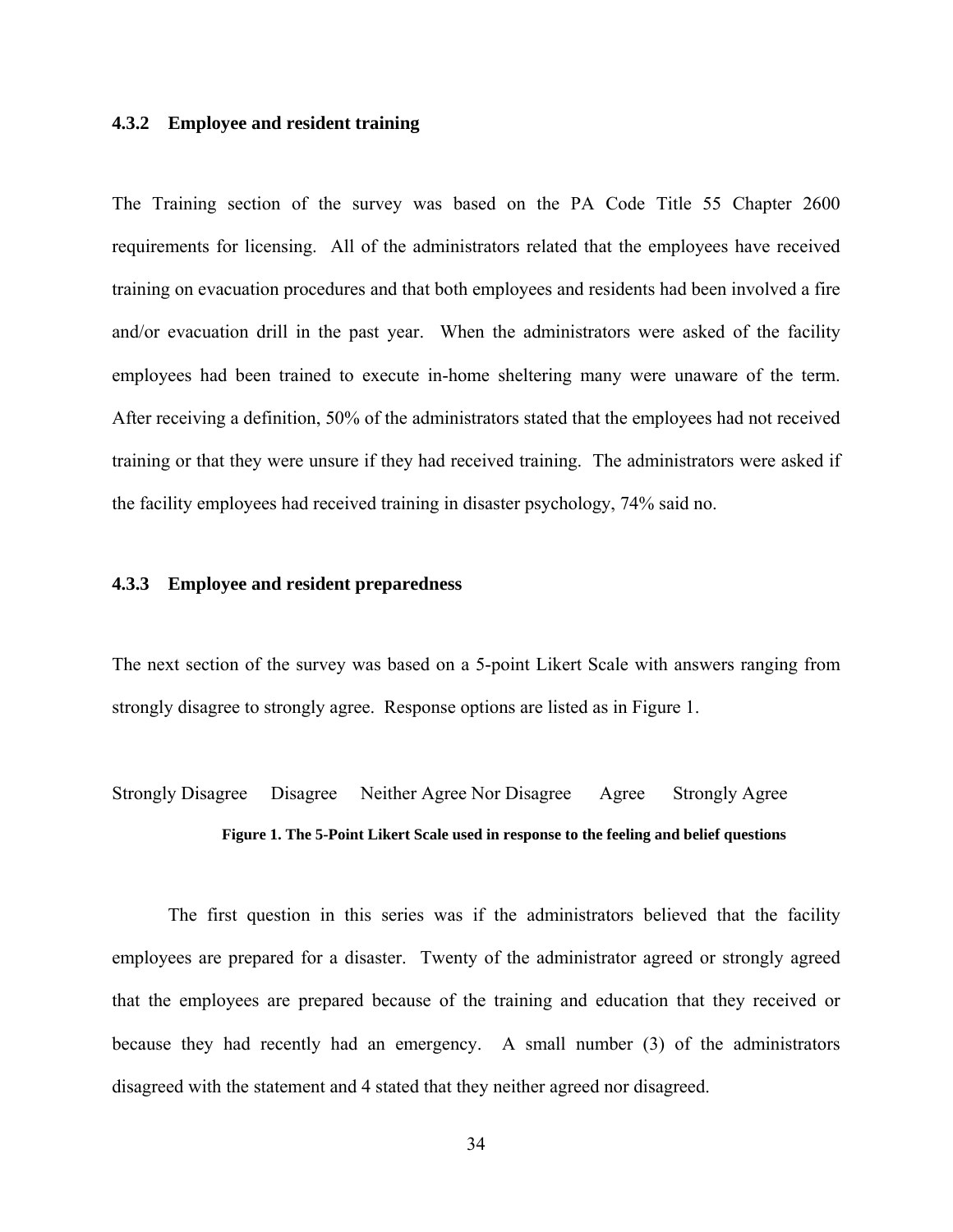The administrators view on facility employee preparedness for a disaster pie chart is shown in Figure 2.



**Figure 2. Administrators view on facility employee preparedness for a disaster** 

The next question was if the administrator believed that the residents of the facility were prepared for a disaster, 14 agreed or strongly agreed that the residents were prepared. The reasons of being prepared were because of training and education but some stated that due to memory problems some of the residents will never be prepared. The last question about preparedness was if they believe that the alternative plans that are in place if external agencies or networks are unavailable are sufficient. Many of the administrators (16) agree or strongly agreed that the plans are sufficient, 8 neither agreed nor disagreed and 3 disagreed.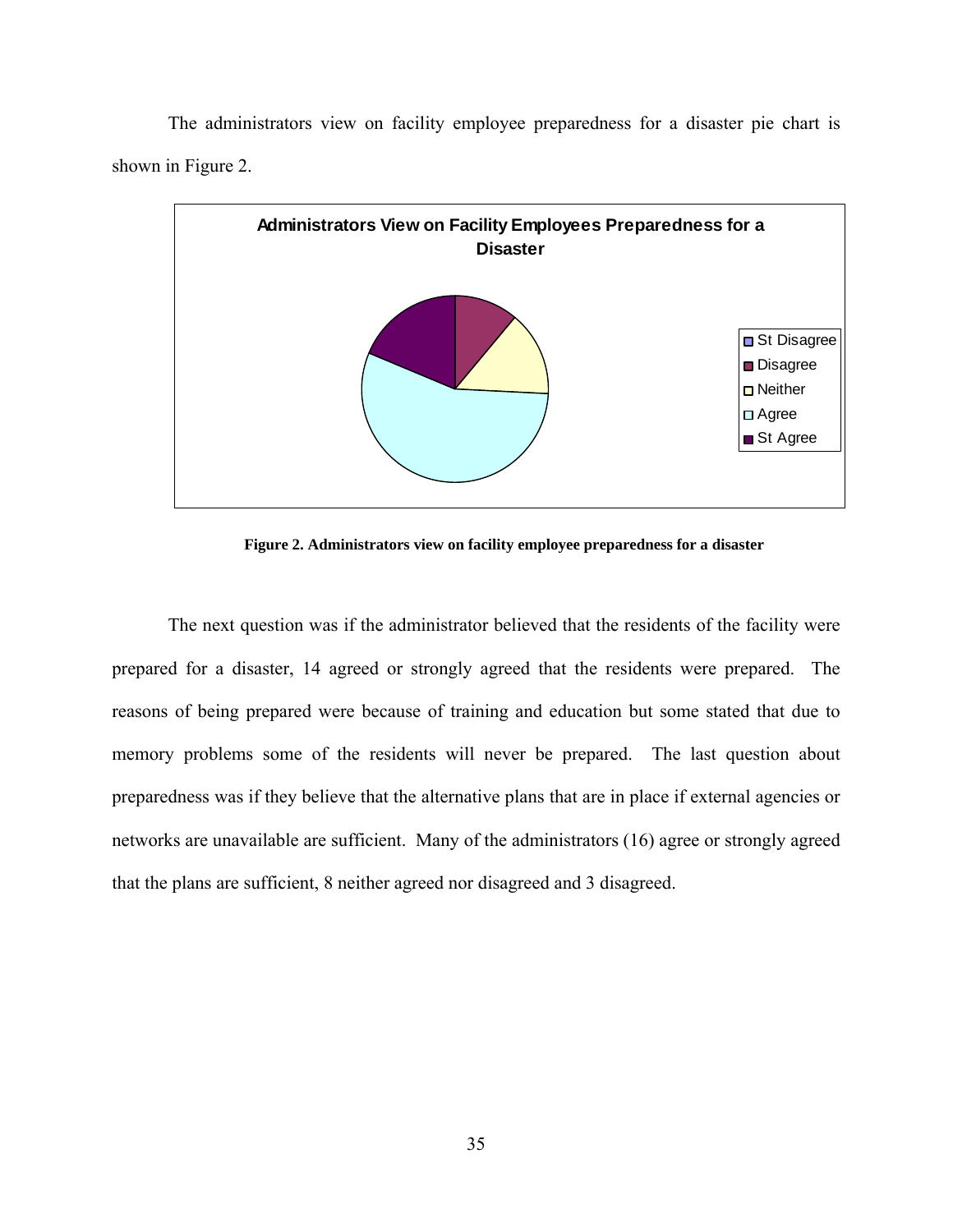The administrators view on facility residents preparedness for a disaster pie chart is shown in Figure 3.



**Figure 3. Administrators view on facility residents preparedness for a disaster**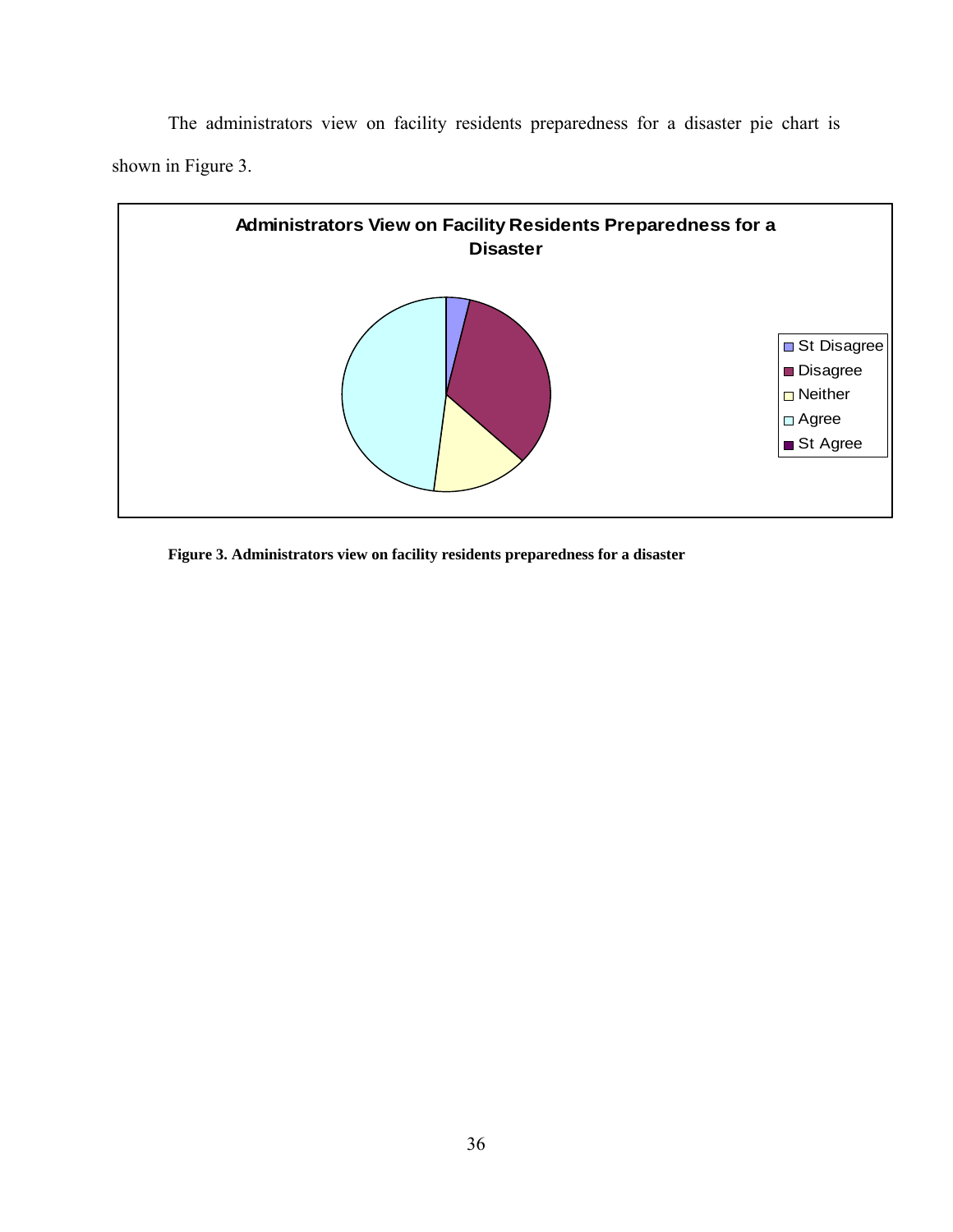#### **5.0 DEMOGRAPHIC INFORMATION**

The last section of the survey was Demographic Information. The number of residents in the facilities that completed the survey varied from 23 to 188. The totals are based on the number of residents reported not the number of licensed beds. The total number of residents that are in the PCH's in Allegheny County is about 9300 The PCHs that completed surveys represented just under 2500 residents which is 26.9% of the total residents in PCH in Allegheny County.

#### **5.1 RESIDENTS WITH DISABILITIES**

The number of residents who have hearing impairments was reported as over 824 out of the 2500 residents from the PCHs surveyed or 33%. The number of residents who were reported to have vision impairments was approximately 29.8% or 746 out of the 2500 residents from the PCHs surveyed. The number of residents reported that have some type of mobility impairment in the personal care homes surveyed was 575 out of the 2500 residents from the PCHs surveyed. One of the personal care homes did not report the number of residents that had hearing impairments, vision impairments or the number who had mobility needs. One of the personal care homes reported unsure for the number of hearing impaired. The graph in Figure 4 shows the information on the total number of resident, the number with hearing impairments, vision impairments and mobility needs, including not reporting information or an unsure answer.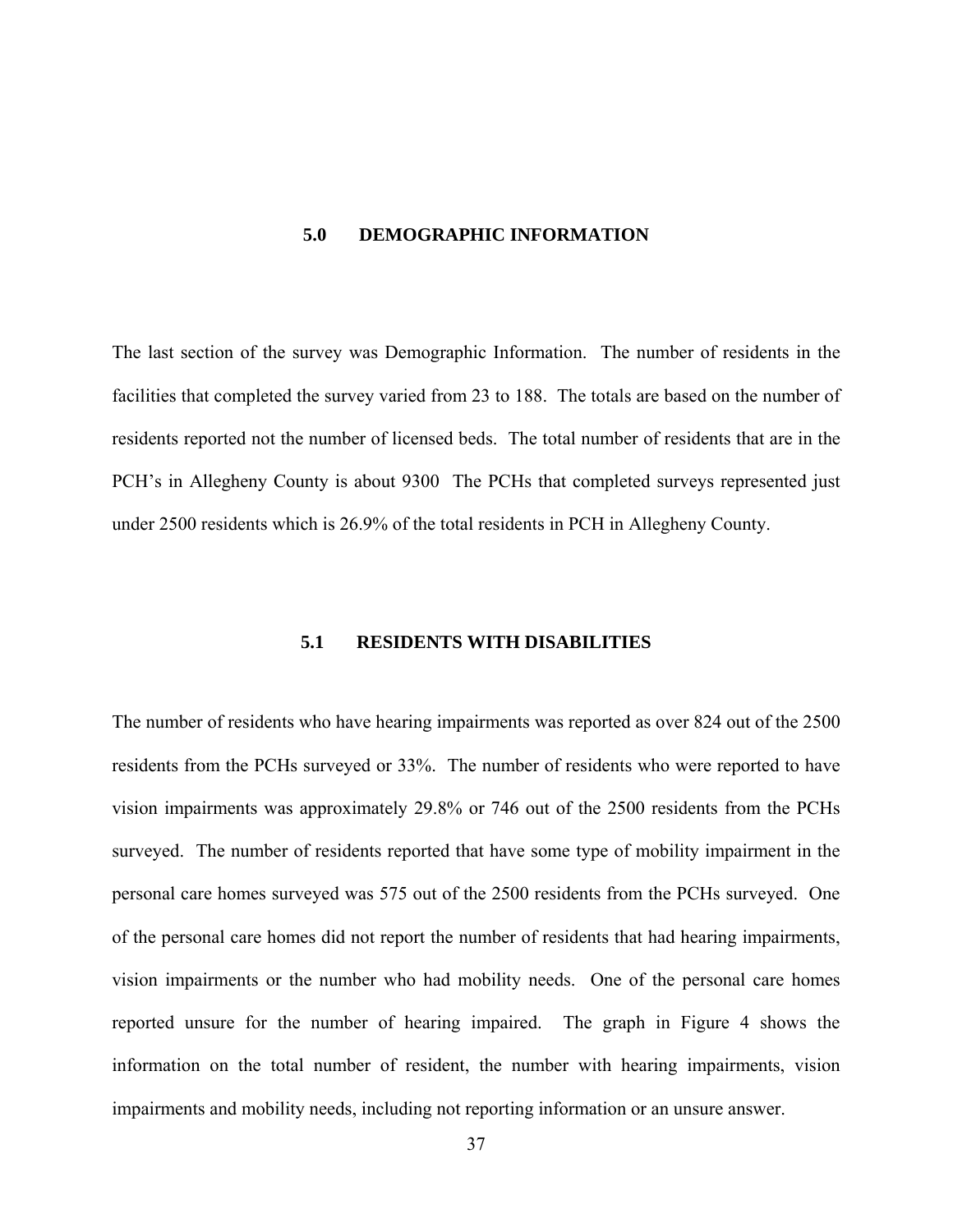

**Figure 4. Number of residents with disabilities** 

The concern that arises is if the larger personal care homes have a higher concentration of residents with disabilities. The correlation between the percentage of residents with hearing impairments, vision impairments and mobility needs was analyzed. The percentage of residents who have a hearing impairment was calculated by taking the number of residents in a facility with a hearing impairment dividing that by the total number of residents in the facility. The percentage was then correlated with the total number of residents. The analysis showed a statistical significance of the percentage of hearing impaired residents was correlated with the total number of residents in the facility. The importance of this analysis is that the larger facilities have a higher portion of hearing impaired residents as compared to the smaller PCHs. This shows the need to focus on the large facilities to improve response to a disaster because of the higher number of residents with hearing impairments.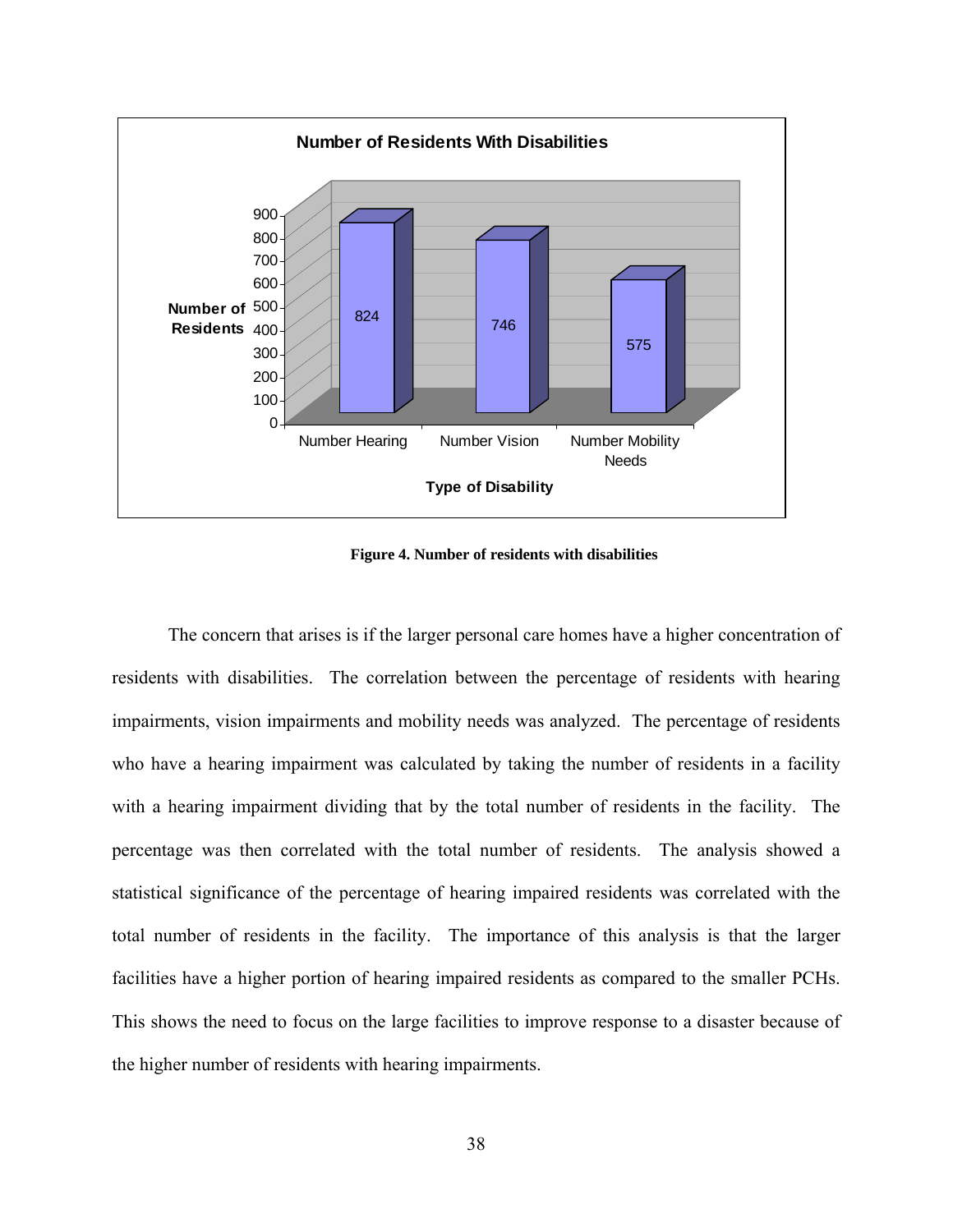The percentage of residents with vision impairments and mobility needs was also analyzed and was not found to be statistically significant. However, there were a small number of surveys completed and if more of the larger facilities complete the surveys it may be found that these facilities have a higher population of residents with vision impairments and mobility needs. The correlation of total number of residents and the percentage that has hearing impairments is shown in Table 1.

|                                                              |                            | Number of                | Number of<br>resident with<br>hearing<br>impairments/total<br>number of |
|--------------------------------------------------------------|----------------------------|--------------------------|-------------------------------------------------------------------------|
|                                                              |                            | residents in             | residents in                                                            |
|                                                              |                            | facility                 | facility                                                                |
| Number of residents in facility                              |                            |                          |                                                                         |
|                                                              | <b>Pearson Correlation</b> | 1                        | $.587$ <sup>(**)</sup> )                                                |
|                                                              | $Sig. (2-tailed)$          |                          | .001                                                                    |
|                                                              | N                          | 27                       | 27                                                                      |
| Number of resident with                                      |                            |                          |                                                                         |
| hearing impairments/total<br>number of residents in facility | <b>Pearson Correlation</b> | $.587$ <sup>(**)</sup> ) | 1                                                                       |
|                                                              | $Sig. (2-tailed)$          | .001                     |                                                                         |
|                                                              | N                          | 27                       | 27                                                                      |

**Table 1. Correlation of total number of residents and the percentage that has hearing impairments** 

\*\* Correlation is significant at the 0.01 level (2-tailed).

The results of the survey offer a better understanding of whether the Personal Care Homes in Allegheny County are prepared for a disaster. The discussion will present some of the issues that exist and make recommendations.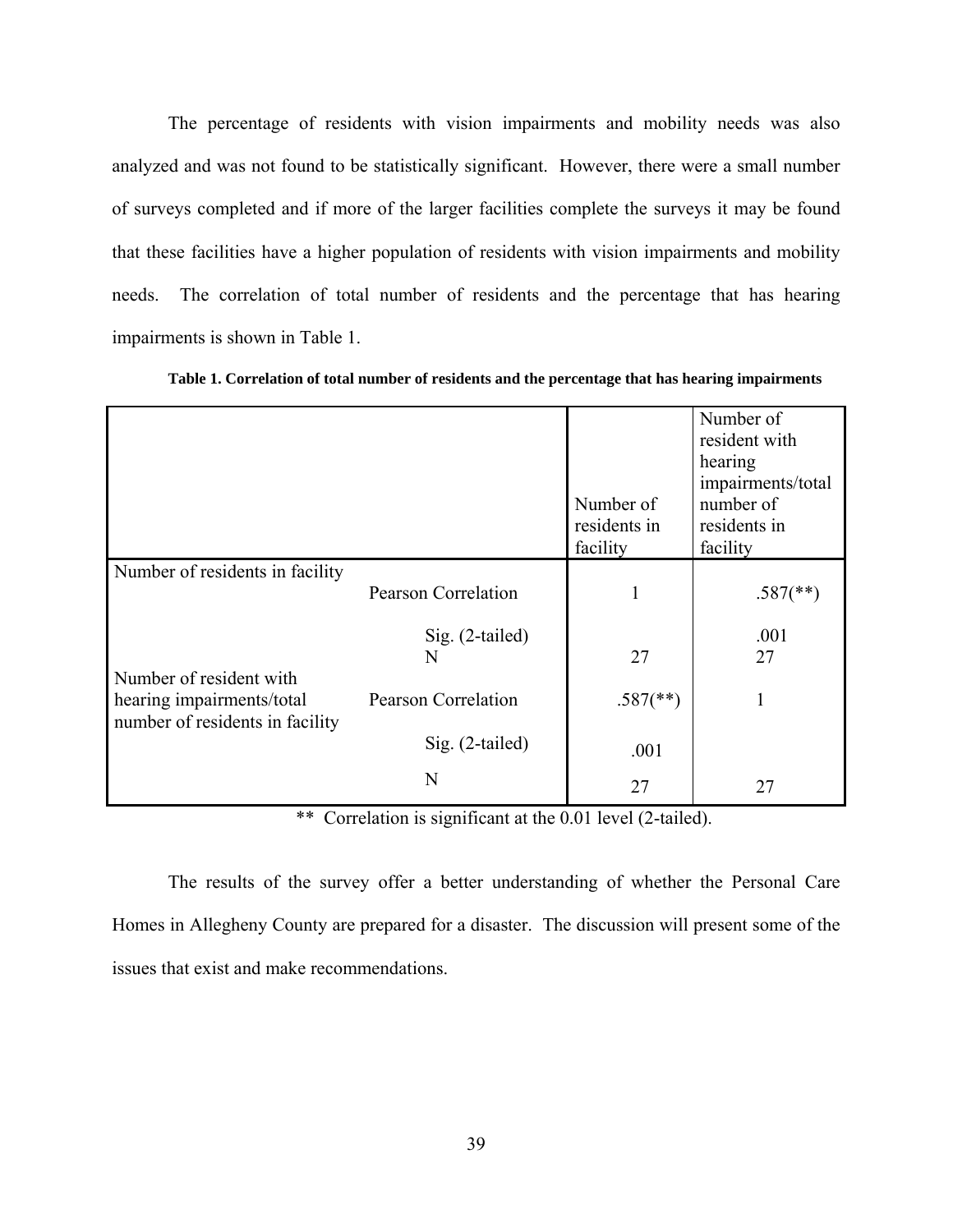### **5.2 LEVEL OF PREPAREDNESS OF PERSONAL CARE HOMES**

The level of preparedness of PCHs was separated by two categories. The reason for the separation was based on the factors that were required by PA Title 55 and the factors that are not listed as requirements in PA Title 55 but demonstrate importance considering the lessons that have been learned from Katrina and other recent disasters.

#### **5.2.1 Level of preparedness based on required preparedness factors**

There were a total of eight factors that were analyzed as required for preparedness. The factors based of the questions in the survey and are as follows:

1. Does your facility have alternative plans in case EMS providers or ambulances are not available during a disaster?

2. If there is a power outage does your facility have a back up generator to sustain power to maintain a normal environment for the residents?

3. Has the facility's emergency preparedness plan has been reviewed within the past year?

4. Has the facility's emergency preparedness plan has been updated within the past year?

5. Are your facility employees familiar with the emergency preparedness plan?

6. Has your facility participated in any emergency drills, tabletops, or exercises in the past year?

7. Have the facility employees received training on evacuation procedures?

8. Have the facility employees been involved in at least one fire and/or evacuation drill within the past year?

40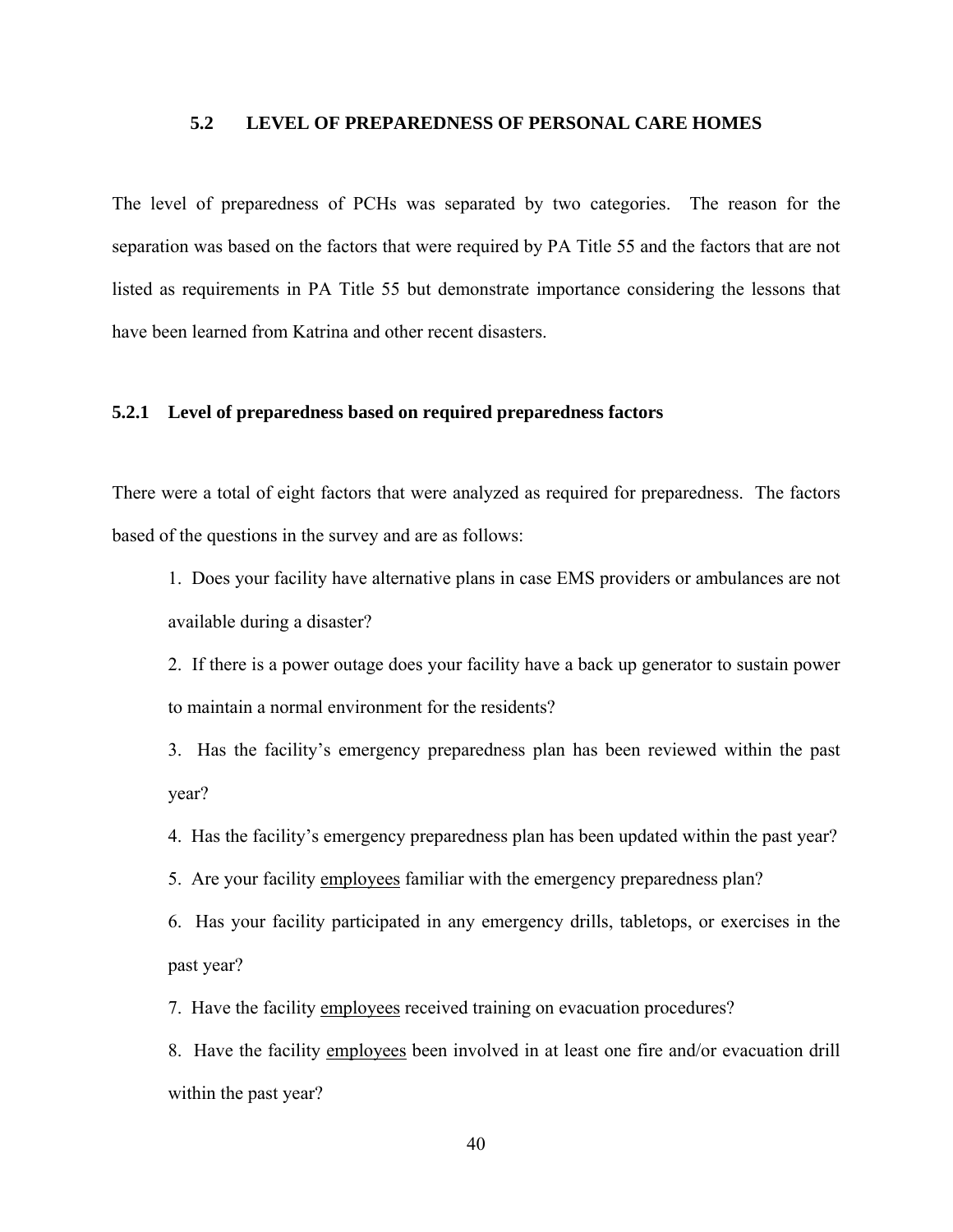9. Have the residents of the facility been involved in at least one fire and/or evacuation drill within the past year?

The possible range of sums was 0-18. An answer of yes was 2, unsure was 1, and no was 0. The sum of all of the factors was calculated and ranged from 12-18. This allowed a frequency to be calculated according to the sum for each facility. The mean of these factors was 16.59 and the Standard Deviation was 1.716. The result of the level of personal care home facility preparedness for required factors was 13 out of the 27 PCHs surveyed. The outcomes of this analysis shows that only 48% of the PCHs surveyed were compliant with PA Title 55. The total schore for required preparedness factors is shown in Figure 5.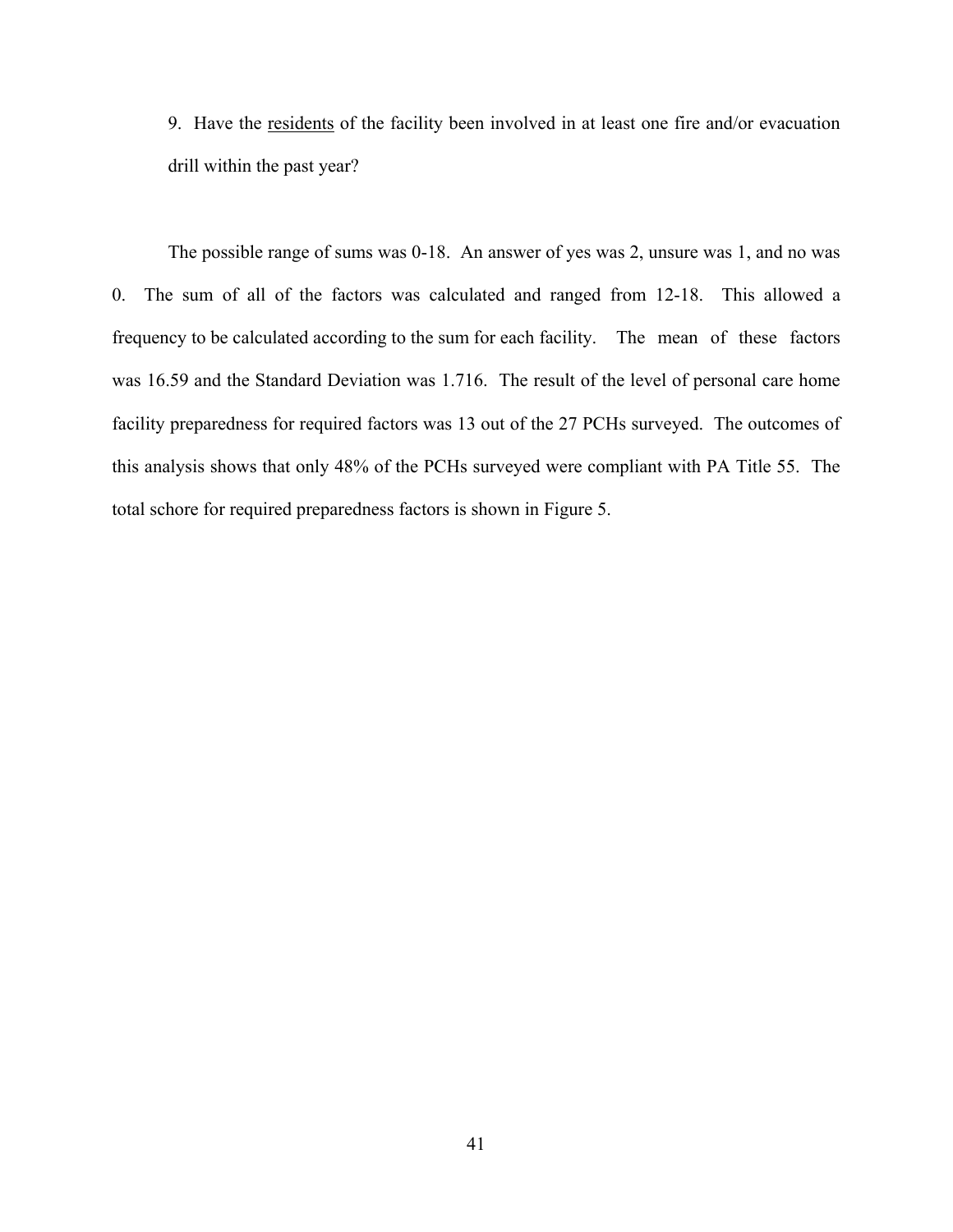

#### **Total score for required preparedness factors**

**Figure 5. Total score for required preparedness factors** 

### **5.2.2 Level of preparedness based on non-required preparedness factors**

There were a total of 12 factors that were analyzed for non-required factors. They factors are based on information from reviewing lessons learned from recent disasters and general preparedness guidelines. The factors based of the questions in the survey and are as follows:

1. Has your facility worked to prepare for emergencies with any of the public safety agencies that would respond to your facility?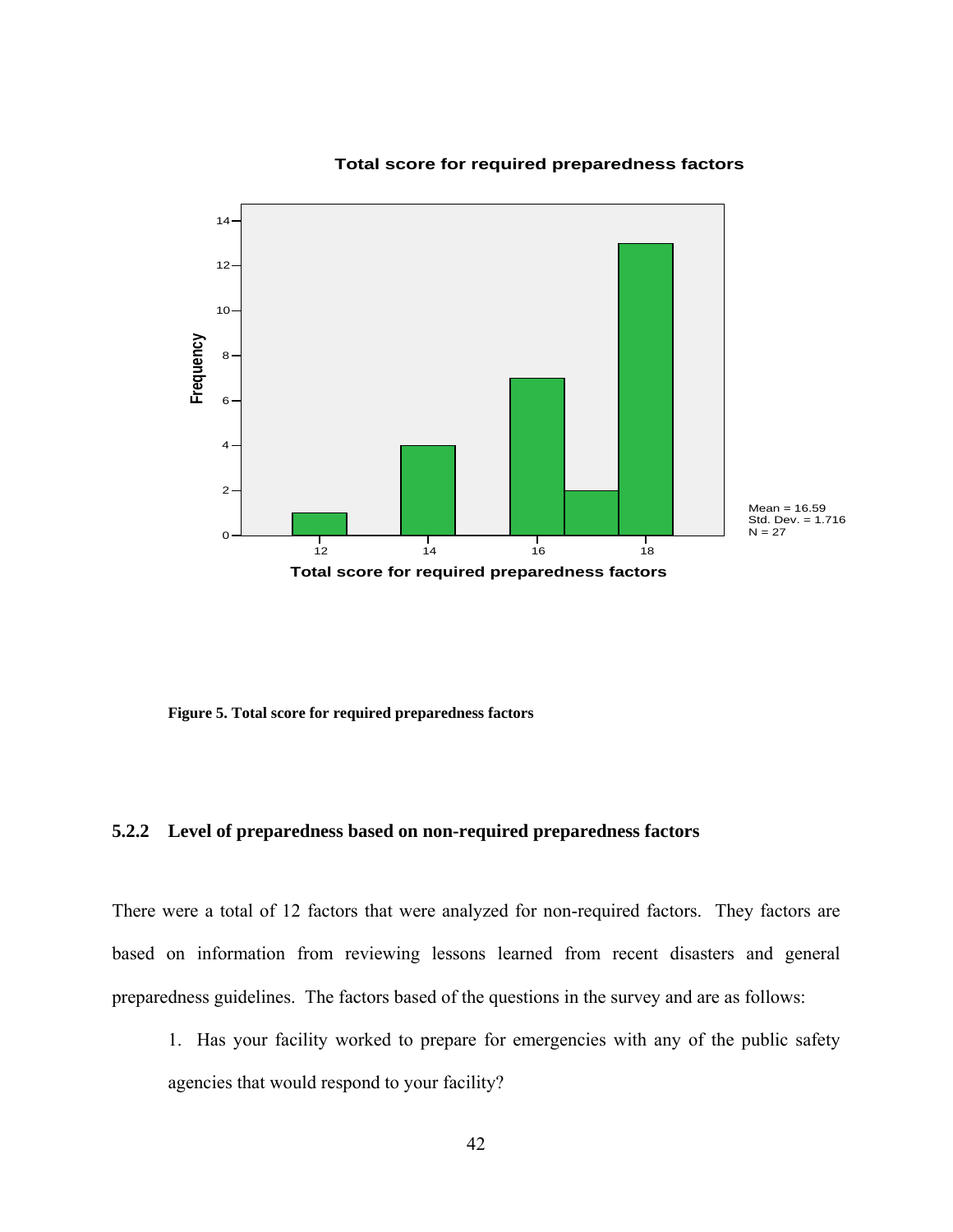2. Have any of the employees of your agency taken the online training course for the Incident Command System (ICS) offered by the Federal Emergency Management Agency (FEMA) and the Emergency Management Institute (EMI)?

3. Have any of the employees of your agency taken the online training course for the National Incident Management System (NIMS) offered by the Federal Emergency Management Agency (FEMA) and the Emergency Management Institute (EMI)?

4. Is there an Emergency Response Team for your facility?

5. If there was a power outage for an unknown amount of time are you able to complete daily billing activities?

6. If there was a major disaster that closed down the banks, do you have a financial reserve such as cash on hand to maintain your facility?

7. If there was a major disaster that closed down the banks, do you have a financial reserve such as enough money to pay your employees?

8. Have the facility employees been offered education courses in emergency management.

9. Have the facility employees received information regarding personal and/or family preparedness within the past year?

10. Have the facility employees been trained to execute in-home sheltering.

11. The facility employees have been trained in disaster psychology?

12. Are there additional measures taken to assure the safety of the special needs population?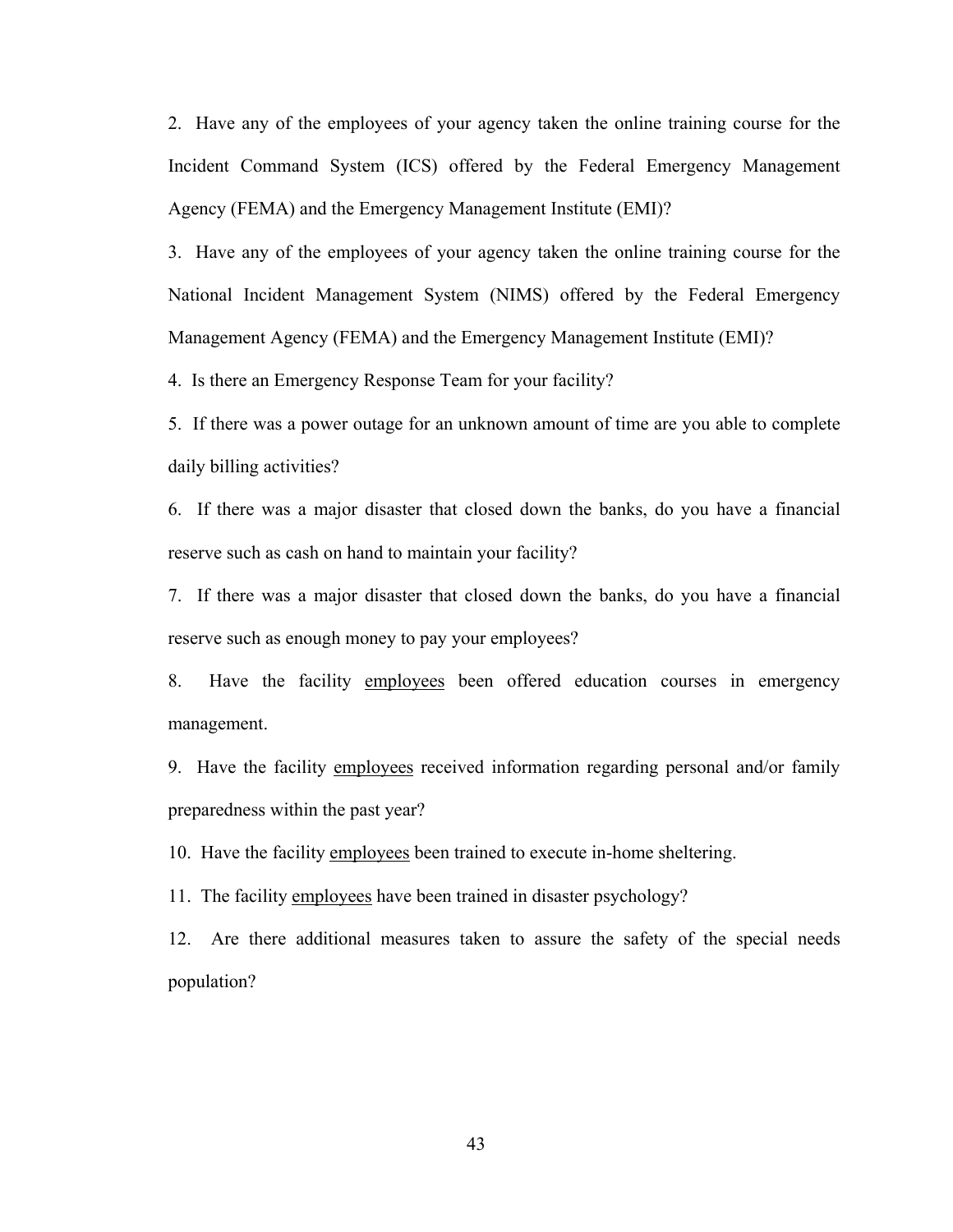The possible sum of non-required factors was 0-24. An answer of yes was 2, unsure was 1, and no was 0. The sum of all of the factors was calculated and ranged from 6-22. This allowed a frequency to be calculated according to the sum for each facility. The mean of the factors was 13.12 and the Standard Deviation was 3.713. In the range from 10-15 is where 58% (15/26) falls, taking into consideration that there was only 26 PCHs that reported. The results are based on the fact that the facilities are not required to have these factors in place but it shows the need to increase education for employees and for residents in the facilities. The total score for non-required preparedness factors is shown in Figure 6.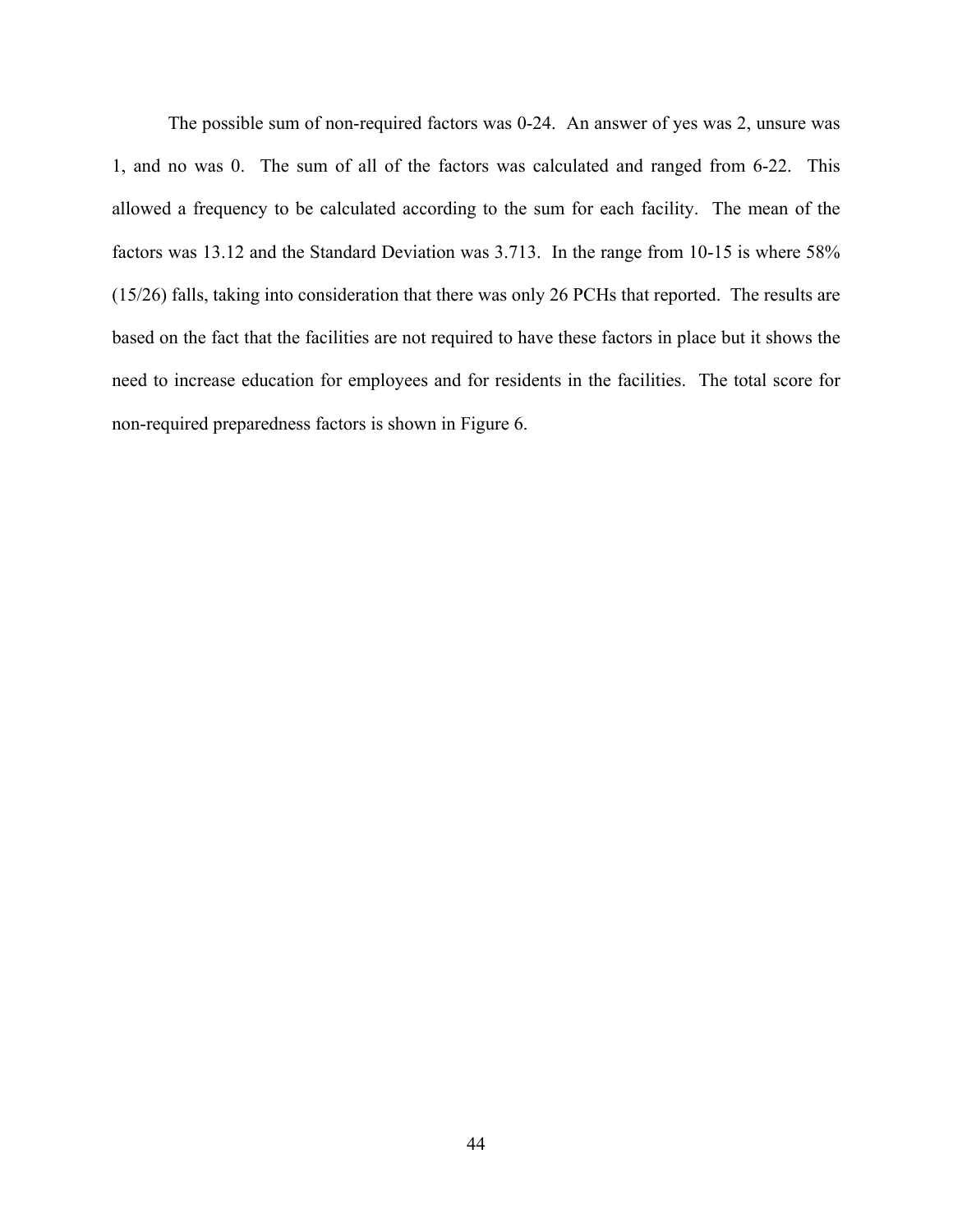

**Total score for non-required preparedness factors**

**Figure 6. Total score for non-required preparedness factors** 

#### **5.2.3 Level of preparedness based on required and non-required preparedness factors**

The final analysis of the preparedness factors combines both required and non-required preparedness factors. The sums of the two were compiled to calculate an overall level of preparedness of the PCHs that were surveyed. The range of the combined factors was 22-38, the 22 meaning that this PCH falls in the lower quadrant of both required and non-required preparedness factors. The mean of the combined factors was 29.73 and the Standard Deviation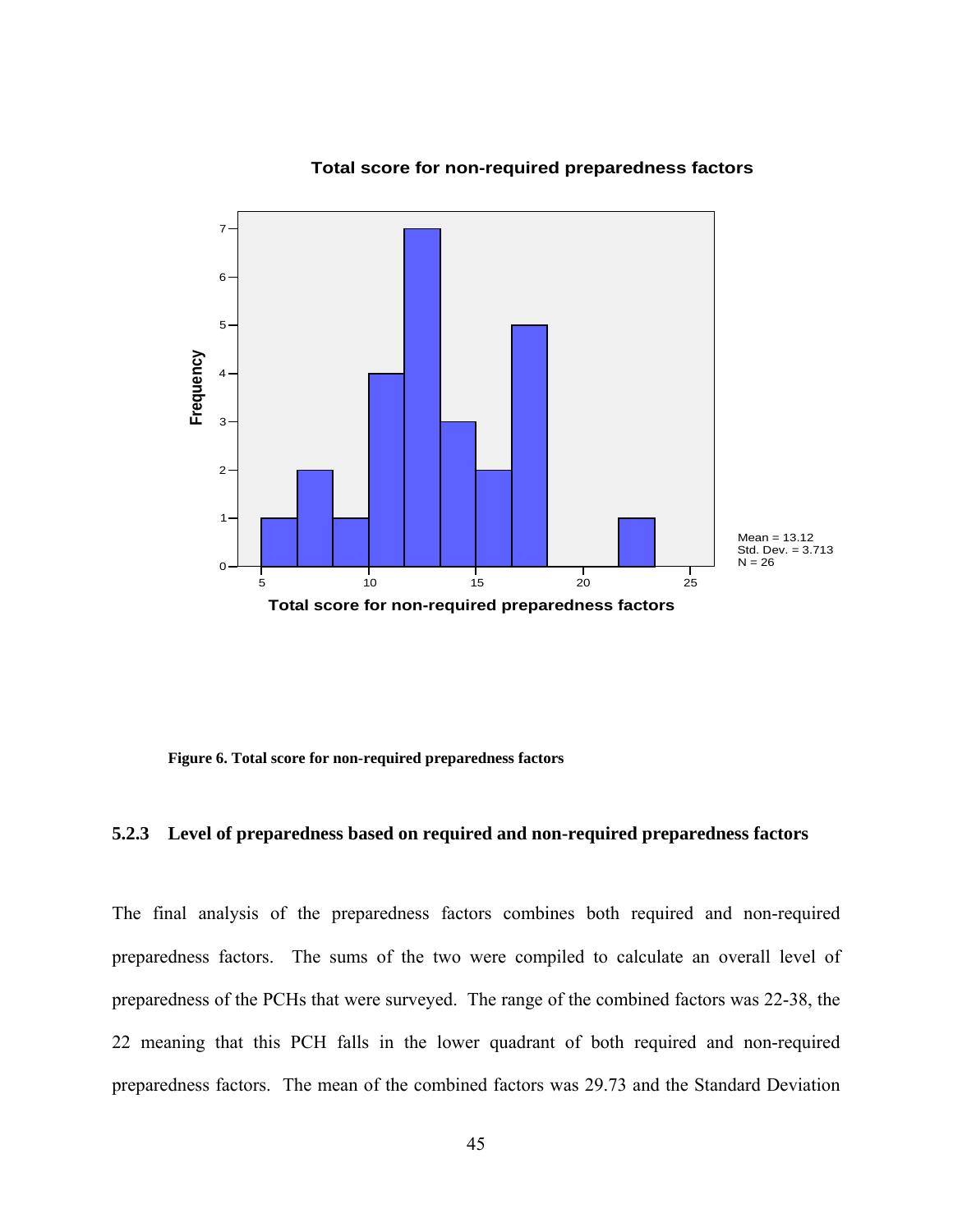was 4.468. As stated earlier there was a facility that did not report and therefore the N=26. The mean was 29.73, splitting the level of preparedness in half at the 50 percentile of the combined factors. There is however a peak at the 34 score or 84.6%. There are 2 PCHs that fall into the 95% and above level of preparedness. The total score for required and non-required preparedness factors is shown in Figure 7.



**Total score for required and non-required preparedness factors**

**Figure 7. Total score for required and non-required preparedness factors**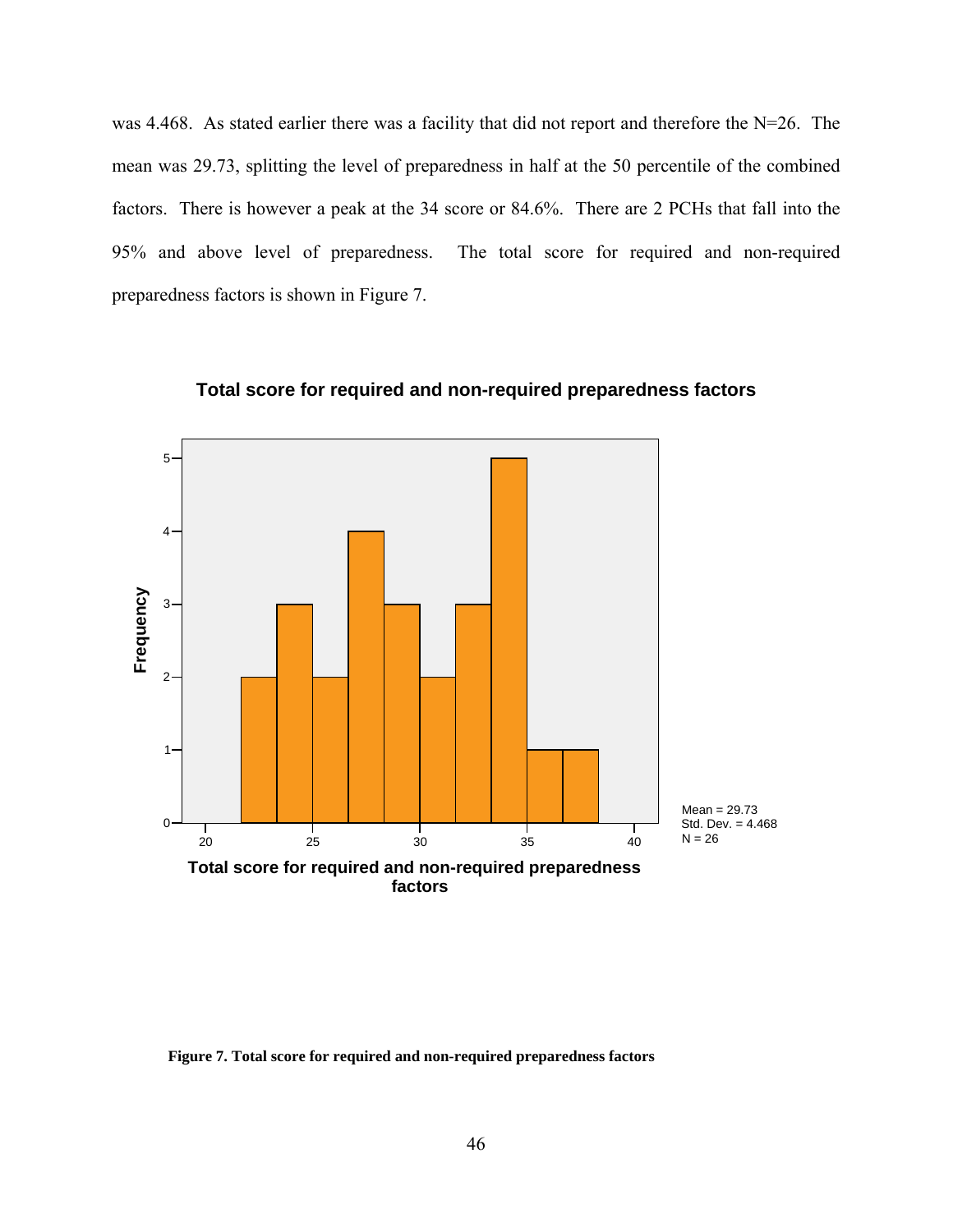#### **5.3 DISCUSSION**

The results of the survey show that the elderly residents of a personal care homes are vulnerable during disasters because for a variety of reasons. The amount of times that the residents of a personal care home receive education materials may not be enough to place the information in long term memory. A main piece to effective disaster response includes the repetition that is required for a human to recall and use the information that is given. The PA Code Title 55 Chapter 2600 requires that the PCHs review and update the plan along with completing a drill or exercise. So if the residents do not receive the information more regularly or more than once a year it is unlikely that they will know what to do when a disaster occurs. The elderly population has a lack of sensory skills and is vulnerable daily. During an emergency or disaster the vulnerability increases based on the fact that a disaster disrupts daily activities, including the basic needs of the residents of the personal care home. The interruption of water, electricity and even the number of staff that is assigned to assist the residents daily can present problems both physically and mentally. The required assistance of each resident can differ by health need requirement, assistance with Activities of Daily Living (ADLs) to assistance with mobility which may be a result of a loss in sensory functions. Residents may also require daily medications that during a disaster may not be accessible. The results of the surveys presented a concern of the amount of medications that the personal care homes stock. The amount of medications stocked depends on the time of the disaster in relation to the shipping cycle. Another problem with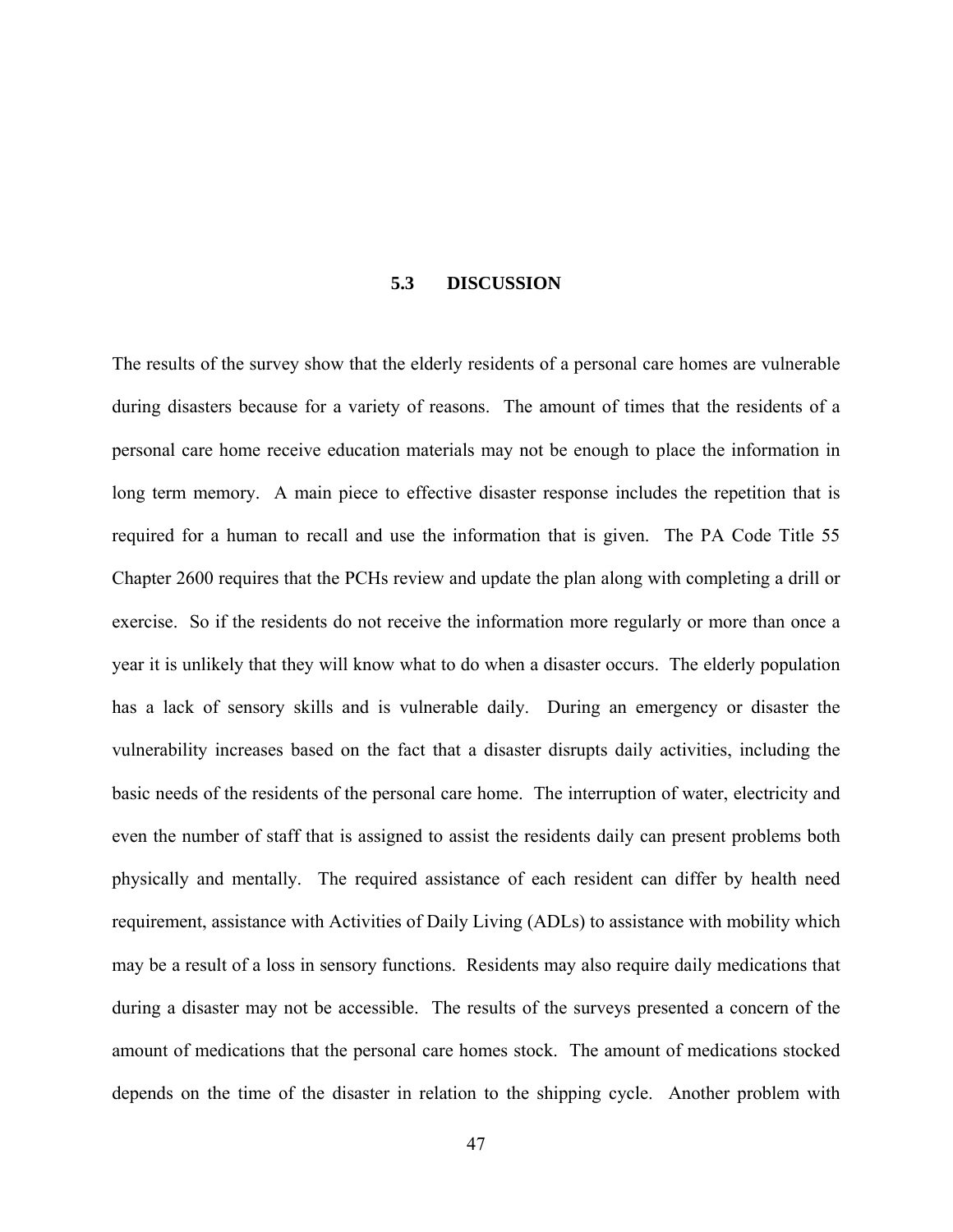assistance from the employee of the personal care home is the resident to staff ratio. During the night shift the ratio of the personal care homes that were surveyed fluctuates from a ratio of 1:5 to a 1:35 ratio. During an emergency the employees of the personal care home with the ratio of 1:35 will not be capable of assuring the safety of the residents. The ratio of staff to residents will be important due to limited amount of employees and the number of residents who will need assistance. The employees will not be able to effectively manage an emergency involving an evacuation. The PA Code Title 55 Chapter 2600 does not address the employee to resident ratio, however it does address the need to review and update the plan. The administrators believed that the employees of the facility were prepared for an emergency, but very few reported that the employees were trained in disaster psychology to prepare the employee on how to conduct themselves around the residents and manage the emotions of the residents during and after a disaster. A main piece of Maslow's Hierarchy of Needs is the feeling of belonging therefore making is important to offer uninterrupted networks that the residents are a part of and that include can include internal and external networks.

A main concern that is evident after reviewing the results of the surveys is a lack of training in Incident Command System and National Incident Management System. The administrators conveyed that very few of the employees had taken these courses which present information regarding response to emergencies. The amount of emergency preparedness and response courses taken by the administrator and the employees is low compared to other agency personnel who will respond during an emergency. Although it is important that all employees and residents are involved in an evacuation drill there are other possible outcomes of a disaster that will not require evacuation of the personal care home. The lack of education and training on executing in-home sheltering presents a concern with the training requirements for the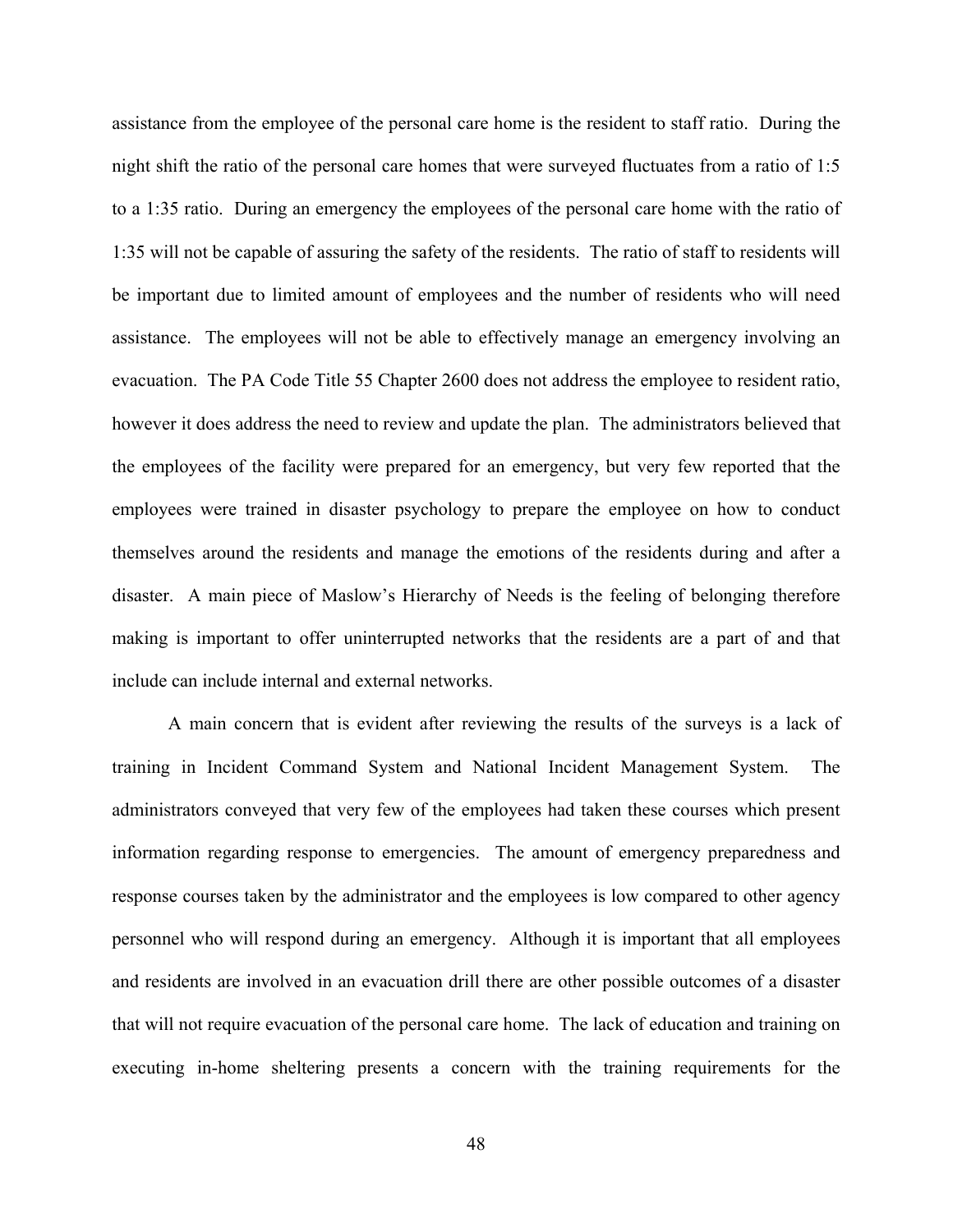Department of Public Welfare licensing. Education and training are important when preparing for a disaster.

Emergency preparedness plans are also a major piece of planning for a disaster. The administrators reported that the emergency preparedness plans of the facility were reviewed and updated on an annual basis and that the employees were familiar with the plan. A concern that arose after the analysis of the surveys was that the facility was stocking food and water for the residents but some had overlooked the food and water that would be needed for the employees of the facility. Many of the administrators were not capable of paying their employees if a major disaster occurred and the banks were not open, therefore many employees may not go to work because they will not receive a paycheck. The majority of the administrators believed that both the employees and the residents are prepared for a disaster because of the education and training that they have received along with the experiences of a small number of facilities that have had incidents that have tested the employees and residents of the facility. The personal care homes have also taken additional measures to assure the safety of the special needs population by placing these residents on the first floor or assigning staff to those individuals. Most of the administrators did not believe that they had unmet needs that would be detrimental to their facility during a disaster. The administrators that believed there were unmet needs gave reasons such as lack of transportation plans and a lack of medical supplies. One administrator reported the concerns of employees not reporting to work and another reported the concern for the mental status of the residents.

49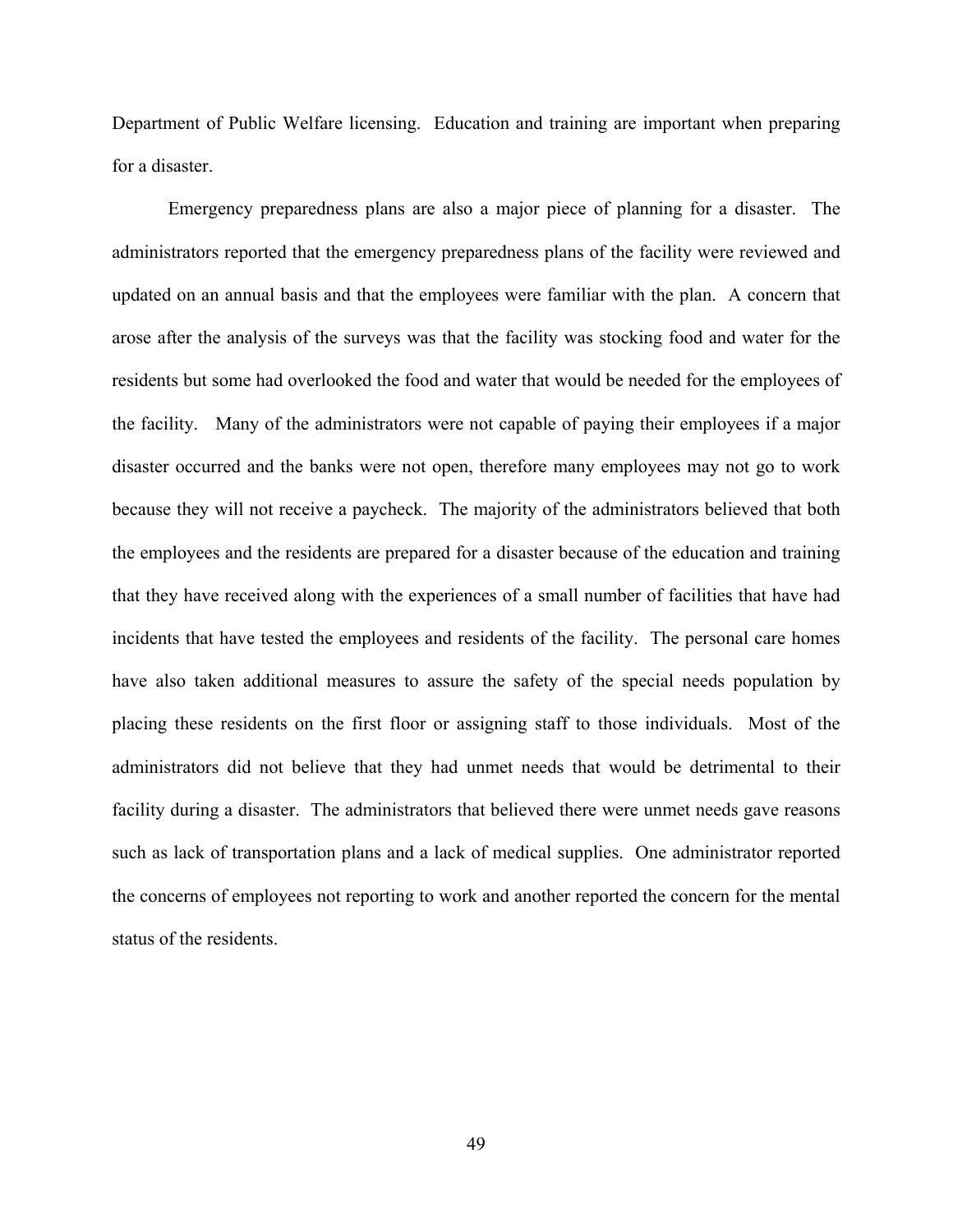#### **5.4 CONCLUSIONS**

In conclusion, the residents of personal care homes in Allegheny County are more vulnerable during a disaster due to the lack of education and training of the staff and volunteers. However, education and training is only a small reason for the increased vulnerability of these residents. The age of the residents along with physical disabilities increases the vulnerability of the residents but the ratio of employees to residents provides another factor that contributes to their vulnerability.

The increase of education and training should be assessed by the Department of Public Welfare (DPW). The DPW should also consider the need to require ICS and NIMS for all employees in the personal care homes. The 3 day supply of non-perishable food and water is not sufficient for a major disaster and should be evaluated. The additional measures that should be taken for the special needs population should be improved to assure the safety of the residents and staff. Overall the DPW should review the PA Code Title 55 Chapter 2600 to better try and improve the health and safety of the personal care home residents.

A recommendation for the personal care homes is to increase education and training of residents and employees including all administrative, janitorial and food service staff to decrease the vulnerability of the residents. It is also suggested that the education and training be reviewed to encompass more information on response to disasters. It is also recommended that the personal care homes evaluate the procedures for ordering and stocking prescriptions that residents depend upon. It is suggested that the personal care homes also review the amount of non-perishable food and water that is kept on hand for both residents and employees.

Recommendations for future research would include a benefit/cost analysis of increasing the number of employees on night shift. Increase the number of administrators to complete the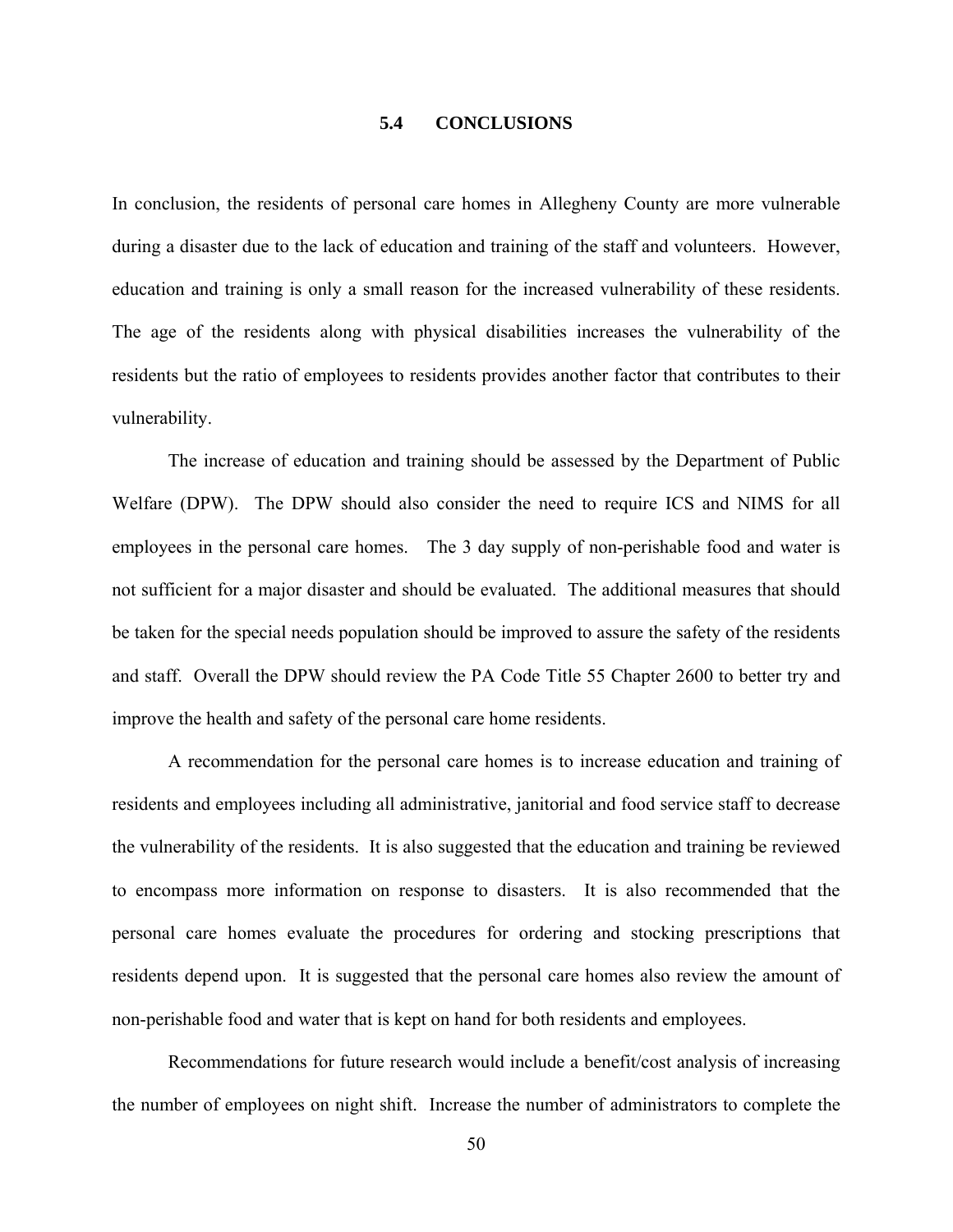survey and increasing the sample size. Further investigation of information on the types of nonperishable food and water that is stored for each resident and employee and applicable quantities. Additional information and investigation of personal care home emergency plans, specifically concerning additional staff and outside assistance from doctors and other health care personnel in case the disaster disrupted a large number of the current employees.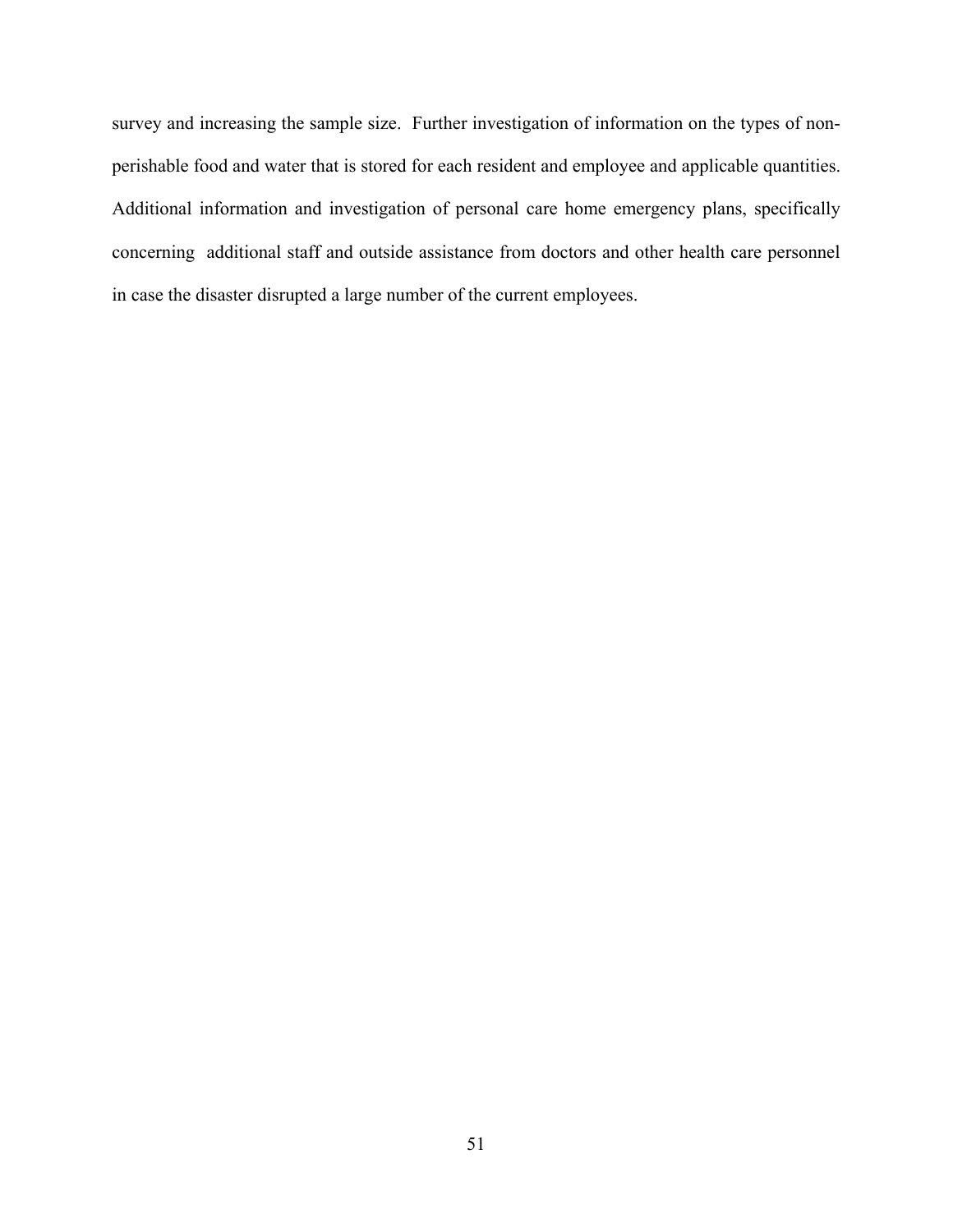#### **APPENDIX A**

# **COVER LETTER FOR PERSONAL CARE HOME FACILITY EMERGENCY PREPAREDNESS EDUCATION AND TRAINING SURVEY**

September 13, 2006

Administrator

Dear Administrator of :

 This letter is in regards to a telephone survey that you will be asked to participate in within the next week. My name is Alexa Hussar. I am a graduate student at the University of Pittsburgh. I am pursuing my Master's in Public Health from the Graduate School of Public Health in Behavioral and Community Health Sciences. I have also completed a Certificate in Emergency Response and Disaster Preparedness. I am conducting a research study in collaboration with Gail Cairns, the Co-Director for Academic Programs at the University of Pittsburgh Center for Public Health Practice and Assistant Professor of Public Health Preparedness at the University of Pittsburgh Graduate School of Public Health.

 The purpose of this research study is to describe the issues with the level of preparedness in personal care homes in Allegheny County. For this reason I will be surveying the directors of the 50 personal care homes with the highest number of residents as my sample size to receive the survey. The survey of the personal care homes in Allegheny County will take approximately 15 minutes to complete. This letter is to inform you that I will be making contact with you in the next week asking you to complete the survey of the research study. If you are willing to participate, my questionnaire will ask about background information about your facility, your emergency preparedness plan as well as your feelings about emergency preparedness. There are no foreseeable risks with this project, because none of the information that you provide me with will be linked back to you or your facility.

 The benefit of particpating in the survey is receiving a summary report of the aggregate information which may give you a better understanding of the level of preparedness in your personal care home. The research study will raise issues about the current level of emergency preparedness and education and the additional education and training thay may be needed. The results will be addressed to the directors and mailed to the personal care homes. All responses of the questionnaire are confidential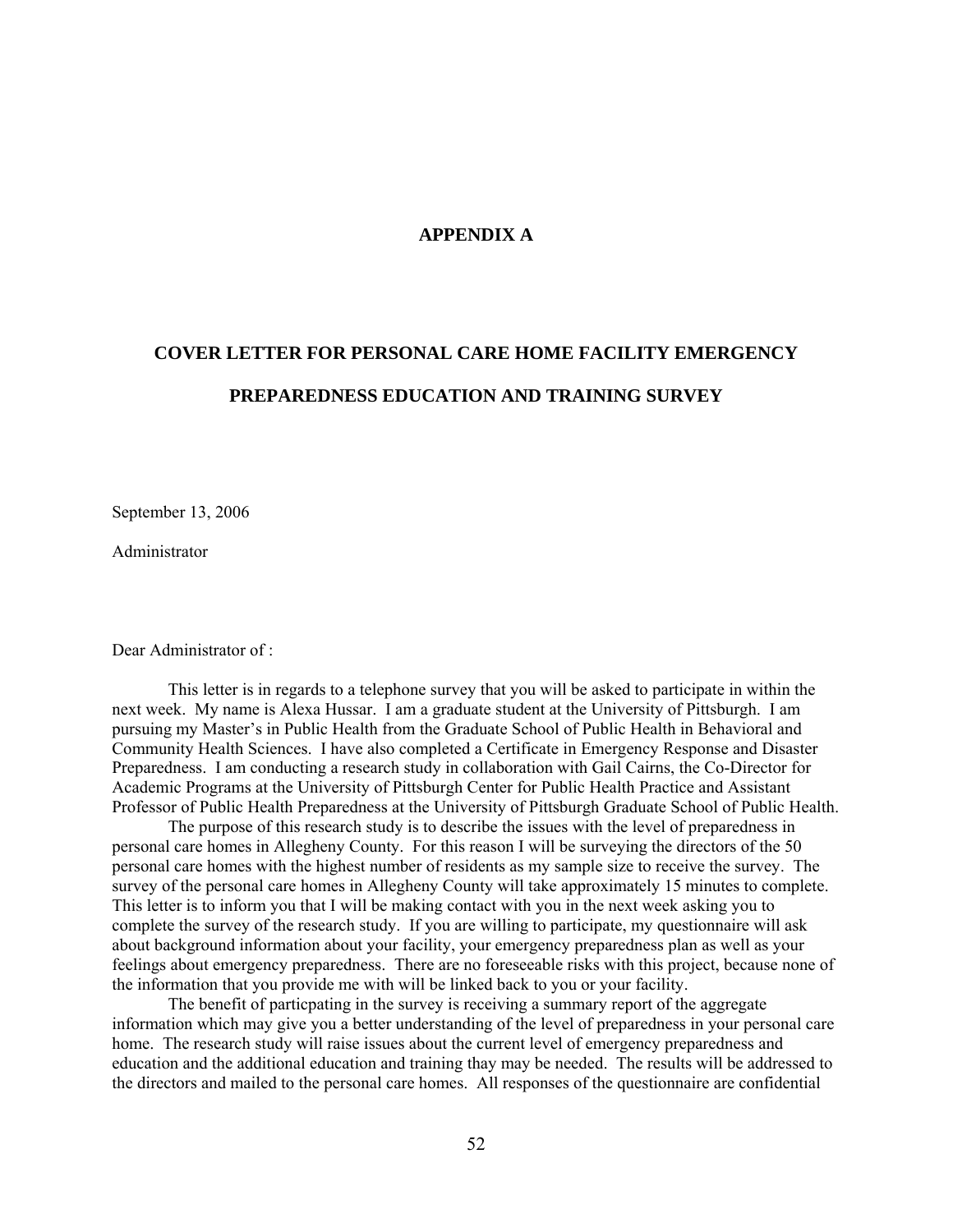and will be kept under lock and key. Your participation is voluntary, and you may withdraw from this project at any time. I would apprecate you time and cooperation in completing this project.

Thank you, Thank you,

Alexa J. Hussar Gail S. Cairns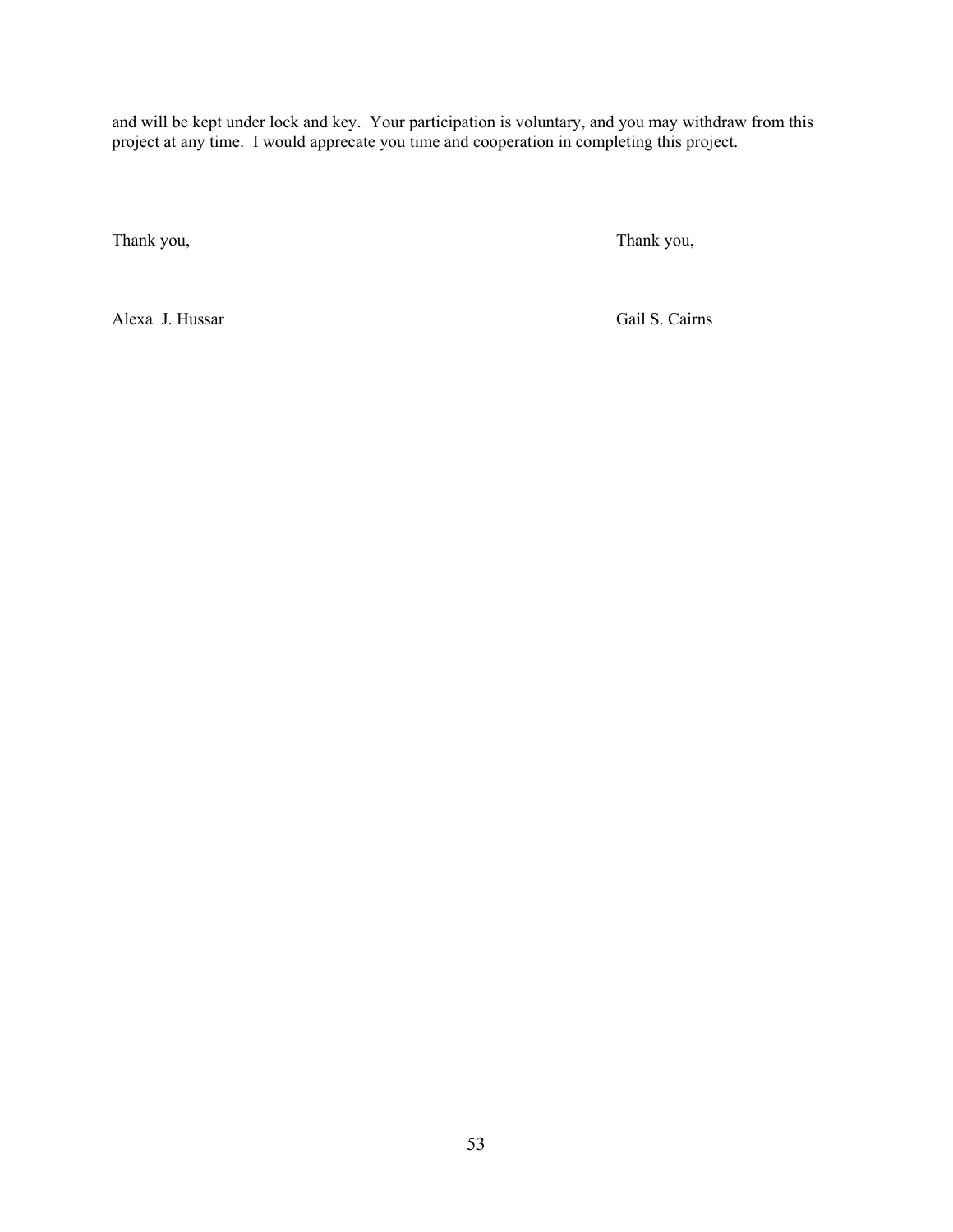### **APPENDIX B**

# **PERSONAL CARE HOME FACILITY PREPAREDNESS EDUCATION AND TRAINING SURVEY**

| Please answer the following questions accordingly.   |                                                                                                    |
|------------------------------------------------------|----------------------------------------------------------------------------------------------------|
|                                                      |                                                                                                    |
| <b>Facility/Director</b>                             |                                                                                                    |
|                                                      | What municipality is your facility located in? _________________________________                   |
|                                                      | How many floors or stories does you facility have? _____________________________                   |
|                                                      | How long have you been in your current position? _______________________________                   |
| evening shift=15, daylight shift=20)?                | What is the range of employees that is in your facility at one time (ex: night shift =10,          |
|                                                      |                                                                                                    |
|                                                      |                                                                                                    |
| <b>Emergency Preparedness</b>                        |                                                                                                    |
| agencies that would respond to your facility? YES NO | Has your facility worked to prepare for emergencies with any of the public safety<br><b>UNSURE</b> |

If yes, which agencies and how often:

\_\_\_\_\_\_\_\_\_\_\_\_\_\_\_\_\_\_\_\_\_\_\_\_\_\_\_\_\_\_\_\_\_\_\_\_\_\_\_\_\_\_\_\_\_\_\_\_\_\_\_\_\_\_\_\_\_\_\_\_\_\_\_\_\_\_\_\_\_\_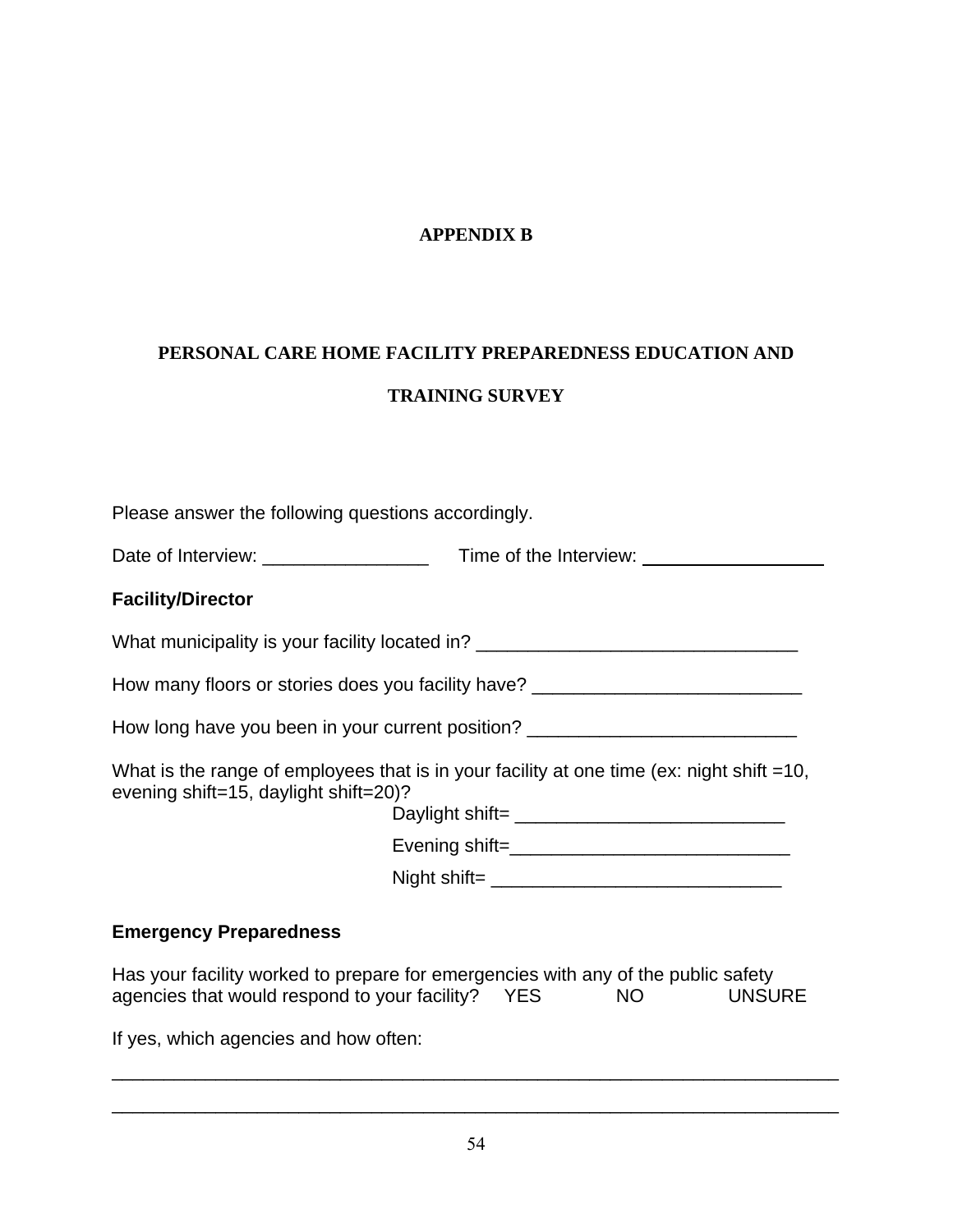| Have any of the employees of your agency taken the online training course for the<br>Incident Command System (ICS) offered by the Federal Emergency Management<br>Agency (FEMA) and the Emergency Management Institute (EMI)?              |                  |            |               |  |  |
|--------------------------------------------------------------------------------------------------------------------------------------------------------------------------------------------------------------------------------------------|------------------|------------|---------------|--|--|
|                                                                                                                                                                                                                                            | <b>YES</b>       | <b>NO</b>  | <b>UNSURE</b> |  |  |
|                                                                                                                                                                                                                                            |                  |            |               |  |  |
| Have any of the employees of your agency taken the online training course for the<br>National Incident Management System (NIMS) offered by the Federal Emergency<br>Management Agency (FEMA) and the Emergency Management Institute (EMI)? | <b>YES</b>       | <b>NO</b>  | <b>UNSURE</b> |  |  |
| Is there an Emergency Response Team for your facility?                                                                                                                                                                                     | <b>YES</b>       | <b>NO</b>  | <b>UNSURE</b> |  |  |
| If yes, how many members on are it? _______________________ Members                                                                                                                                                                        |                  |            |               |  |  |
| If yes, what positions do they have and what training courses have they taken to                                                                                                                                                           |                  |            |               |  |  |
| prepare to respond to an emergency?                                                                                                                                                                                                        |                  |            |               |  |  |
| How many days supply of non-perishable food and drinking water do you have for your<br>residents?                                                                                                                                          | <b>Days</b> Days |            | <b>UNSURE</b> |  |  |
| How many days supply of non-perishable food and drinking water do you have for your<br>employees?                                                                                                                                          | <b>Days</b> Days |            | <b>UNSURE</b> |  |  |
| How many hours/days do you believe that you facility will be capable of sustaining<br>normal activity after a disaster that disrupts communication and transportation in your<br>area?                                                     |                  | Hours/Days | <b>UNSURE</b> |  |  |
| Does your facility have alternative plans in case EMS providers or ambulances are not<br>available during a disaster?                                                                                                                      | <b>YES</b>       | <b>NO</b>  | <b>UNSURE</b> |  |  |
| If there is a power outage does your facility have a back up generator to sustain power<br>to maintain a normal environment for the residents?                                                                                             | <b>YES</b>       | <b>NO</b>  | <b>UNSURE</b> |  |  |
| If yes, for how long will the generator provide power to your facility?<br>Hours/Days                                                                                                                                                      |                  |            |               |  |  |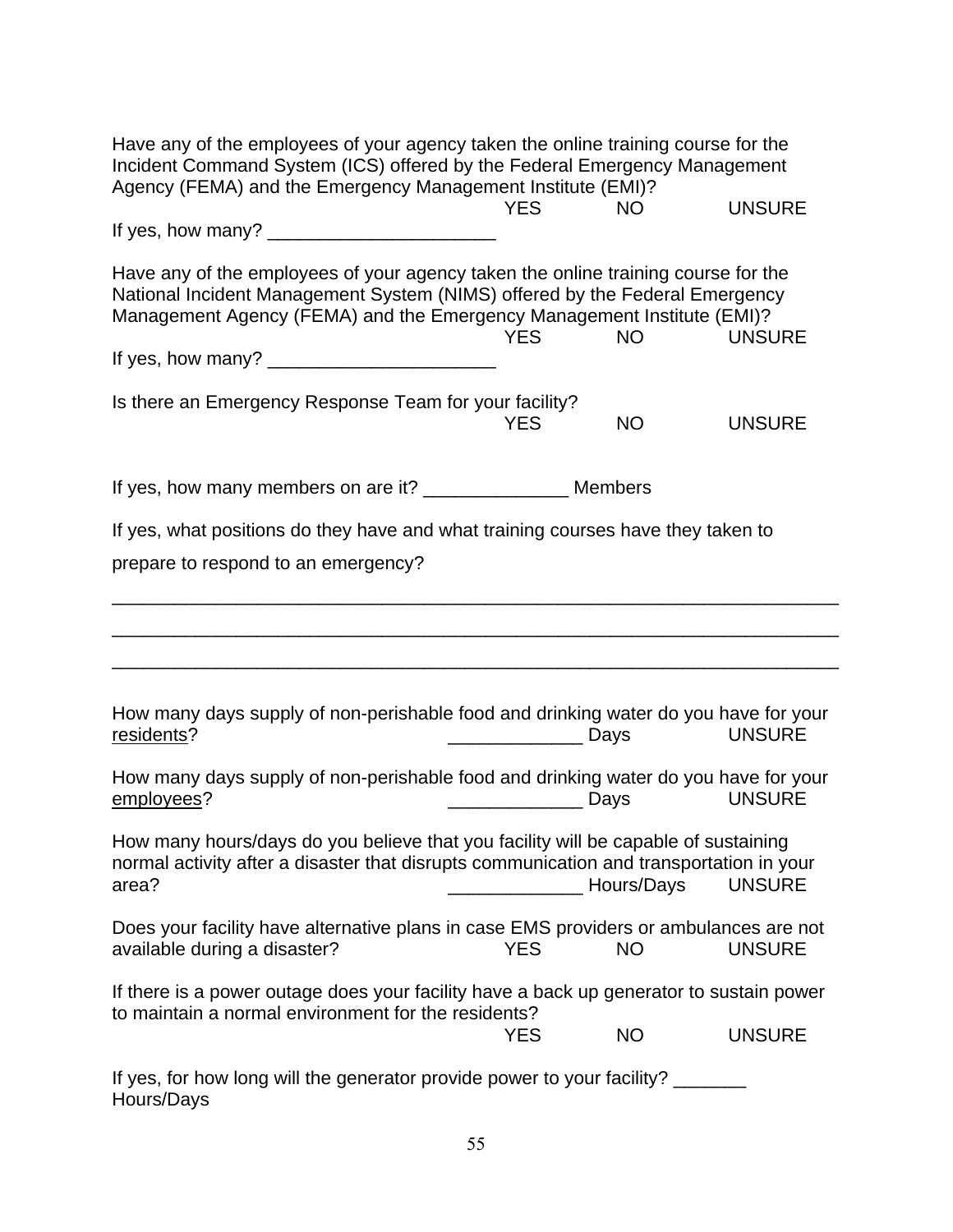| On average, how many days of each resident's prescriptions and/or medications do you<br>stock?                  |                     | Days      | <b>UNSURE</b> |
|-----------------------------------------------------------------------------------------------------------------|---------------------|-----------|---------------|
| <b>Finance/Billing</b>                                                                                          |                     |           |               |
| If there was a power outage for an unknown amount of time are you able to complete<br>daily billing activities? | <b>YES</b>          | <b>NO</b> | <b>UNSURE</b> |
| If there was a major disaster that closed down the banks, do you have a financial                               |                     |           |               |
| reserve such as cash on hand to maintain your facility?                                                         | <b>YES</b>          | <b>NO</b> | <b>UNSURE</b> |
| If there was a major disaster that closed down the banks, do you have a financial                               |                     |           |               |
| reserve such as enough money to pay your employees?                                                             | <b>YES</b>          | <b>NO</b> | <b>UNSURE</b> |
| <b>Emergency Preparedness Plan</b>                                                                              |                     |           |               |
| Has the facility's emergency preparedness plan has been reviewed within the past                                |                     |           |               |
| year?                                                                                                           | <b>YES</b>          | <b>NO</b> | <b>UNSURE</b> |
| Has the facility's emergency preparedness plan has been updated within the past year?                           | <b>YES</b>          | <b>NO</b> | <b>UNSURE</b> |
| Are your facility employees familiar with the emergency preparedness plan?                                      | <b>YES</b>          | <b>NO</b> | <b>UNSURE</b> |
| Has your facility participated in any emergency drills, tabletops, or exercises in the past                     |                     |           |               |
| year?                                                                                                           | <b>YES</b>          | <b>NO</b> | <b>UNSURE</b> |
| <b>Education</b>                                                                                                |                     |           |               |
| How many emergency management courses have you taken?                                                           |                     |           |               |
| If yes, what courses have you taken?                                                                            | $1 - 3$<br>$\Omega$ | 4-6 7-9   | 10 or more    |
|                                                                                                                 |                     |           |               |

Have the facility employees been offered education courses in emergency management. YES NO UNSURE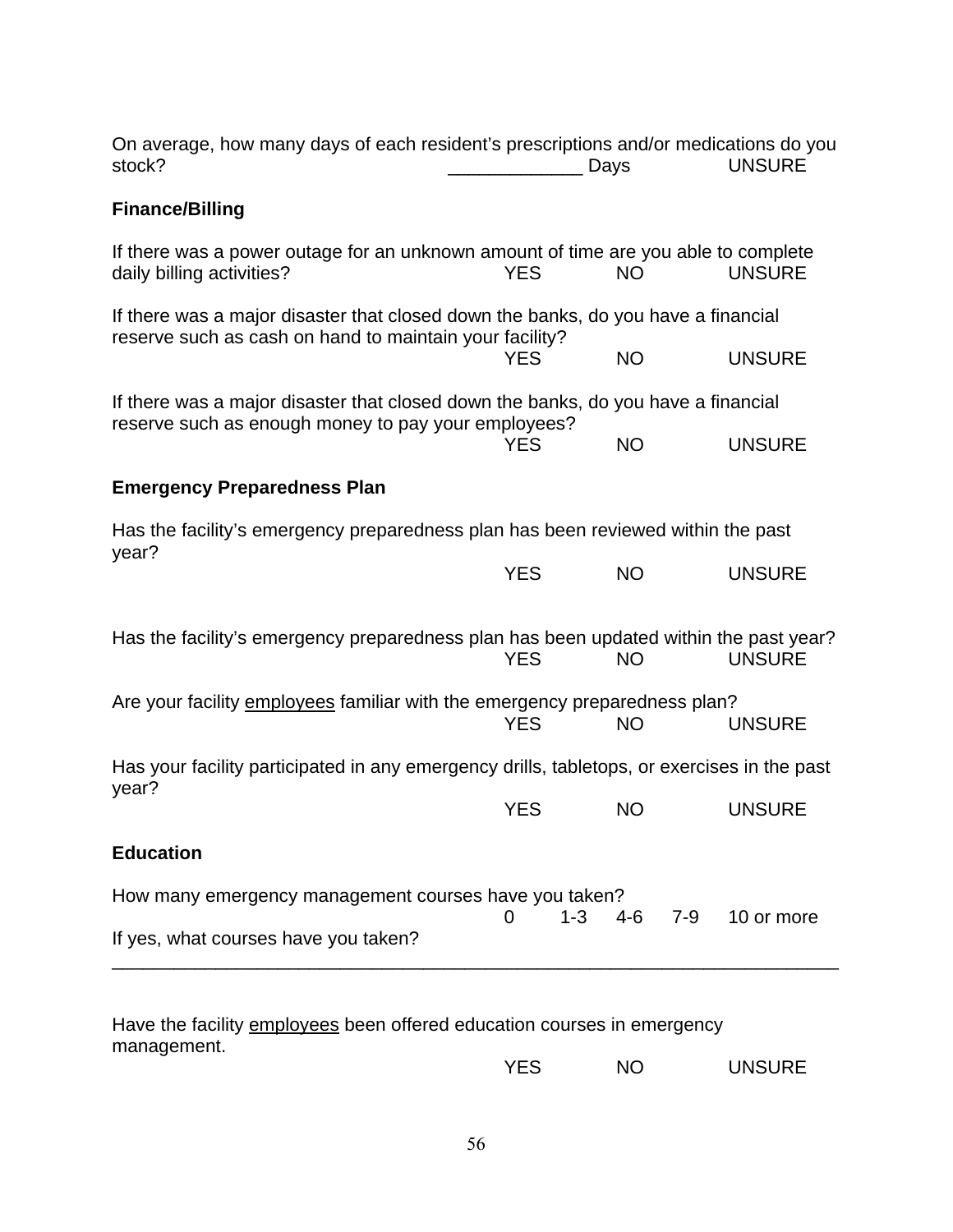If yes, what courses have been offered?

| If yes, how many of the facility employees have taken the education courses in<br>emergency management.                 |            |         |           |         |               |
|-------------------------------------------------------------------------------------------------------------------------|------------|---------|-----------|---------|---------------|
|                                                                                                                         | 0          | $1 - 3$ | $4-6$     | $7 - 9$ | 10 or more    |
| Have the facility employees received information regarding personal and/or family<br>preparedness within the past year? |            |         |           |         |               |
|                                                                                                                         | <b>YES</b> |         | <b>NO</b> |         | <b>UNSURE</b> |
| <b>Training</b>                                                                                                         |            |         |           |         |               |
| Have the facility employees received training on evacuation procedures?                                                 | <b>YES</b> |         | <b>NO</b> |         | <b>UNSURE</b> |
| Have the facility employees been involved in at least one fire and/or evacuation drill<br>within the past year?         | <b>YES</b> |         | NO.       |         | <b>UNSURE</b> |
| Have the residents of the facility been involved in at least one fire and/or evacuation drill<br>within the past year?  | <b>YES</b> |         | <b>NO</b> |         | <b>UNSURE</b> |
| Have the facility employees been trained to execute in-home sheltering.                                                 | <b>YES</b> |         | <b>NO</b> |         | <b>UNSURE</b> |
| The facility employees have been trained in disaster psychology?                                                        | <b>YES</b> |         | <b>NO</b> |         | <b>UNSURE</b> |

### **Preparedness**

Please rate your answers using a scale of 1-5, 1 - Strongly Disagree; 2 - Disagree; 3 - Neither Agree Nor Disagree; 4 - Agree; and 5 - Strongly Agree.

I believe that the facility employees are prepared for a disaster.

Strongly Disagree Disagree Neither Agree Nor Disagree Agree Strongly Agree

\_\_\_\_\_\_\_\_\_\_\_\_\_\_\_\_\_\_\_\_\_\_\_\_\_\_\_\_\_\_\_\_\_\_\_\_\_\_\_\_\_\_\_\_\_\_\_\_\_\_\_\_\_\_\_\_\_\_\_\_\_\_\_\_\_\_\_\_\_\_

\_\_\_\_\_\_\_\_\_\_\_\_\_\_\_\_\_\_\_\_\_\_\_\_\_\_\_\_\_\_\_\_\_\_\_\_\_\_\_\_\_\_\_\_\_\_\_\_\_\_\_\_\_\_\_\_\_\_\_\_\_\_\_\_\_\_\_\_\_\_

If you agree or strongly agree, why do you think that the employees are prepared?

\_\_\_\_\_\_\_\_\_\_\_\_\_\_\_\_\_\_\_\_\_\_\_\_\_\_\_\_\_\_\_\_\_\_\_\_\_\_\_\_\_\_\_\_\_\_\_\_\_\_\_\_\_\_\_\_\_\_\_\_\_\_\_\_\_\_\_\_\_\_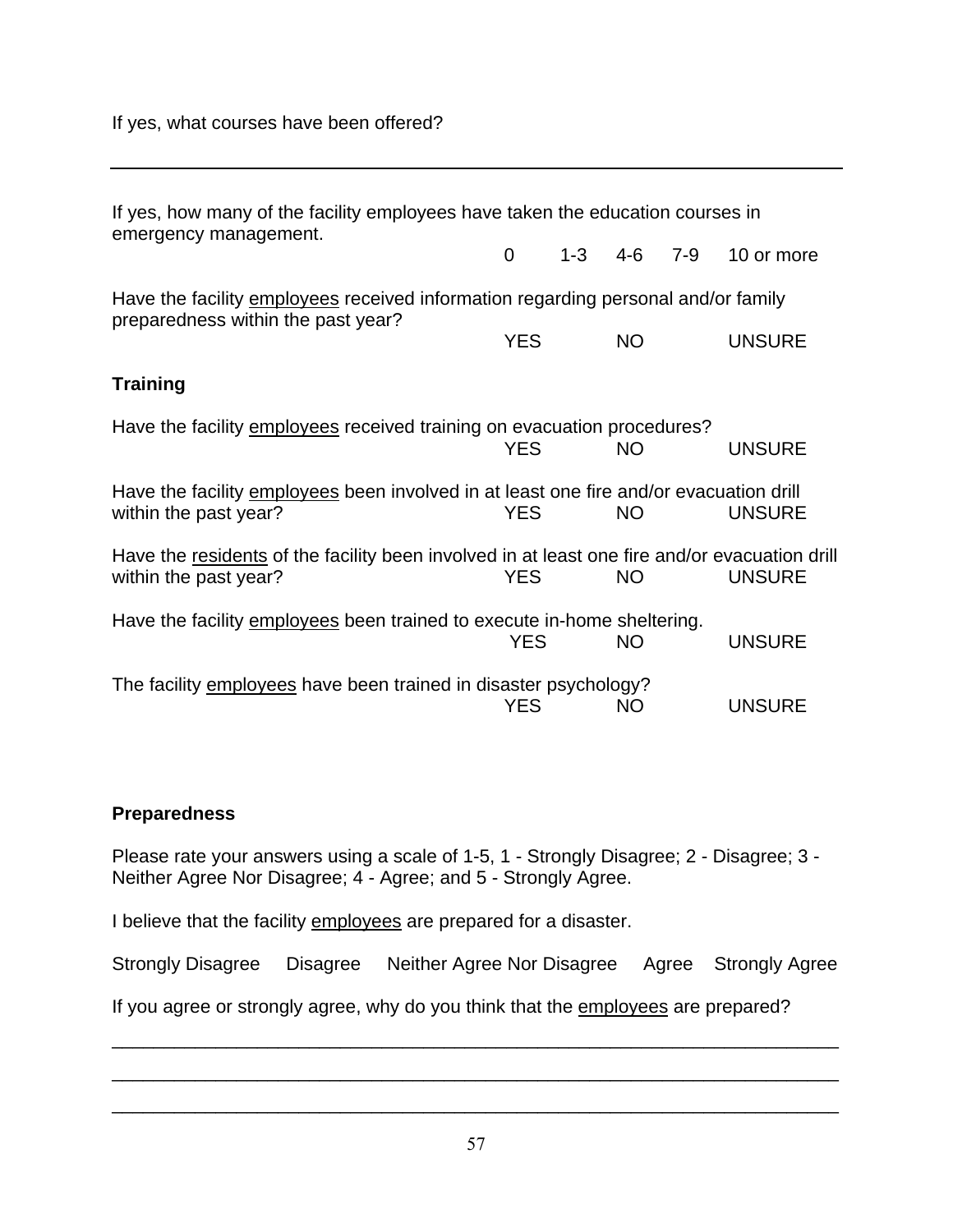I believe that the facility residents are prepared for a disaster.

Strongly Disagree Disagree Neither Agree Nor Disagree Agree Strongly Agree

\_\_\_\_\_\_\_\_\_\_\_\_\_\_\_\_\_\_\_\_\_\_\_\_\_\_\_\_\_\_\_\_\_\_\_\_\_\_\_\_\_\_\_\_\_\_\_\_\_\_\_\_\_\_\_\_\_\_\_\_\_\_\_\_\_\_\_\_\_\_

\_\_\_\_\_\_\_\_\_\_\_\_\_\_\_\_\_\_\_\_\_\_\_\_\_\_\_\_\_\_\_\_\_\_\_\_\_\_\_\_\_\_\_\_\_\_\_\_\_\_\_\_\_\_\_\_\_\_\_\_\_\_\_\_\_\_\_\_\_\_

\_\_\_\_\_\_\_\_\_\_\_\_\_\_\_\_\_\_\_\_\_\_\_\_\_\_\_\_\_\_\_\_\_\_\_\_\_\_\_\_\_\_\_\_\_\_\_\_\_\_\_\_\_\_\_\_\_\_\_\_\_\_\_\_\_\_\_\_\_\_

If you agree or strongly agree, why do you think that the residents are prepared?

I believe that the alternative plans that are in place if external agencies or networks are unavailable are sufficient.

|  |  | Strongly Disagree  Disagree  Neither Agree Nor Disagree  Agree  Strongly Agree |  |  |
|--|--|--------------------------------------------------------------------------------|--|--|
|--|--|--------------------------------------------------------------------------------|--|--|

### **Demographic Information**

What is the number of residents in your facility? \_\_\_\_\_\_\_\_\_\_\_\_\_\_\_\_\_\_\_\_\_\_\_\_\_\_\_\_\_\_

What is the number of residents who have hearing impairments? \_\_\_\_\_\_\_\_\_\_\_\_\_\_\_\_\_\_ **Error! No index entries found.**

What is the number of residents who have vision impairments? \_\_\_\_\_\_\_\_\_\_\_\_\_\_\_\_\_\_\_

What is the number of residents who have mobility needs? \_\_\_\_\_\_\_\_\_\_\_\_\_\_\_\_\_\_\_\_\_\_\_

| Are there additional measures taken to assure the safety of the special needs |      |     |               |
|-------------------------------------------------------------------------------|------|-----|---------------|
| population?                                                                   | YFS. | NO. | <b>UNSURE</b> |
| If yes, what are they?                                                        |      |     |               |

\_\_\_\_\_\_\_\_\_\_\_\_\_\_\_\_\_\_\_\_\_\_\_\_\_\_\_\_\_\_\_\_\_\_\_\_\_\_\_\_\_\_\_\_\_\_\_\_\_\_\_\_\_\_\_\_\_\_\_\_\_\_\_\_\_\_\_\_\_\_ \_\_\_\_\_\_\_\_\_\_\_\_\_\_\_\_\_\_\_\_\_\_\_\_\_\_\_\_\_\_\_\_\_\_\_\_\_\_\_\_\_\_\_\_\_\_\_\_\_\_\_\_\_\_\_\_\_\_\_\_\_\_\_\_\_\_\_\_\_\_

Do you have any unmet needs that you believe will be detrimental to your facility if there is a disaster? YES NO UNSURE If yes, what are they? \_\_\_\_\_\_\_\_\_\_\_\_\_\_\_\_\_\_\_\_\_\_\_\_\_\_\_\_\_\_\_\_\_\_\_\_\_\_\_\_\_\_\_\_\_\_\_\_\_\_\_\_\_\_\_\_\_\_\_\_\_\_\_\_\_\_\_\_\_\_

\_\_\_\_\_\_\_\_\_\_\_\_\_\_\_\_\_\_\_\_\_\_\_\_\_\_\_\_\_\_\_\_\_\_\_\_\_\_\_\_\_\_\_\_\_\_\_\_\_\_\_\_\_\_\_\_\_\_\_\_\_\_\_\_\_\_\_\_\_\_ \_\_\_\_\_\_\_\_\_\_\_\_\_\_\_\_\_\_\_\_\_\_\_\_\_\_\_\_\_\_\_\_\_\_\_\_\_\_\_\_\_\_\_\_\_\_\_\_\_\_\_\_\_\_\_\_\_\_\_\_\_\_\_\_\_\_\_\_\_\_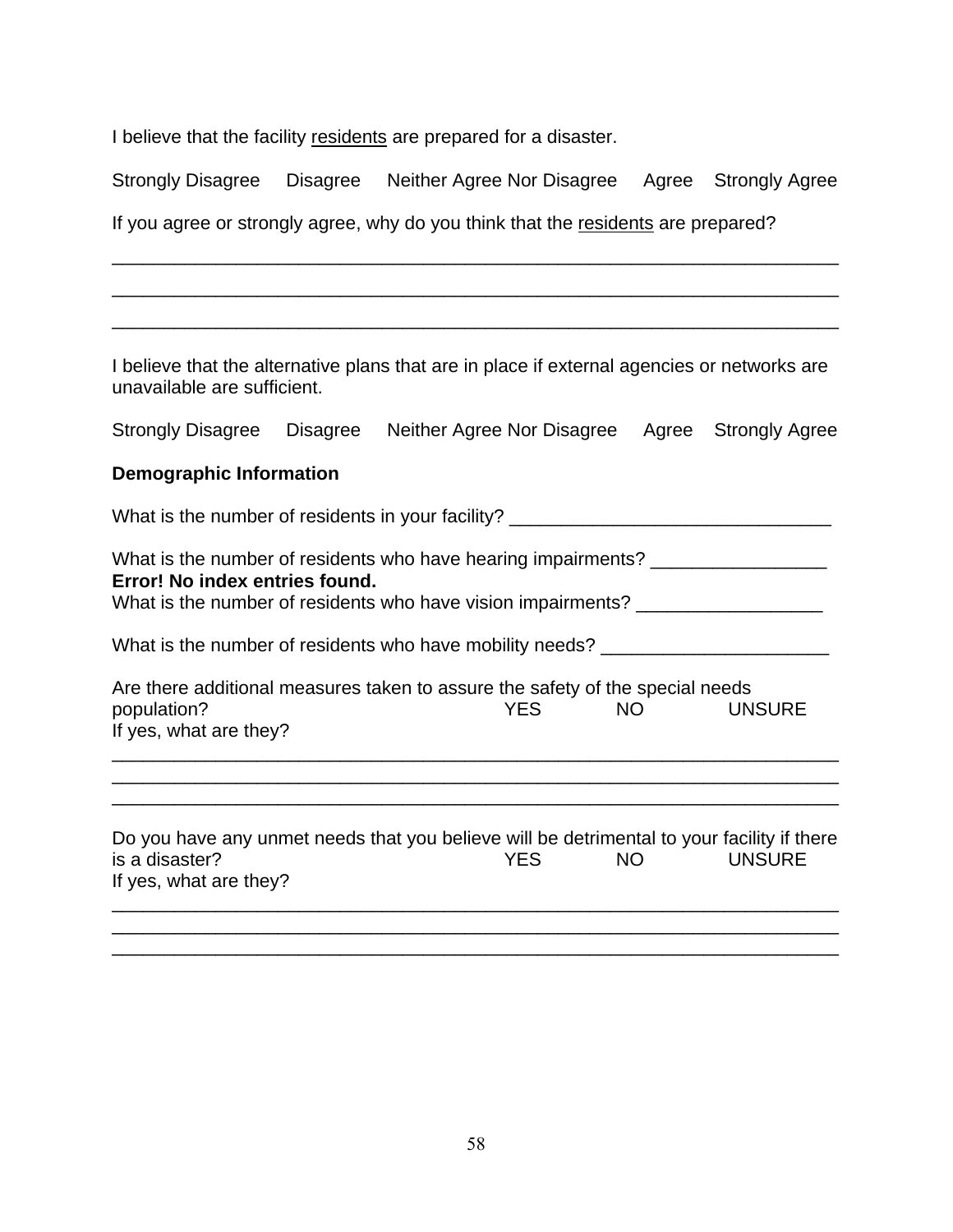#### **APPENDIX C**

### **SECOND COVER LETTER FOR PERSONAL CARE HOME FACILITY EMERGENCY PREPAREDNESS EDUCATION AND TRAINING SURVEY**

October 11, 2006

Dear Administrator:

 This letter is in regard to a telephone survey that you have been asked to participate in within the past few weeks. My name is Alexa Hussar. I am a graduate student at the University of Pittsburgh. I am pursuing my Master's degree in Public Health from the Graduate School of Public Health in Behavioral and Community Health Sciences. I have also completed a Certificate in Emergency Response and Disaster Preparedness. I am conducting a research study in collaboration with Gail Cairns, the Co-Director for Academic Programs at the University of Pittsburgh's Center for Public Health Practice and Assistant Professor of Public Health Preparedness at the University of Pittsburgh's Graduate School of Public Health.

 The purpose of this research study is to describe the issues with the level of preparedness in personal care homes in Allegheny County. For this reason I will be surveying the directors of the 50 personal care homes with the highest number of residents as my sample size to receive the survey. The survey of the personal care homes in Allegheny County will take approximately 15 minutes to complete. I have contacted most of the facilities by telephone, but this written form will provide an alternative way to complete the survey. My telephone number is listed below, so that you may contact me when it is most suitable for you. I have also included the survey, with a self-addressed stamped envelope. I would be grateful if you would complete the survey and return it to me, within the next three weeks.

If you are willing to participate, my questionnaire will ask about background information about your facility, your emergency preparedness plan as well as your thoughts about emergency preparedness. All responses to the questionnaire will be kept in confidence, and will be used for scientific purposes only. Your participation is voluntary, and you may withdraw from this project at any time.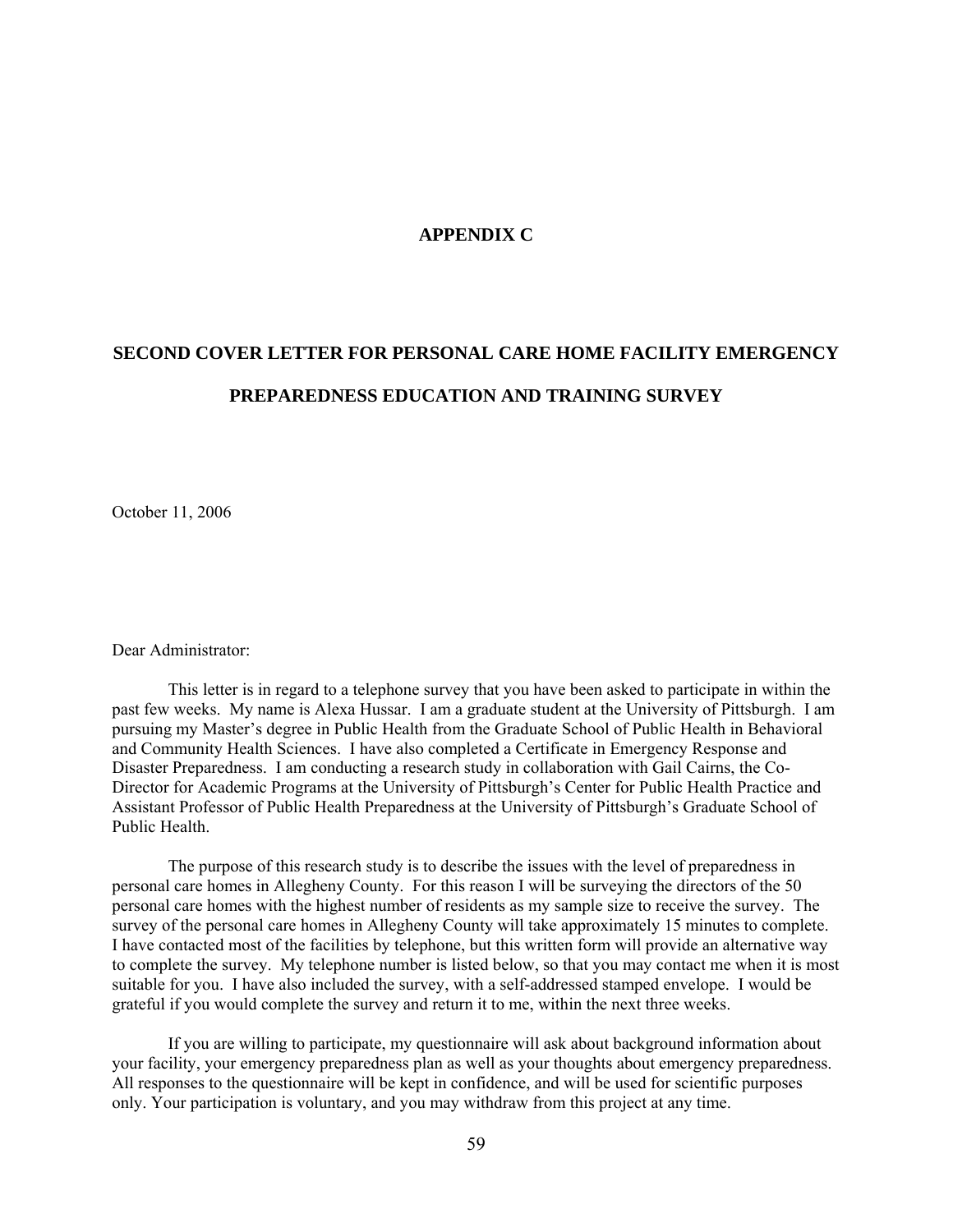In return for your participation in the survey, I will be happy to send you a summary report of the aggregate information about the level of preparedness in personal care homes in Allegheny County. The research study will address issues regarding the current level of emergency preparedness and education and the additional education and training that may be needed. I would appreciate your time and cooperation in completing this project.

Thank you,

Alexa J. Hussar 724-816-7592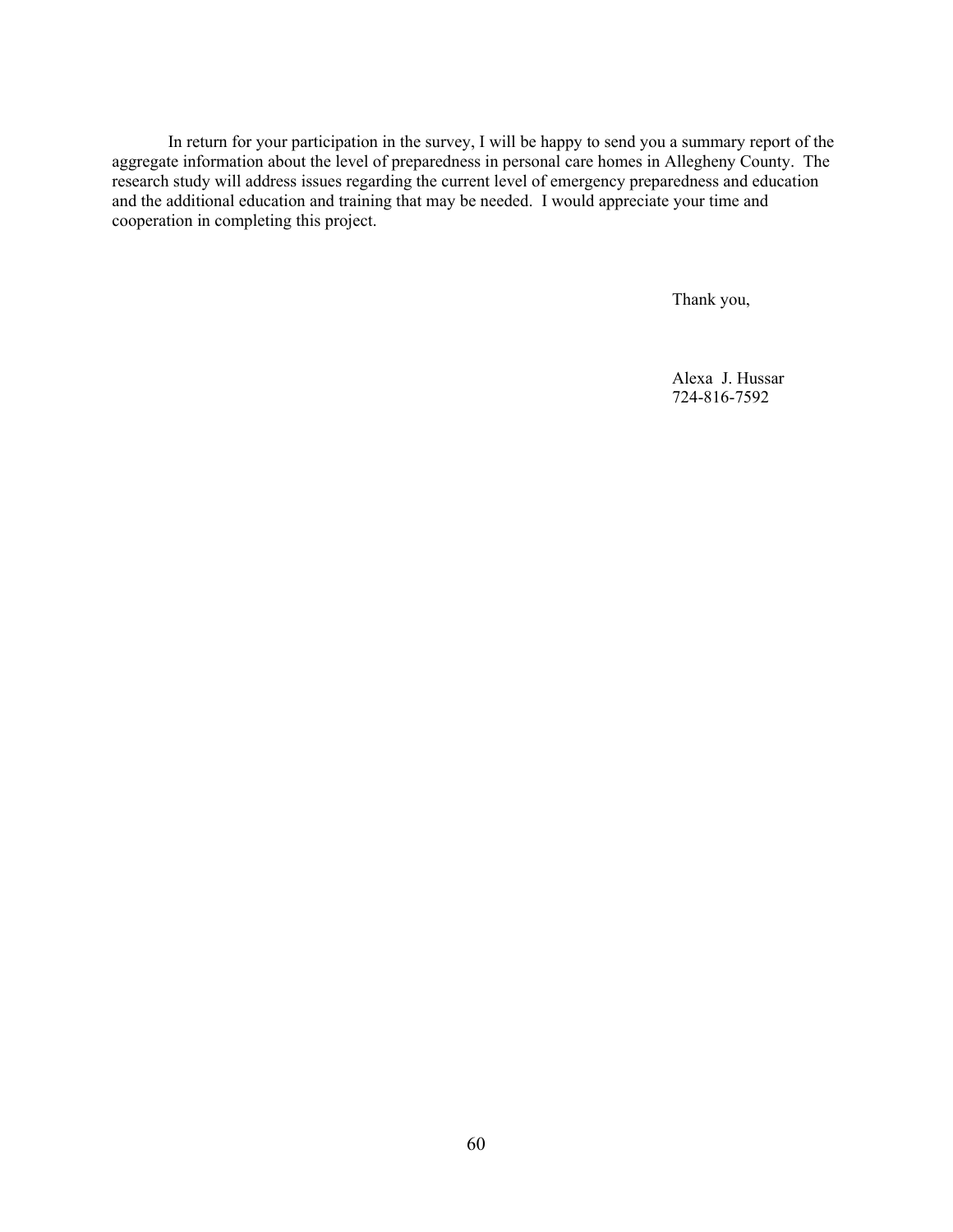## **BIBLIOGRAPHY**

- American Heritage® Dictionary of Idioms by Christine Ammer. Copyright © 1997 by The Christine Ammer 1992 Trust. Published by [Houghton Mifflin Company.](http://www.answers.com/main/Record2?a=NR&url=http://www.eref-trade.hmco.com/)
- Blaikie, Piers, Cannon, Terry, Davis, Ian, Wisner, Ben. (1997). *At Risk: Natural Hazards, People's Vulnerability, and Disasters.* London: Routledge.
- Bracton, Henry de. (2006). *Encyclopædia Britannica*. Retrieved February 14, 2006, from Encyclopædia Britannica Premium Service<http://www.britannica.com/eb/article-9016103>
- Cameron, Carl T., (2005). Emergency Preparedness for People with Disabilities and Other Special Needs: Another Look After Katrina. Retrieved on May 29, 2006 from the Disability Preparedness Center [http://disabilitypreparedness.com/new%20dpc%20web%20page/Emergency%20Planning%20for](http://disabilitypreparedness.com/new%20dpc%20web%20page/Emergency%20Planning%20for%20People%20With%20Disabilities%20and%20Other%20Special%20needs%20-%20article%20revised%209-19-05.rtf) [%20People%20With%20Disabilities%20and%20Other%20Special%20needs%20-](http://disabilitypreparedness.com/new%20dpc%20web%20page/Emergency%20Planning%20for%20People%20With%20Disabilities%20and%20Other%20Special%20needs%20-%20article%20revised%209-19-05.rtf) [%20article%20revised%209-19-05.rtf](http://disabilitypreparedness.com/new%20dpc%20web%20page/Emergency%20Planning%20for%20People%20With%20Disabilities%20and%20Other%20Special%20needs%20-%20article%20revised%209-19-05.rtf)
- Carr, V.J., Lewin, T.J., Webster, R.A., Hazell, P.L., Kenardy, J.A., Cater, G.l. (1995). Psychosocial Sequelae of the 1989 Newcastle Earthquake: I. Community Disaster Experiences and Psychological Morbidity 6 Months Post-Disaster. *Psychological Medicine 25(3) 539-556.*
- Cutter, S.L. (2001). *American Hazardscapes: The Regionalization of Hazards and Disasters.* Washington D.C.: Joseph Henry Press.
- Emergency Preparedness Manual for the Aging Network. (1995). Retrieved on April 11, 2006 from [http://www.aoa.gov/prof/aoaprog/disaster\\_assist/Disaster\\_Asst\\_Manual\\_Full.pdf](http://www.aoa.gov/prof/aoaprog/disaster_assist/Disaster_Asst_Manual_Full.pdf)
- Fernandez, Lauren S., Byard, Deana, Lin, Chien-Chih, Benson, Samuel, Barbera, Joseph A. (2002). Frail Elderly as Disaster Victims: Emergency Management Strategies. *Prehospital and Disaster Medicine.* 2002;17(2): 67-74.
- Graumann, Axel, Houston, Tamara, Lawrimore, Jay, Levinson, David, Lott, Neal, McCown, Sam, Stephens, Scott, & Wuertz, David. (2005). *Hurricane Katrina: A Climatological Perspective preliminary Report.* NOAA's National Climatic Data Center. Retrieved February 21, 2006 from <http://www.ncdc.noaa.gov/oa/reports/tech-report-200501z.pdf>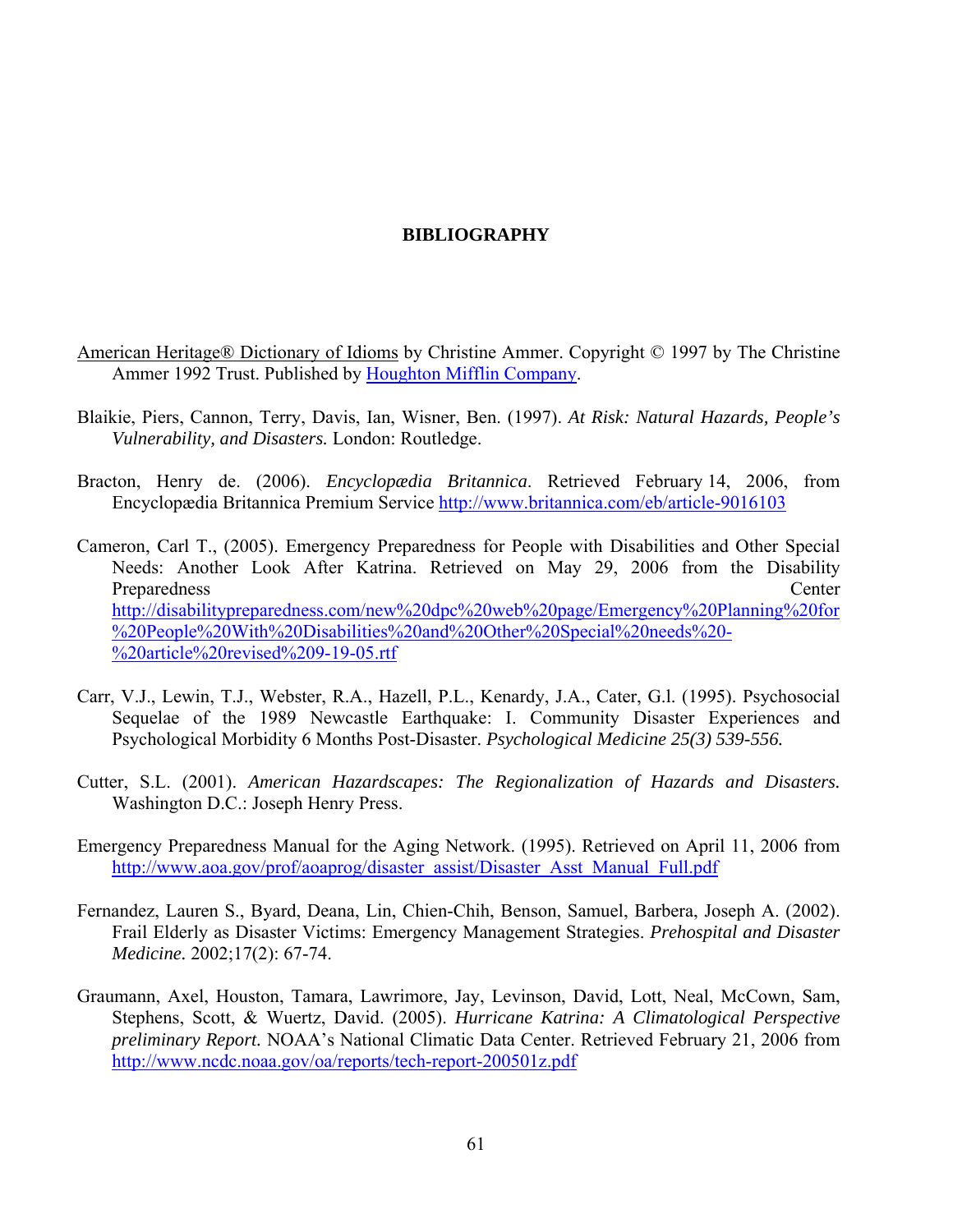- He, Wan, Sengupta, Manisha, Velkoff, Victoria A., and DeBarros, Kimberly A. (2005). 65+ in the United States: 2005. *Current Populations Reports: Special Studies.* Retrieved on April 11, 2006 from<http://www.census.gov/prod/2006pubs/p23-209.pdf>
- Johnson, Arleen. (2004). Preparing for Bioterrorism and Emergencies: The Ohio Valley Appalachian Regional Geriatric Education Center Develops Rural Program. *Aging Successfully 14(3) 5-6.*
- Kaniasty, Krzysztof. Norris, Fran, H., (1993). A Test of the Social Support Deterioration Model in the Context of Natural Disaster. *Journal of Personality and Social Psychology 64(3) 395-408.*
- Lach, Helen W., Langan, Joanne C., James, Dottie C. (2005). Disaster Planning: Are Gerontological Nurses Prepared? *Journal of Gerontological Nursing 31(11) 21-27.*
- Levine, John. (2005). Hurricane Katrina: A Public Health and Environmental Disaster. Retrieved May 26, 2006, from the *World Socialist Web Site.*  <http://www.wsws.org/articles/2005/sep2005/katr-s21.shtml>
- Maslow, Abraham Harold. (1954). *Motivation and Personality.* New York: Harper and Bros. Electronic References for PA Code Title 55 Chapter 2600 (2006, March 18) Retrieved March 18, 2006 from<http://www.pacode.com/secure/data/055/055toc.html>
- Mileti, Dennis. (1999). Disasters by Design: A Reassessment of Natural Hazards in the United States. Washington D.C.: Joseph Henry Press.
- Morrow, Betty Hearn. (1999). Identifying and Mapping Community Vulnerability. *Disasters 23(1) 1- 18.*
- National Incident Management System. (2004). Retrieved on May 22, 2006 from [http://www.fema.gov/pdf/emergency/nims/nims\\_appendix.pdf](http://www.fema.gov/pdf/emergency/nims/nims_appendix.pdf)
- Network. (2006). *Merriam-Webster Online Dictionary.* Retrieved May 22, 2006, from Merriam-Webster Online [http://www.m-w.com/dictionary/network](http://www.m-w.com/dictionary/resilience)
- Noji, Eric K. (1997). *The Public Health Consequences of Disasters.* New York: Oxford University Press.
- Personal Care Homes. (2006). *Services for Pennsylvanians with Disabilities.* Retrieved June 16, 2006, from Pennsylvania Department of Public Welfare <http://www.dpw.state.pa.us/Disable/PersonalCareAssistedLiving/003670204.htm>
- Phifer, James F., Kaniasty, Krzysztof, Z., Norris, Fran H. (1988). The Impact of Natural Disaster on the Health of Older Adults: A Multiwave Prospective Study. *Journal of Health and Social Behavior*, 29(1): 65-78.
- Resilience. (2006). *Merriam-Webster Online Dictionary.* Retrieved May 22, 2006, from Merriam-Webster Online <http://www.m-w.com/dictionary/resilience>